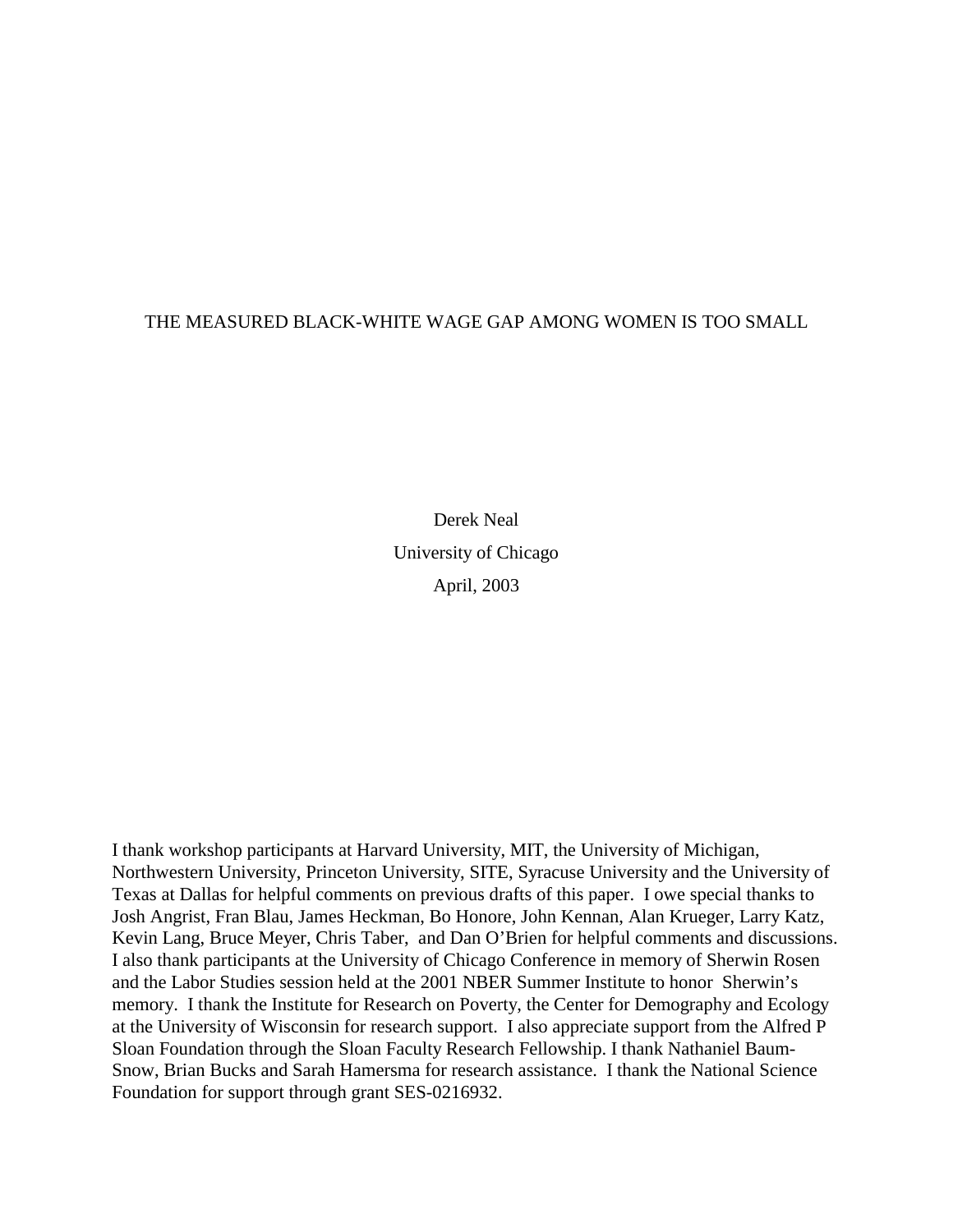## ABSTRACT

Existing work suggests that black-white gaps in potential wages are much larger among men than women, and further that black-white differences in patterns of female labor supply are unimportant. However, panel data on wages and income sources demonstrate that the modal young black woman who does not engage in market work is a single mother receiving government aid while her white counterpart is a married mother receiving support from a working spouse. The median black-white gap in log potential wages among young adult women in 1990 was likely at least 60 percent larger than the gap implied by reported earnings and hours worked in the Current Populations Surveys.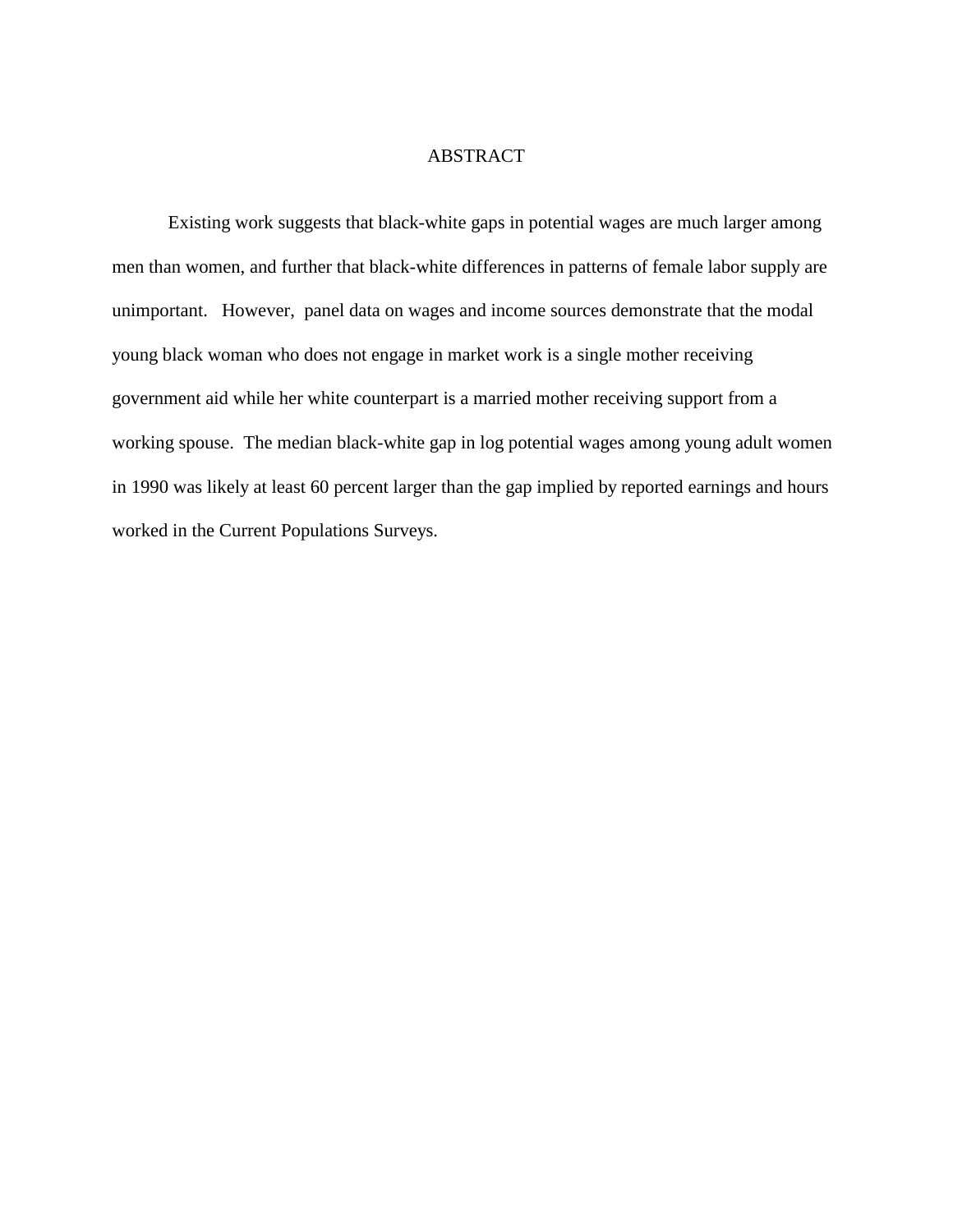In 1990, the United States Commission on Civil Rights issued a report entitled *The Economic Status of Black Women*. The report relies mainly on data from the 1980 Census although some calculations reflect data drawn from Current Population Surveys in the late 1980s. The report notes that the main sources of economic inequality between black and white women are not differences in labor market opportunities but rather significant differences in total family income that arise from large differences in the earnings and employment opportunities of black and white men. The report shows that, among employed women, overall black-white wage differences were quite small in 1980, and among those with at least a high school education, black women earned more than their white counterparts.<sup>1</sup>

The findings in the Commission's report are representative of the existing literature on black-white wage inequality among women. Although the wages of black women have fallen relative to those of white women over the past two decades, black-white wage gaps among working women remain quite small compared to the corresponding gaps among men. Further, a substantial literature concludes that black-white gaps in potential wages among men are likely much larger in absolute value than the observed gaps in measured wages.<sup>2</sup> The employment rates of black men relative to white men fell throughout the 1970s and 1980s, and numerous studies indicate that racial differences in selection bias generate measured wage gaps that overstate the relative economic standing of black men. In contrast, overall labor force participation rates for black and white women have been quite similar for decades, and this fact underlies the commonly held view that selection bias does not contaminate measured black-white wage gaps among women. Taken as a whole, the literature on black-white wage inequality suggests that racial gaps in potential wages are much larger among men than women, and further

<sup>&</sup>lt;sup>1</sup> Among college educated women, the black-white wage ratio in the 1980 census is 1.13. The comparable figure from the 1980 March CPS is 1.02. See Table 4.6 on page 39 in the report. The sample used for these calculations includes women aged 25-64.

<sup>&</sup>lt;sup>2</sup> Recently, Chandra (2000), Heckman, Lyons and Todd (2000) as well as Kitamura, Johnson, and Neal (2000) all demonstrate that black-white wage gaps based on reported wages may be significantly smaller than corresponding gaps in potential wages. Earlier studies that address this question include Butler and Heckman (1977) , Brown (1984), Heckman and Donohue (1991), and Smith and Welch (1989).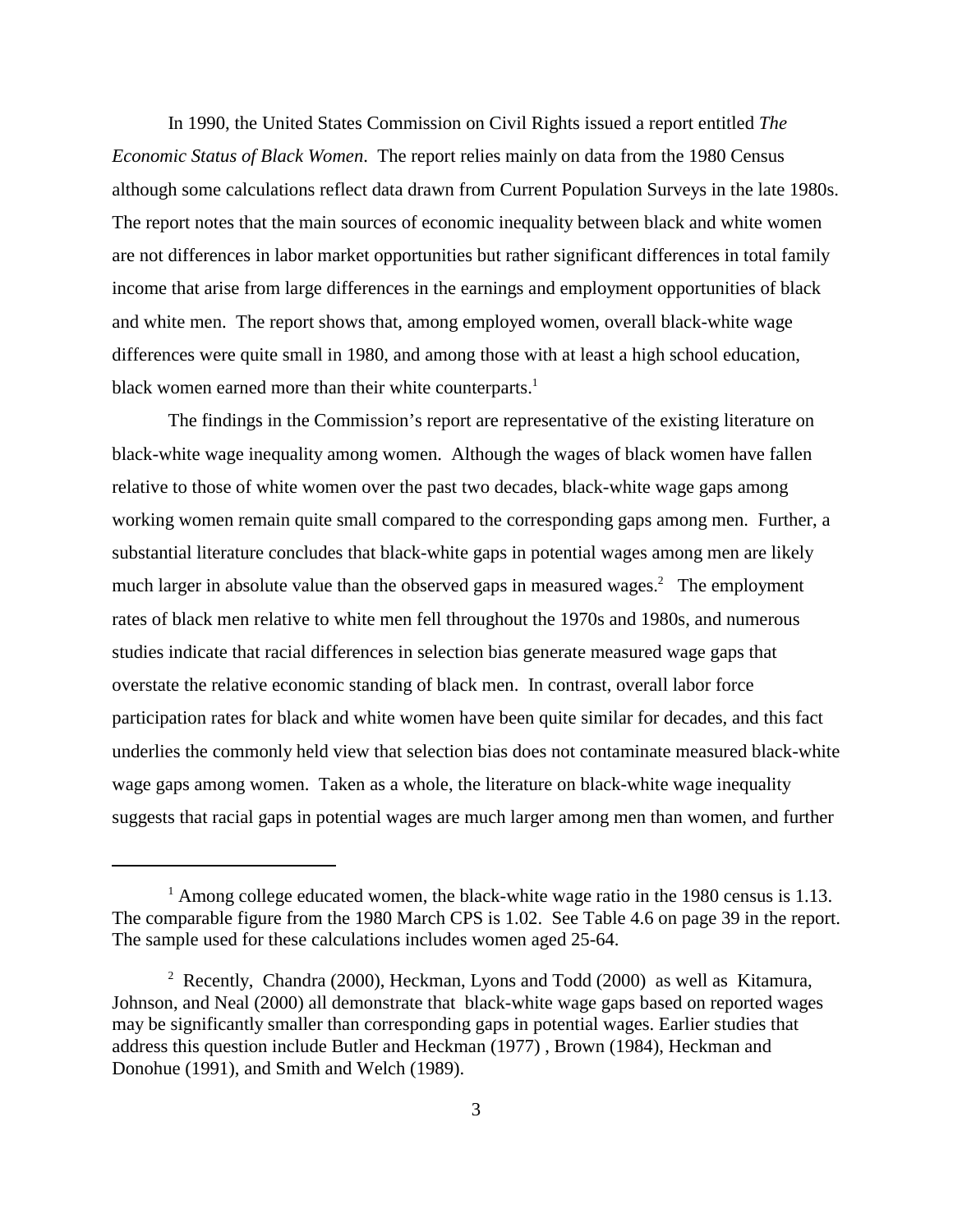that one can accurately assess black-white gaps in potential wages among women without accounting for black-white differences in patterns of female labor supply.<sup>3</sup>

This paper challenges both pieces of this conventional wisdom. First, even though participation rates are the same among black and white women, selection bias is still an important concern when estimating black-white gaps in potential wages because relationships between labor force participation and family structure differ notably by race. Married women who are raising children account for a disproportionate share of white women who do not work in the market, and a noteworthy number of these women are married to men who earn relatively high incomes. One might suspect that the decision by these women to work at home does not necessarily reflect low wage offers but rather high shadow prices of time spent at home. On the other hand, single mothers are over-represented in the sample of black women who do not report any market work, and a significant fraction of black, single mothers who do not work in the market over multi-year periods are receiving means tested government assistance in some form. Such programs are not attractive options for women who can command high wages for market work, and it seems reasonable to conclude that these single mothers would earn relatively low wages if they chose market work. Thus, relationships between family structures, income sources, and participation behavior suggest that standard measures of black-white wage gaps among women are likely contaminated by selection bias.

Further, because previous studies ignore the potential effects of selection bias on measures of racial wage inequality among women, the existing literature exaggerates the extent of gender differences in black-white wage inequality. In the analyses below, I provide several

<sup>&</sup>lt;sup>3</sup> Few studies explore reasons for the gender difference in black-white wage gaps and almost none explore the impact of selection bias among women. Bayard, Hellerstein, Neumark and Troske (1999) take conventional wage gap measures as a starting point and argue that gender differences in occupational segregation may account for a portion of the observed gender difference in the magnitude of the black white wage gap. Blau and Beller (1992) do address selection bias and racial wage inequality among women. However, their results are not directly comparable to those presented here because they address a slightly different question. They produce estimated black-white wage gaps for women in 1981 and 1988 that they interpret as estimates of what the gap in measured wages would have been in these years if participation patterns from 1971 had prevailed throughout the 1971-88 period.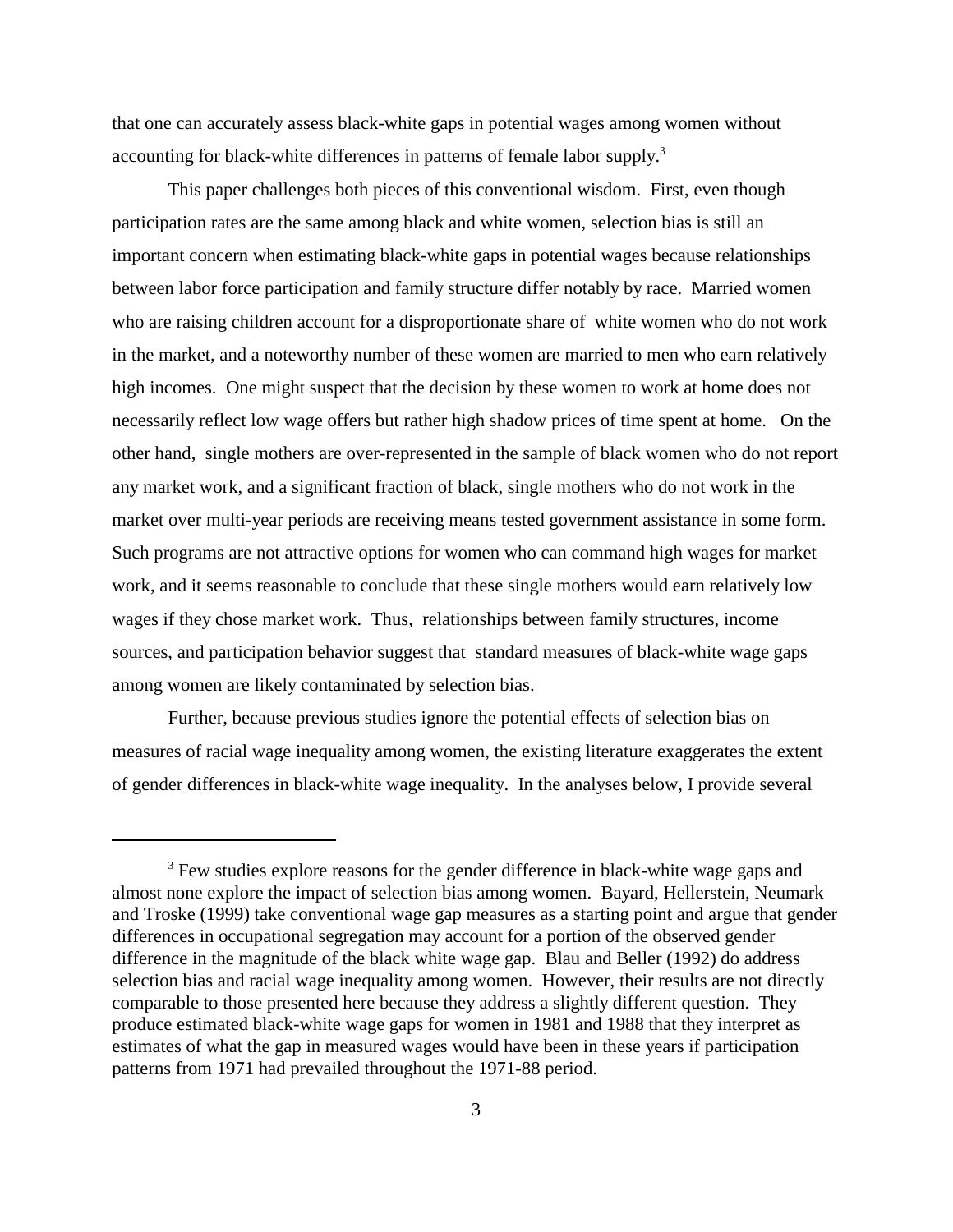estimates of the black-white gap in potential wages for the year 1990 using data from the National Longitudinal Survey of Youth (NLSY), a panel data set that includes persons born between 1957 and 1964. I exploit data on wages and income sources for years before and after 1990 to develop imputation methods that allow me to adjust measures of the black-white wage gap among women for racial differences in selection patterns. These imputation rules yield a 1990 wage measure for at least 95 percent of both the black and white women in the NLSY sample, and my results suggest that selection bias does contaminate standard measures of blackwhite wage inequality among women.

Among young adult employed women in 1990, the Census, Current Population Surveys (CPS), and NLSY data yield median log wage gaps of -.11, -16, and -.18 respectively. These baseline differences among the samples highlight the potential impact of selection bias on these measured gaps. Because the NLSY contains more extensive questions about earnings and employment histories, it contains 1990 wage information for a larger fraction of the sample, and this difference in coverage appears to be a key reason that measured wage gaps are larger in the NLSY data. Further, even the -.18 gap in the NLSY appears to understate the true extent of black-white differences in labor market opportunities. Based on several different imputation procedures, I estimate that the median black-white gap in log potential wages among women in the NLSY is approximately -.25. This gap is still smaller than the comparable gap among men,<sup>4</sup> but it is almost 40% larger than the gap observed among women who report 1990 market wages in the NLSY and more than twice as large as the baseline gap among women in census data.

The next section outlines data on family structure and participation by race. Section 2 presents baseline results from the NLSY, Census, and CPS. Section 3 describes results from several imputation exercises involving NLSY data. Section 4 presents a simple analysis of marriage markets and labor supply that illustrates how black-white differences in marriage market opportunities necessarily complicate the measurement of racial wage gaps of among

<sup>&</sup>lt;sup>4</sup> I use data from the Census, CPS, and NLSY to estimate the black-white gap in log median potential wages among young adult men in 1990. Using a common imputation method, I find that the estimated gap varies between -.33 and -.37 among the three data sets. The estimates are comparable to other estimates in the literature.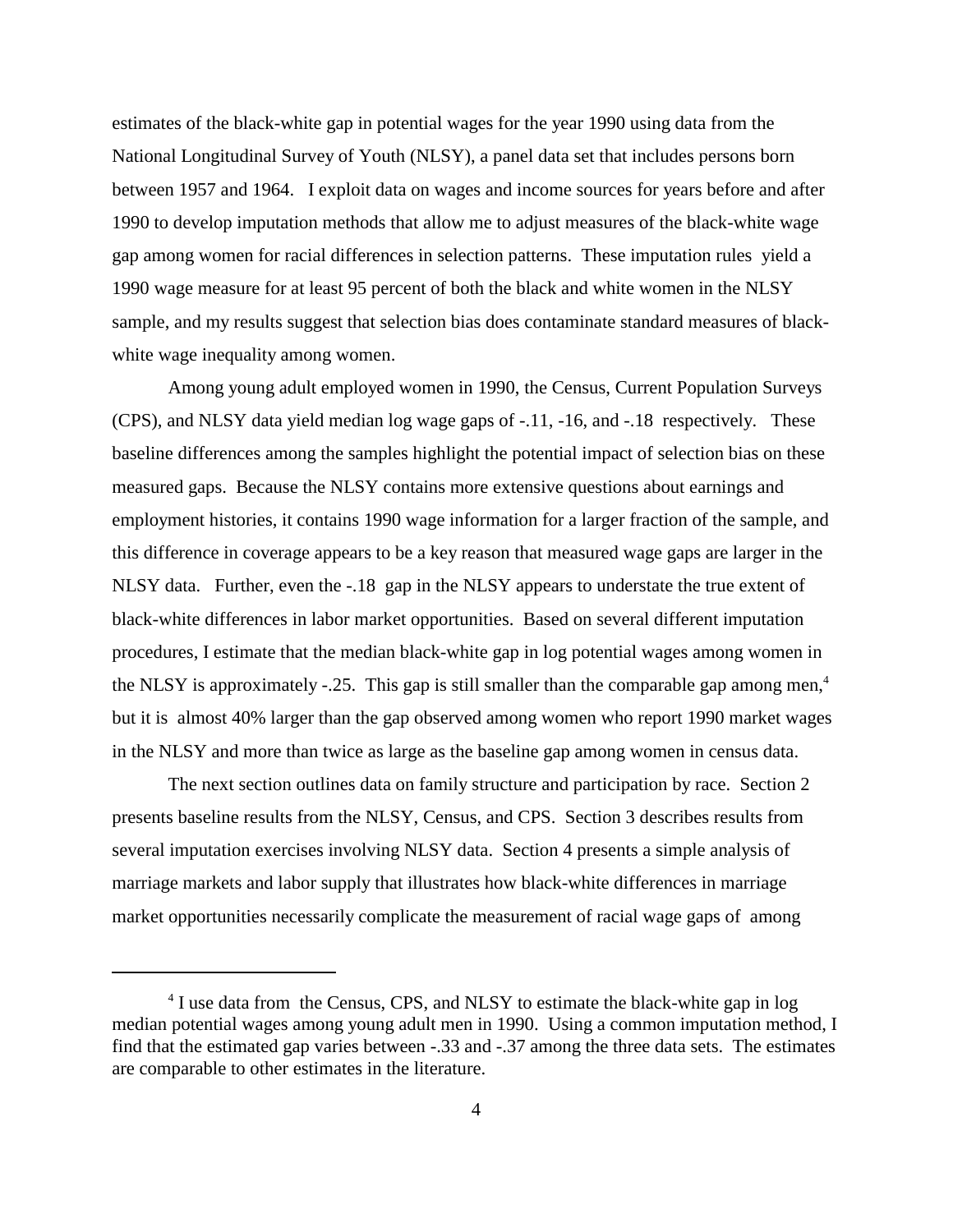women. Section 5 discusses changes in black-white wage gaps over time. The conclusion discusses future research.

#### **1. Participation Patterns**

Table 1 describes trends in two measures of labor force participation. Both measures are constructed using census data from the PUMS. The "in labor force" column captures whether or not respondents were working or seeking employment at the time they completed the census form. The full-time, full-year category measures the fraction of women who usually worked at least 35 hours per week and also worked at least 48 weeks in the previous calendar year. The table shows that participation rates have risen over the years for both black and white women, and in 1990, participation rates among black women were quite similar to those of white women.

Researchers have devoted considerable attention to the fact that participation rates among black men have fallen notably since 1970. Chandra (2000) reports that the participation rate in 1990 among black men age 25-55 was only 83.5, compared to a corresponding rate of 93.7 among white men. Chandra and others argue that measured black-white wage gaps for men understate the degree of black-white inequality because a significant fraction of black men who face low wage offers do not participate and therefore do not report wages. Chandra also asserts that selection bias should not be a major concern in measuring recent black-white wage gaps among women because participation rates for women differ little by race in 1990.<sup>5</sup>

Tables 2a and 2b present more detailed data on participation patterns for women. The entries in these tables indicate the fraction of women of a given race and labor force status who occupy a particular family structure. If family structures had no impact on labor supply decisions, the prevalence of a given family structure among employed and non-employed women would be the same, and the entries on the left hand side of the tables would match those on the right. However, family structures are related to labor force participation rates, and these relationships differ by race. In 1990 and other census years, 80 percent or more of white women ages 25-55 who are not in the labor force are married, and over 60 percent are married with

<sup>5</sup> See Chandra (2000) footnote 1 page 334.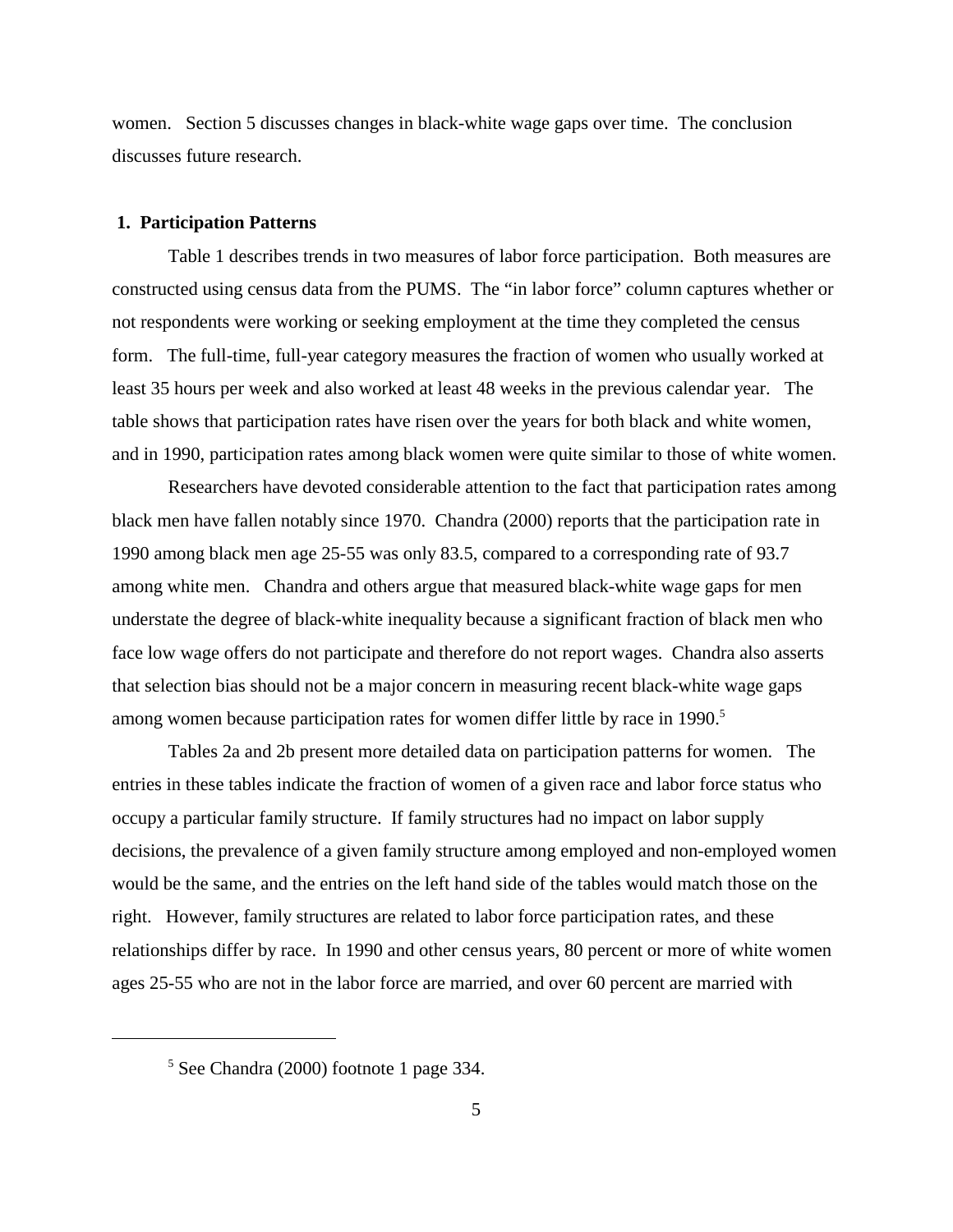children. Further, the corresponding fractions of married women in the labor force are always smaller. Thus, married women make up a disproportionate share of white women who do not engage in market work. However, this is not always true among black women. In 1980, married women made up 50 percent of the black female labor force but only 48 percent of black female non-participants. In 1990, married women accounted for 41 percent of the black female labor force and only 36 percent of black female non-participants. Also, among black women, the fraction of non-participants who were single mothers grew each decade, and by 1990, the modal non-participant in the black sample was a single mother. This trend in part reflects that fact that single motherhood among black women increased dramatically from 1960 to 1990. However, the fraction of participants who were single mothers did not rise as rapidly over this period. In both 1980 and 1990, single mothers are over-represented in the samples of black women who do not work outside the home. In contrast, white single mothers in 1980 and 1990 constitute 12 percent of the white female labor force and less than 10 percent of white women who are not seeking employment.

 Taken as a whole, the patterns in Tables 1 and 2 illustrate that, among white women, married women with children are least likely to choose market work, while among black women in recent decades, single mothers are least likely to choose market work. Many theories of marriage markets imply that adults who are not married possess less human capital than adults who are married.<sup>6</sup> Further, Neal (2003) outlines a model where it is not only true that married women are more skilled than single women, but it is also true that single women with children who receive government aid are less skilled than single women who are childless. Because asset restrictions and high marginal tax rates on earned income often accompany government aid, single mothers who participate in these programs may be revealing that their potential wages are relatively low. In NLSY data, most black, single mothers who do not work outside the home are, in fact, receiving means-tested, government assistance in some form. Thus, even though the overall participation rates for black and white women are quite similar in 1990, racial differences in the composition of those who do not work suggest that measured racial wage gaps among

<sup>&</sup>lt;sup>6</sup> See Becker (1981) and Lam (1988) for examples.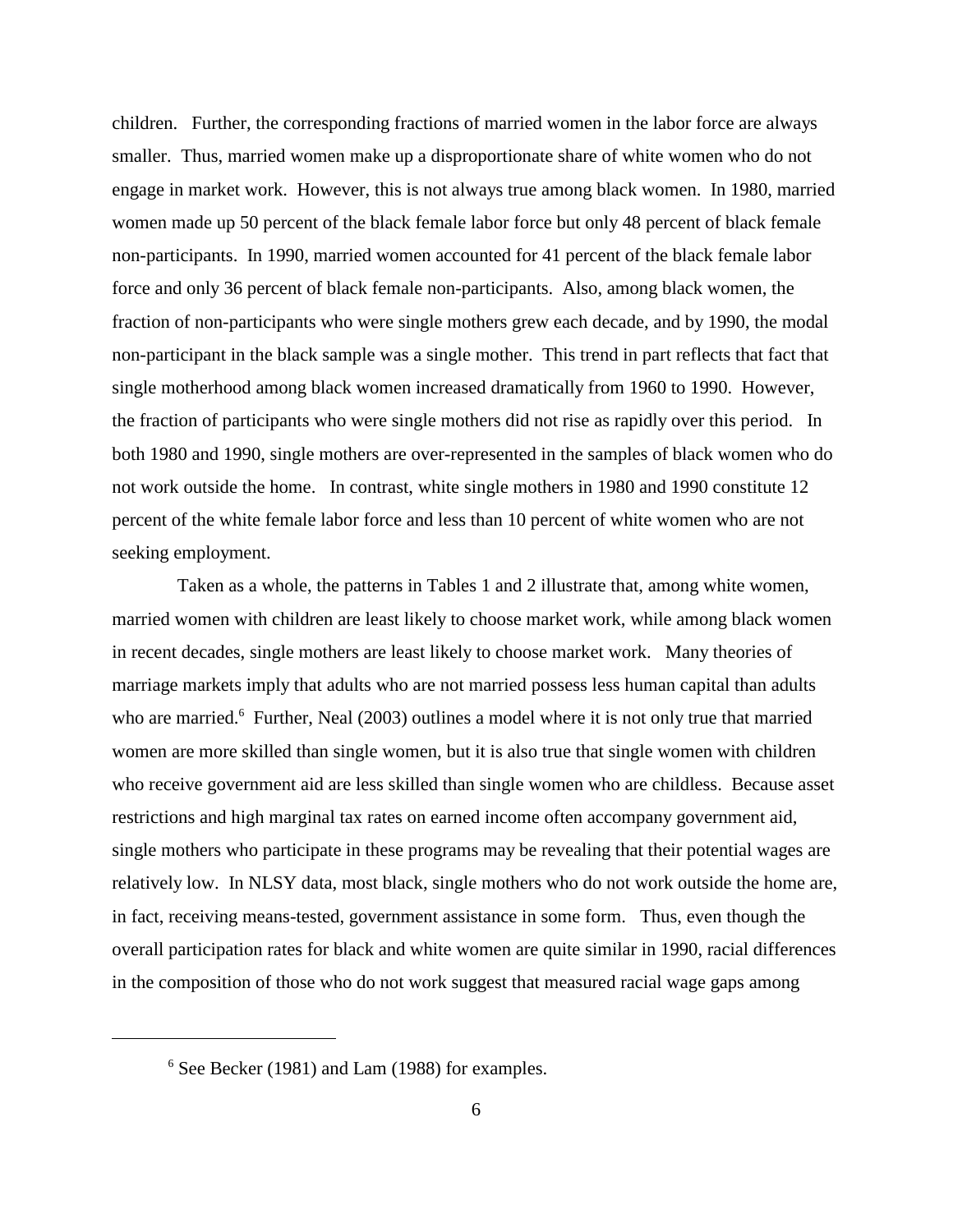women may still be contaminated by selection bias.

#### **2**. **Comparisons Between the NLSY, CPS and Census Samples**.

In the analyses of wages that follow, I restrict my attention to samples that include only black and white women. Samples from the 1990 Census and March CPS include all women who were between 25 and 33 at the time of their census interview. The NLSY sample includes persons born between 1957 and 1964. At the time of their 1990 NLSY interviews, they were ages 25-33 as well. I include persons from the NLSY oversample of blacks, but I do not include persons from the supplemental samples of Hispanics, economically disadvantaged whites or military personnel. My NLSY sample should be nationally representative within race categories.<sup>7</sup> I used the NLSY data on grades completed and degrees received to compute an education variable that would closely mimic the coding of education in the 1990 Census, and I found that, within each race-gender cell, the NLSY and census data yield very similar average education levels.<sup>8</sup>

In the analyses presented here, I use the information on race and ethnicity in the NLSY to construct indicators for white and black that match those used in census data as closely as possible. Thus, some of the white respondents from the NLSY are identified as Hispanic according to their sample identification numbers (SID). Further, some persons who are nonblack and non-Hispanic according to their (SID) are not classified as white because they also report being Asian, a separate race category in the 1990 Census.

<sup>8</sup> Although average education levels within race-gender cells are almost identical in the two data sets, the education distributions are not exactly the same. For both black and white women, the census data record fewer women with no post-secondary schooling. In census data, .50 of black women and .43 of white women fall in the high school or less category, while the comparable figures are .59 and .54 in the NLSY. Part of this discrepancy may reflect the fact that, while the NLSY figures reflect grades completed, the census data record persons as "some college" if they have ever attended college, and this category may well include persons who have not completed even one year of post-secondary schooling. Rates of college completion are more

<sup>&</sup>lt;sup>7</sup> The respondents come from two portions of the NLSY: (i) a nationally representative cross-section sample and (ii) a supplemental sample of black respondents that is representative of the black population. Attrition rates in the NLSY are low, but as a robustness check, I performed all the analyses for this paper using the 1990 sampling weights. The results are quite similar, but one must note that this weight is designed to adjust the 1990 samples but not the samples constructed from multiple interview years.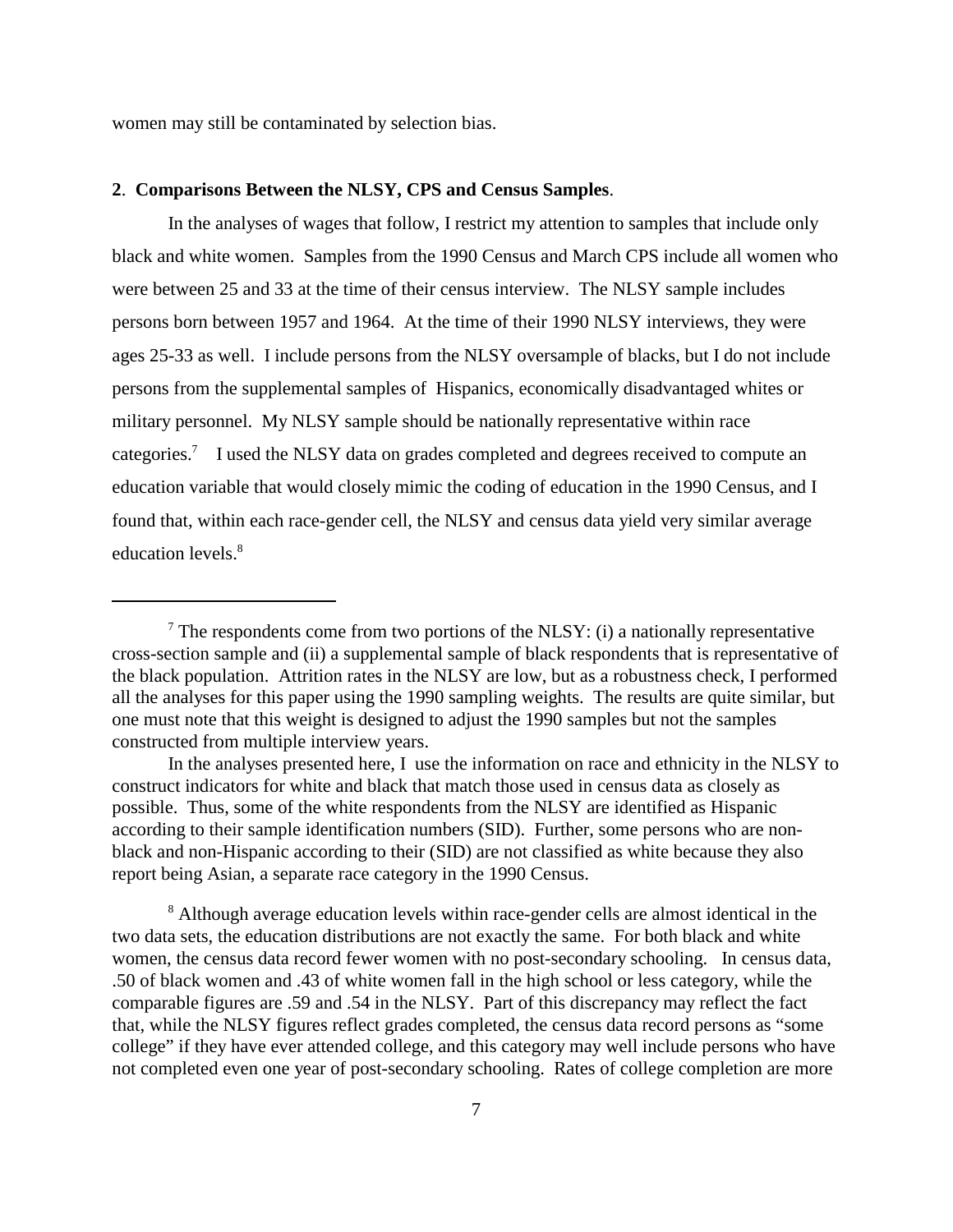The first three panels of Table 3 document the availability of wage data in the three data sets.<sup>9</sup> The numbers in panels A-C of Table 3 are the fractions of each sample that worked during the survey period. For the Census and March CPS samples, this period includes the entire 1989 calendar year. For the NLSY sample, this period covers the time since the last interview.

Several patterns stand out in Table 3. First, in every sample, the fraction working increases with education level. Further, this pattern is more pronounced among black women. While the fraction working among college educated black women is over .9 in each of the three samples and always above the comparable rate for white women, the fraction working among black women with 12 years of schooling or less is only .57 in the census sample. This is well below the rate of .67 for white women in the same education group.<sup>10</sup> Because education is an important observed determinant of wages, this pattern provides more evidence that selection patterns among white women differ in important ways from those observed among black women.

Second, note that the NLSY data provide more complete wage records. The fraction working is .71 among black women in the census but .79 among black women in the NLSY. The corresponding increase among white women is from .78 to .83. Thus, compared to figures from census data, rates of working in the NLSY are higher and racial differences in these rates are slightly smaller. The NLSY is a panel survey that, in each year, involves extensive questions concerning employment and work histories. The repeated nature of the survey and its more extensive treatment of employment issues and time use provide additional opportunities to gather information about jobs that may be seasonal, occasional, or part-time.

Panels D-F provide information about the distribution of average hourly wages and the

similar in the two data sets.

<sup>&</sup>lt;sup>9</sup> I restrict the samples to persons with valid education data in 1990. Further, I eliminate employed individuals for whom it is not possible to calculate an hourly wage because information on earnings or labor supply is not available. I also eliminate a small number of workers who report combinations of hours worked and income earned that imply wages less than \$1 or more than \$100 per hour.

 $10$  This result is not driven by racial differences in composition within the "high school or less". Both rates of working fall as one examines lower schooling levels within this category, but the black rate always remains well below the comparable white rate.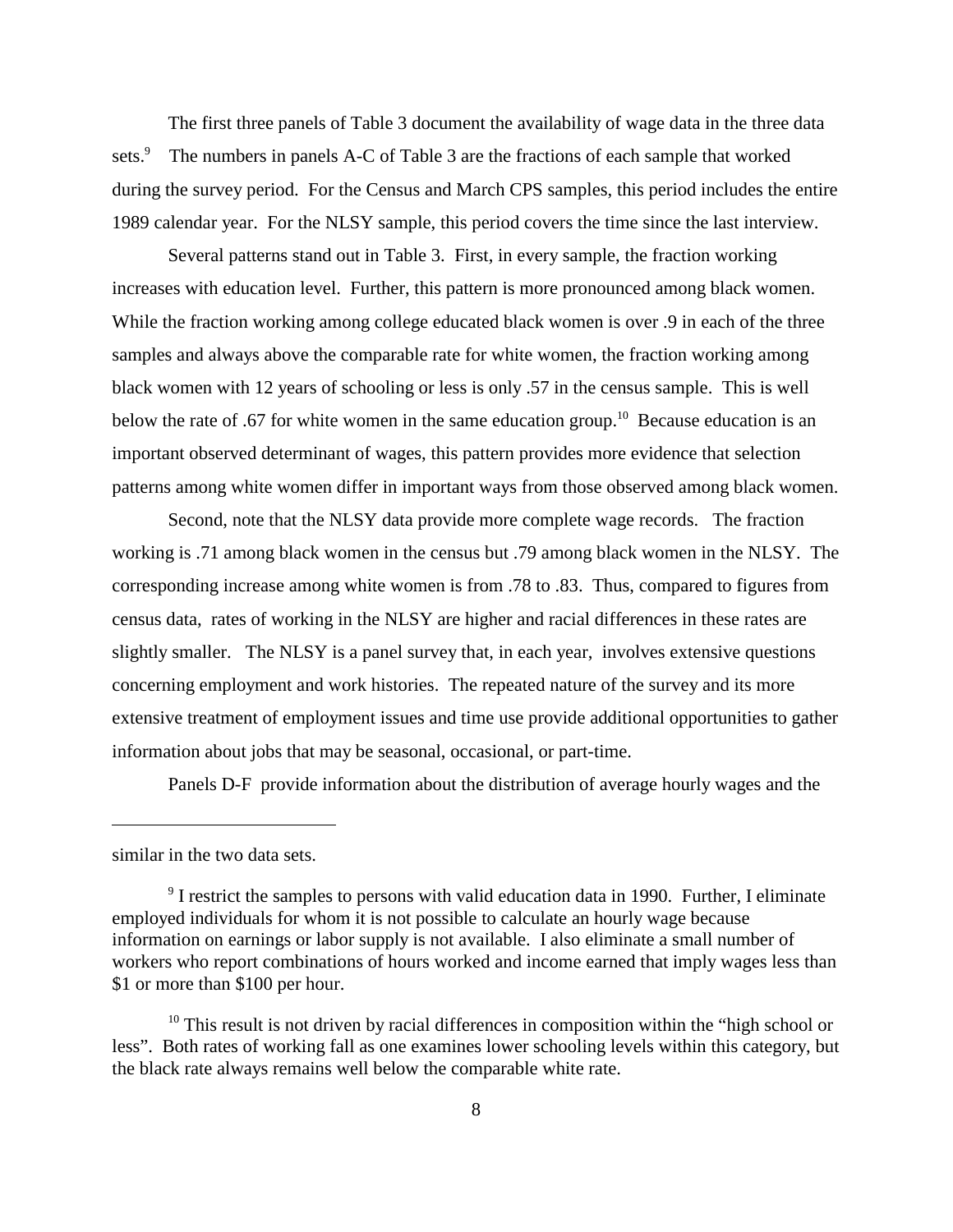average of log hourly wages in the three data sets. Several results are noteworthy. First, wage rates are generally higher in census data than in the NLSY or CPS. However, these differences are most striking among black workers. Whether measured by black-white ratios or black-white gaps in log wages, the NLSY data imply the highest levels of racial wage inequality among women. For example, the black-white wage ratio in the NLSY is .82. The comparable figures from the Census and CPS are .92 and .86 respectively.11 Part of the difference between the CPS and Census results appears to reflect a measurement error problem in the Census data that appears to be correlated with race. The black-white wage ratios among women who report working full-time and at least 48 weeks in the previous year are .89 and .88 in the Census and CPS respectively. Most of the difference in black-wage ratios between the Census and CPS samples is driven by higher relative wages among black women who are not full-time, full-year workers. Black women who report working less than 35 hours per week in census data actually have higher implied hourly wages than their full-time, full-year counterparts.

Table 4 provides results based on NLSY data taken from the period 1988-92. By collecting data from a five-year period, it is possible to obtain valid wages for 90 percent of black women and over 94 percent of white women at some point during this period.<sup>12</sup> Here, the wage measure is the average reported wage over the 1988-92 surveys. The black-white wage ratio remains at .82 for this sample. However, the estimated black-white gap in log wages, which is

 $11$ <sup>11</sup> The levels are not exactly comparable because the NLSY data refer to the most recent job as of the 1990 interview while the census data provide average wages in 1989. Some of the most recent jobs in the NLSY occurred in 1989, but on average, the wage rates in the NLSY refer to a later time period. Thus, one expects a small bias toward higher wage levels in the NLSY.

 $12$  This sample is 3.8 percent larger than the 1990 NLSY sample. The 1988-92 sample includes all individuals who report valid wage data or a clear report of non-employment during the 1988-92 period. There are employed persons in 1990 who are not included in the Table 3 analyses because they have missing or invalid wage data, and some of these persons either report valid wages or report non-employment in other years between 1998-92. I have performed all the analyses that follow using only the respondents with valid data in the 1990 sample. The results are very similar. Results concerning participation rates, mean wage gaps and wage ratios are almost identical. Median black-white log wage gaps among women, based on 1988-92 data, are roughly .01 bigger in absolute value in a sample restricted to women with valid 1990 data. This is true with or without the use of various imputations described below.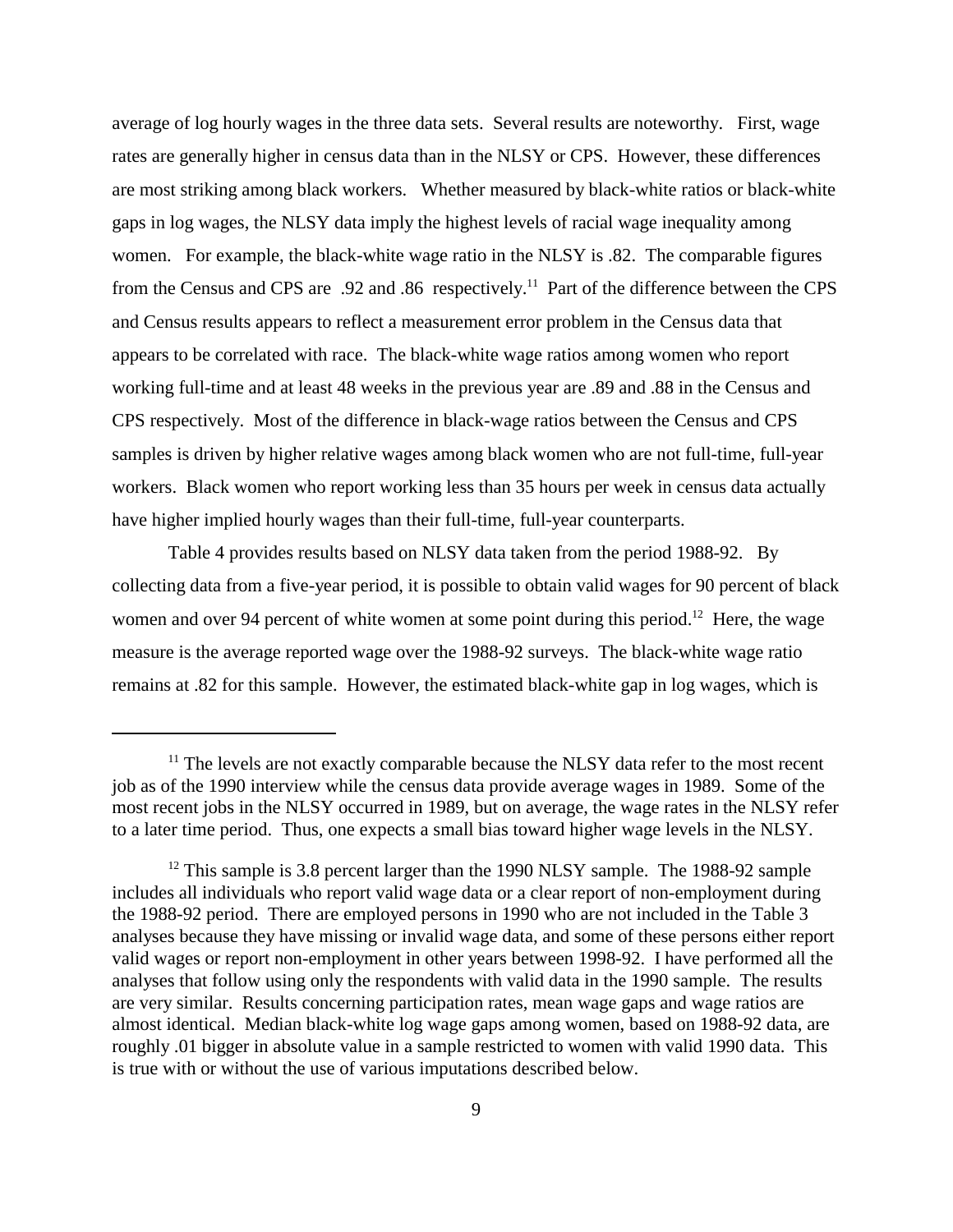-.17 in the 1990 NLSY sample, increases slightly in absolute value to .18. Given that the 1988- 92 sample contains valid wages for over 90 percent of women regardless of race, one might conclude that -.18 must be a good approximation of the true black-white wage gap among women in the 25-33 age range. However, noteworthy racial differences in patterns of selection remain.

To begin, in the 1988-92 sample, college educated black women are more likely to work than college educated white women while, among women with no post-secondary schooling, black women are notably less likely to work than white women. Panel C of Table 4 provides one measure of how significant these differences are. This table is similar to the one above, but the entries are average predicted log wages. I regressed the log of average wages over the period 1988-92 on indicator variables for age and years of schooling. I ran separate regressions by race and, based on the estimated coefficients, constructed predicted log wages for all women in both the black and white samples. The overall black-white gap in predicted log wages is -.19. This change is small but in the expected direction.

Table 5 illustrates other black-white differences in patterns of selection that may be more important. Table 5 provides descriptive statistics on sources of income for women. The statistics are presented separately by race, and the samples are divided according to whether or not women report market work. Statistics are presented for both 1990 and the 1988-92 period. The contrast between black women who do and do not participate is striking. Ten percent of black women in the NLSY sample did not work between 1988 and 1992. Of these women, 78 percent received SSI, AFDC, and/or Food Stamp payments in each year between 1988 and 1992. Among black women who worked at least once during this period, the corresponding number is .15. Further, black women who did not work over this period averaged 4.28 years of aid receipt. Among black women who did work over this period, the corresponding average is only 1.33. The pattern is reversed with respect to receipt of spousal income. Among black women who did not work from 1988-1992, only 4 percent were receiving spousal income in each year. The corresponding number is 15 percent among those who did work.

In contrast, among white women who do not work during the 1988-1992 period, 51 percent received spousal income in each year and only 26 percent received government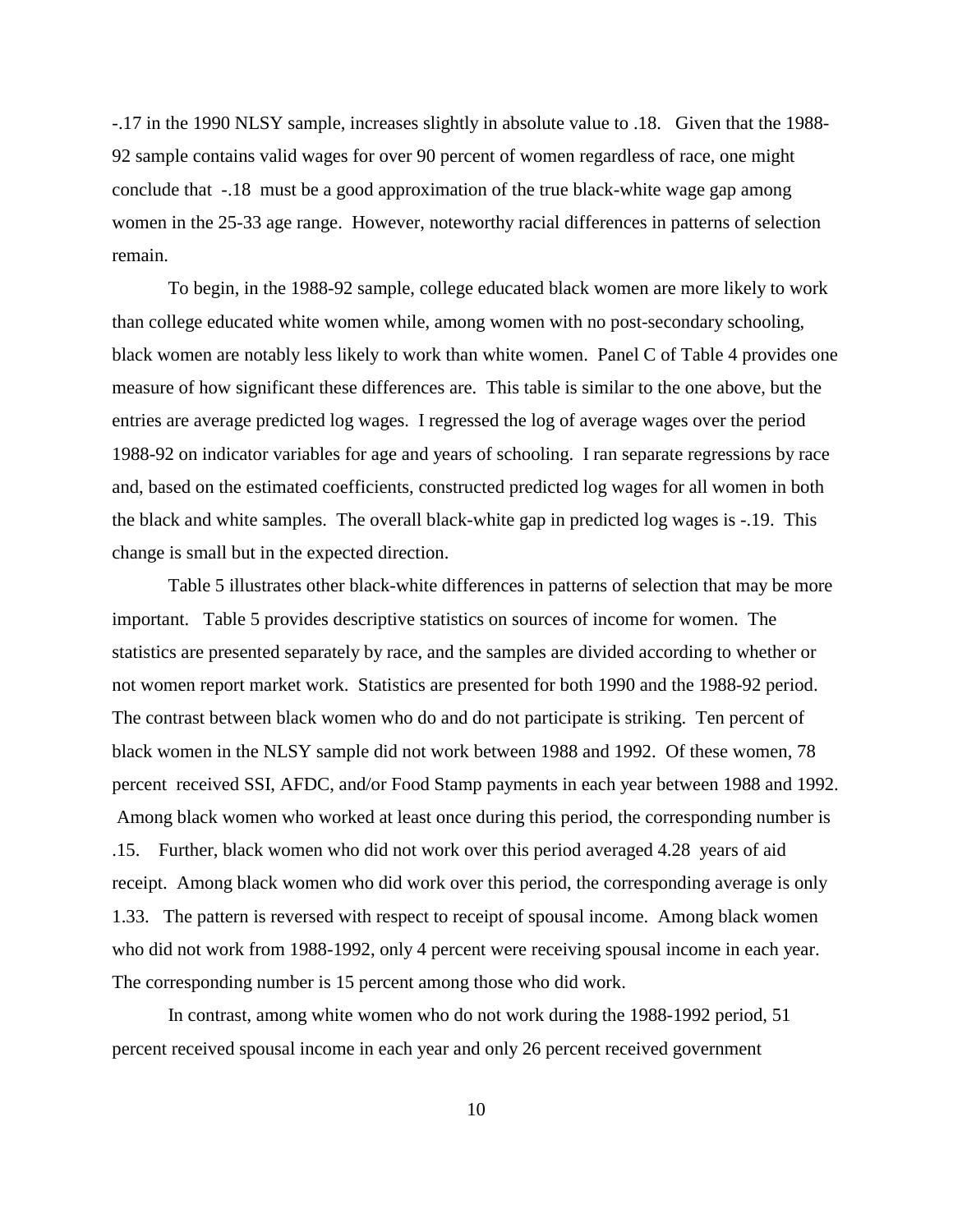assistance in each year. The corresponding percentages among participants are 41 and 2 respectively. Although receipt of public assistance is more common among non-participants in both the black and white samples, the overall patterns suggest that non-participation in the white sample is associated with spousal support while non-participation in the black sample is associated with receiving public assistance.

Note that the 78 percent figure for aid receipt among black non-participants represents almost 8 percent of the entire black sample. These women did not work outside the home while receiving government aid over a long period. If ones assumes that these women face relatively low potential wages, then it is possible that their missing wage data significantly affect the measured average wage among black women. However, if one imputes wages for long-term welfare recipients, average wages for both black and white women will be affected because over one percent of women in the white sample also report receiving aid in each year between 1988- 92 while not working in the market. The following section illustrates the potential impacts of such imputations and assesses their overall impacts on measured black-white wage gaps among women.

#### **3. Imputations and Implied Wage Gaps**

Here, I conduct several exercises that involve wage imputations. The vast majority of the imputations involve women who satisfy four criteria. They must have no post-secondary education. They must have reported no market work during the 1988-92 period. They must have received government aid in every year from 1988-92, and they must have received no spousal support over this period. These women are long-term welfare recipients with low levels of education and no support from a spouse. It seems likely that they choose to accept the asset restrictions and income tests associated with government aid programs, in part, because they face poor labor market opportunities. Given imputations for these women, I can compute wage averages based on samples that include at least 95 percent of white respondents and 97 percent of black respondents. In the median regression models below, I also impute wages for a group of women who are quite different from long-term aid recipients. In the median regression models, I impute high wages for college educated women who did not work over the entire period 1988-92 but did receive substantial income support from their spouse. The definition of "substantial"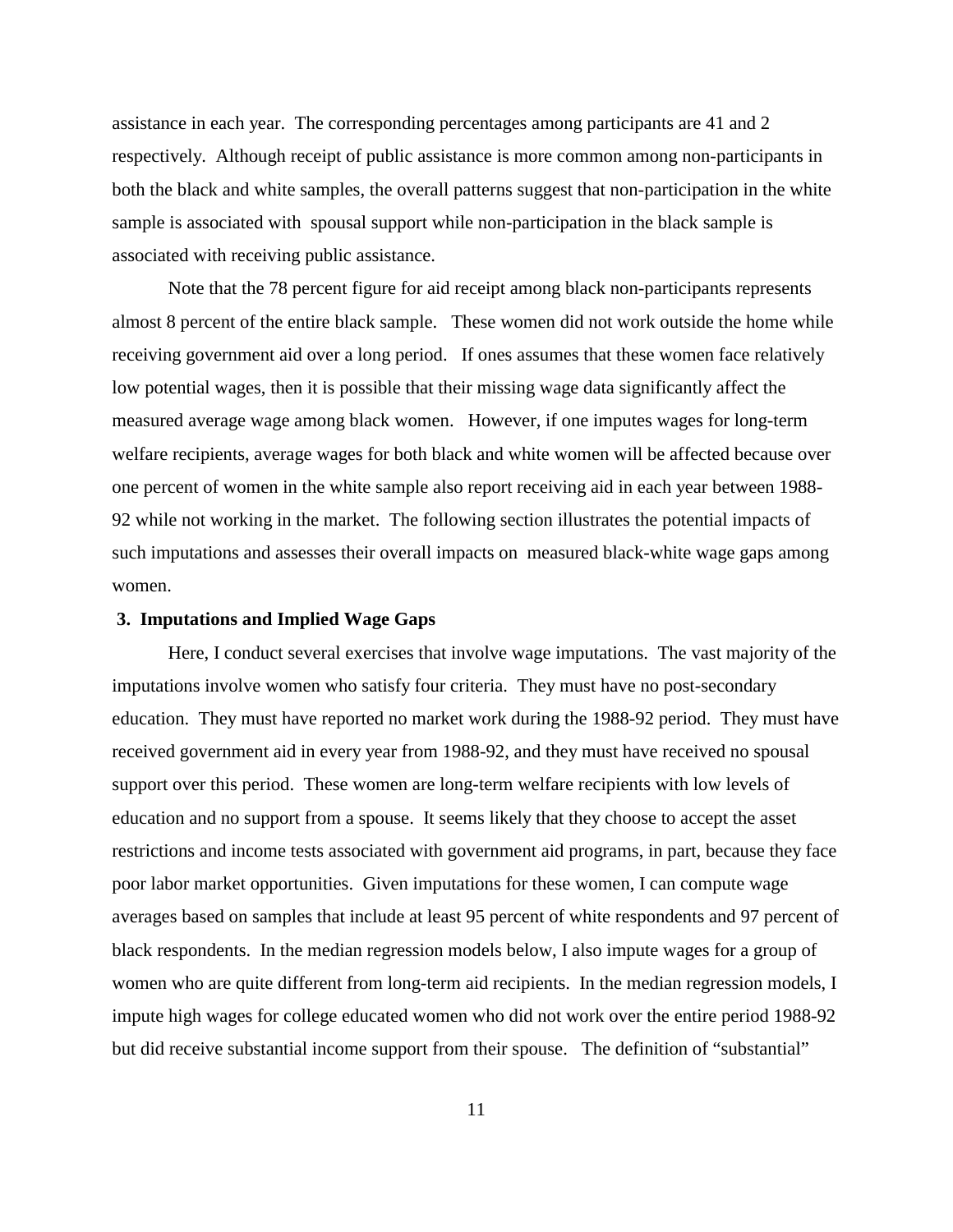support is spelled out below.

Table 6 provides the wage distributions implied by various imputation rules for the wages of long term aid recipients with no post-secondary schooling and no spousal support. The NLSY data provide few wage observations for women who are comparable with respect to sources of income and education level. There are 36 black women who (i) work in one year and only one year between 1998 and 1992 (ii) receive government aid in each year from 1988 to 1992 (iii) received no support from a spouse and (iv) have no post-secondary schooling. The mean wage among these women is \$4.50 per hour. There are 10 white women who satisfy these conditions. They earn an average of \$4.71 per hour.<sup>13</sup> I assume that the wage offers of observationally similar women who never worked over the 1988-92 period are likely equal to or below these average wages. I conduct simulations using these wage averages as imputed values for the wages of observationally similar women who never work during the 1988-92 period, and I also conduct simulations with imputed wages equal to 90%, 75%, and 50% of these averages.

The baseline imputations have trivial effects on wage levels for white women. However, using panel B of Table 4 as a starting point, the baseline imputations generate a 20 cent drop in the average wage of black women, and the black-white wage ratio falls from .82 to .80. The wage ratio is rather insensitive to the specific choice of imputation rule. Among the four different rules illustrated in Table 6, the implied black-white wage ratio ranges from .80 to .79. However, the estimated black-white log wage gap is more sensitive to the imputation rule. The estimated gap based on observed wages during the 1988-92 period is -.18. The estimated gaps under the various imputation rules range from -.2 to -.24. For comparison, recall the results in Table 3. Based on 1990 wage data available in the Census, CPS, and NLSY, black-white log wage gaps among women ages 25-33 are -.10, -.15, and -.17 respectively. Thus, if one takes the measured gap in CPS data as a starting point, the combination of higher yearly coverage rates in the NLSY, additional wage information from adjacent years, and the imputations based on

 $<sup>13</sup>$  I could obtain larger samples by including all women who worked at least one year and</sup> satisfied the remaining criteria concerning education and income sources. In this case, the average wage in a sample of 136 black women would be \$4.56 and the average wage among 31 white women would be \$5.16.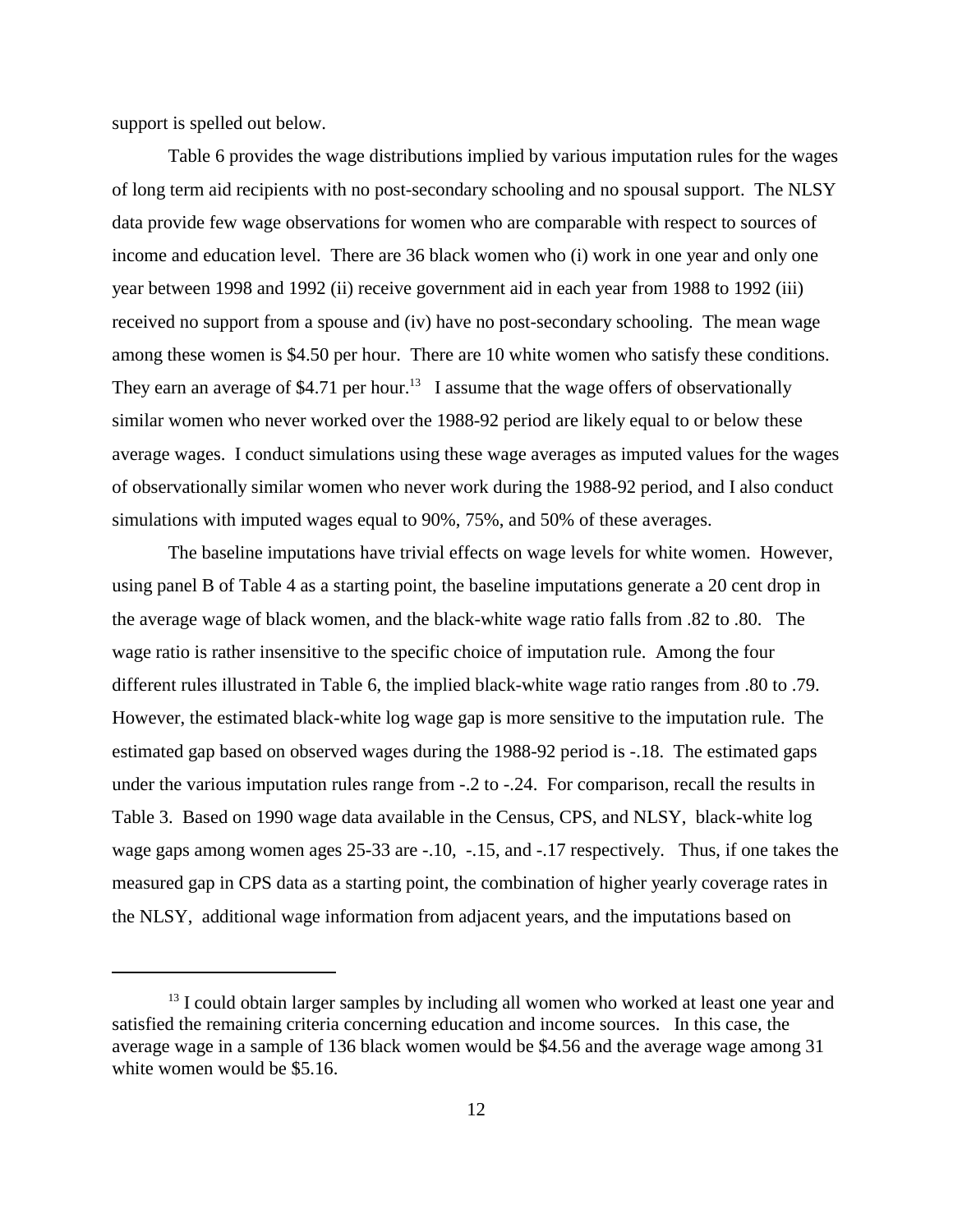income sources create implied black-white gaps in potential log wages that are at least one third and maybe as much as 60% higher. Even if one takes the -.17 figure from the 1990 NLSY cross-section as a baseline, the calculations involving various imputations imply increases of roughly 20 to 40 percent.

Further, the numbers in Table 6 may slightly understate the magnitude of black-white gaps in wage offers among women. Even though this table employs observed or imputed wages for all but three percent of the black sample and less than five percent of white women, the remaining samples of black and white women are quite different. Almost 60 percent of the remaining black women report receiving aid in at least two years, while the comparable figure among white women is less than 20 percent. Further, many of the white women who do not work over the 1988-92 period are quite wealthy in terms of family income. Of the 119 white women who are not included in Table 6, 30 are married to men who make more than \$45,000 per year. Among white males ages 25-35 in the 1990 census, \$45,000 is at roughly the  $90<sup>th</sup>$ percentile in the distribution of personal income. The decision not to work outside the home among women who are married to men earning such high incomes may signal high wealth and not low wages. In contrast, there is only one woman in the black sample who did not work outside the home over the 1988-92 period but did report spousal income above \$30,000 per year. This earnings level denotes the  $90<sup>th</sup>$  percentile in the income distribution for black men ages 25-35.

An alternative approach involving imputations is to assess black-white inequality using median black-white wage gaps. Median regression is an attractive alternative in contexts where one can be confident that missing wage data fall completely on one side of the median regression function. In this context, one can assign arbitrarily low or high values for the missing wages and the results from the median regression will be the same regardless of the specific value of the imputed wages.<sup>14</sup>

 $14$  See Johnson, Kitamura, and Neal (2000) for more details. The condition that justifies the imputations does differ depending on the covariates that are in the models. It must be the case that potential wages associated with missing wage data fall below the median regression function for the entire sample. Thus, regression functions that include education require a more stringent assumption than those that only include age variables.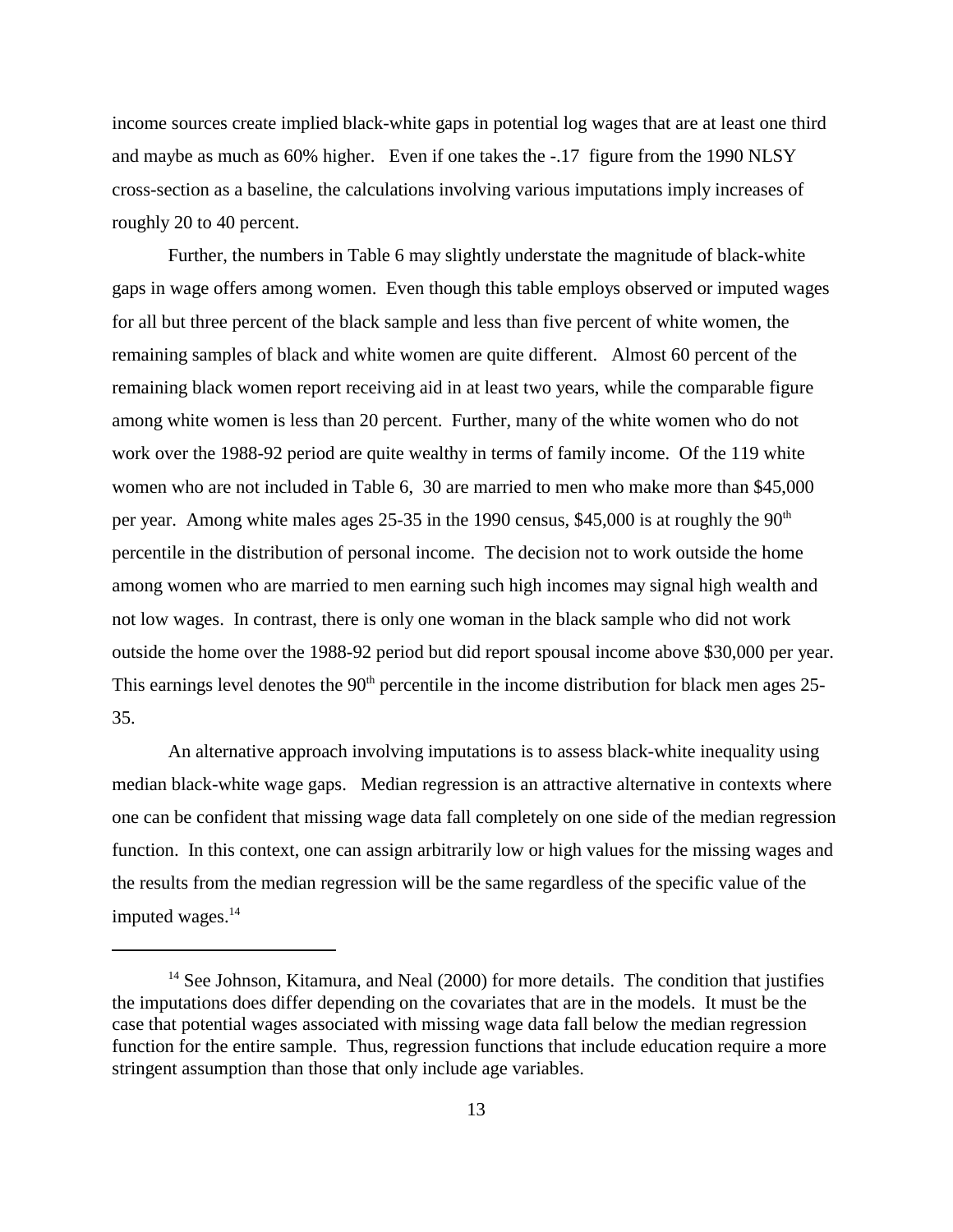The top panel of Table 7 describes results for women who report working during the previous year in their 1990 interview. The first three sets of results correspond to data from the Census, CPS, and the 1990 NLSY respectively. In the NLSY, the median black-white log wage gap holding age constant is -.18. The estimated gaps in the Census and CPS are -.11 and -.16 respectively. These estimated gaps are quite similar to the mean gaps reported in Table 3. The final set of results includes all women who worked at least once during the 1988-92 period. Here, I use only one wage observation per person. I do not average wages over the 1988-92 period. For persons with no reported wage in 1990, I use the wage reported in the interview that occurred closest to January, 1990. In the sample of women who report a valid wage at some point over the 1988-92 period, the gap widens to -.21, almost twice the size of the gap based on census wages.

 The bottom panel of Table 7 presents results that involve imputed wages based on three different imputation rules. Rule 1 designates an hourly wage of one dollar for the group of long term aid recipients described in Table 6 above.<sup>15</sup> Rule 2 follows rule 1 and in addition assigns a wage of \$30 per hour to all women who (i) did not work in the market over the 1988-92 period (ii) have at least a high school education and (iii) report average spousal earnings over the 1988- 92 period that place their husbands above the  $90<sup>th</sup>$  percentile in the personal income distribution for men age 25-35 of the same race. Rule 3 is similar to rule 2 but uses the  $75<sup>th</sup>$  percentile in the male income distribution as a cutoff.

 The results are not highly sensitive to the various imputation rules, and the estimated median gaps in Table 7b include observed or imputed wages for almost 97 percent of black women and over 95 percent of white women. If one treats the wage offers associated with the women in the remaining portions of the black and white samples as random draws from their respective wage offer distributions, the imputation exercises described in Table 7b imply that the

<sup>&</sup>lt;sup>15</sup> Wage rates are low among black women who report a valid wage in at least one of the 1988-92 surveys but also report no post-secondary schooling, receiving aid in all years, and receiving no income from a spouse. Roughly 95 percent of these women make less than the median wage among employed black women in 1990.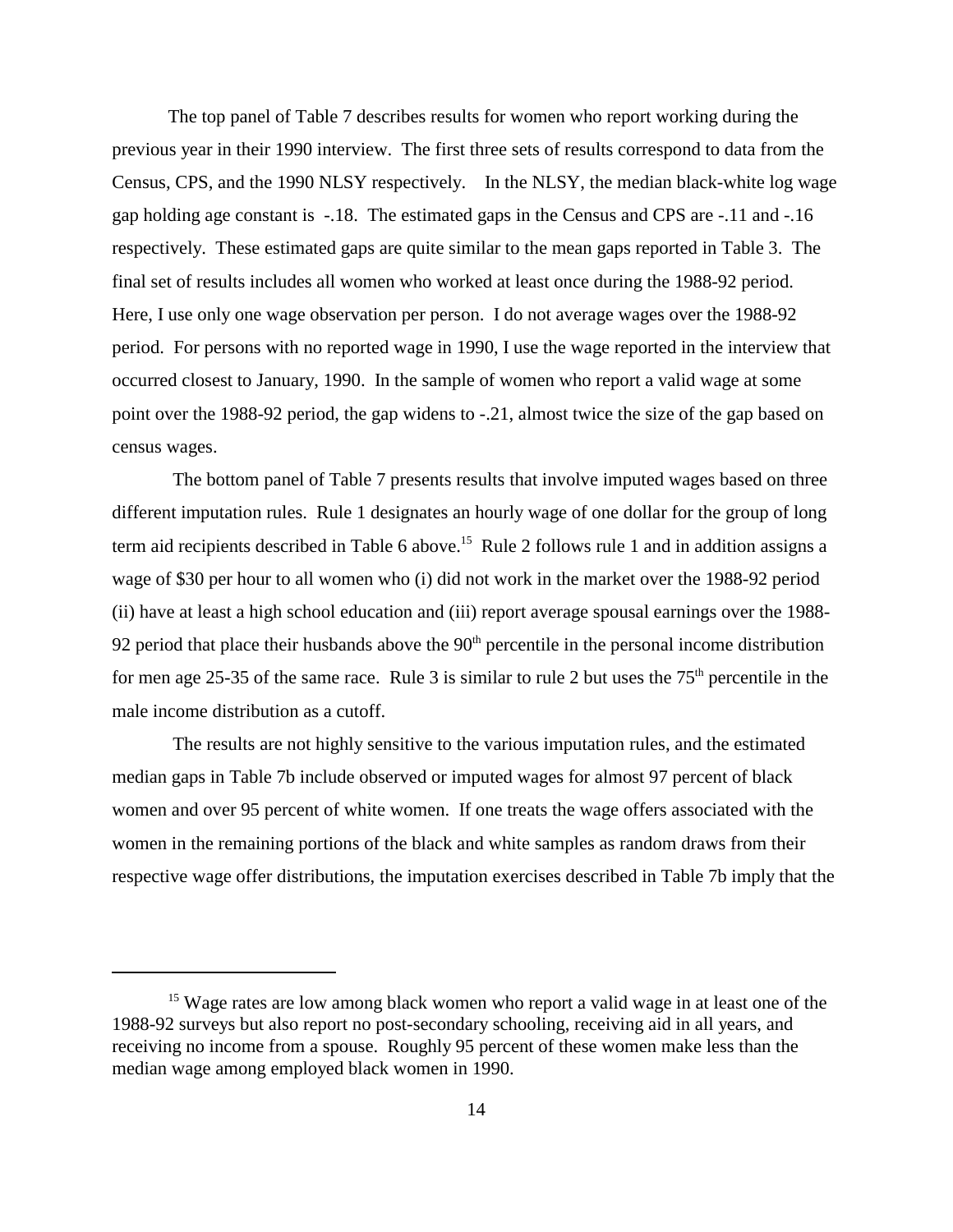overall median black-white gap in log wages is roughly  $-0.25$ .<sup>16</sup> In absolute value, this figure represents almost a 40% increase over the -.18 figure derived from the sampling of working women in the 1990 NLSY, and it is over 50 percent larger than the median gap among working women in the CPS.

Appendix Table 2 presents parallel results for men. However, in this case, I explore the role of imputations in the CPS and census data as well. Here, I assign a wage of \$1 per hour to men ages 25-33 who report no market work over an entire year. The estimated median gaps based only on working men follow the same pattern observed among women. The estimated gap in census data is -.22 which is smaller than the corresponding gaps of -.30 in CPS data, and -.33 in NLSY data. However, given the \$1 per hour imputations for those who do not work, the results are more similar among the three data sets. The estimated median gaps, given these imputations, range from .337 to .372 in absolute value. Given a common method of correcting for selection bias, the estimated median black-white log wage gaps among men in these three data sets fall in a much more narrow range. $17$ 

#### **4. Marriage Markets and Selection Bias**

Table 3 shows a black-white log wage gap of -.10 and a black-white wage ratio of .92 among employed women ages 25-33 in 1990. Among women ages 25-55 in 1990, black-white wage differences are even smaller, and in 1980 census data, employed black women ages 25-55

<sup>&</sup>lt;sup>16</sup> There are 41 black women and 68 white women who are not included in the calculations for Table 7b - Rule 3. I computed bounds on the median gap reported under Table 7b - Rule 3 by using two different additional imputation rules. First, I estimated a median regression on the full sample by imputing wages of one dollar per hour to these 41 black women and wages of \$30 per hour to the 68 white women. Then, I reversed the imputations and estimated the model again. Conditional on indicator variables for age, the estimated black-white median log wage gaps are -.319 and -.216 respectively.

 $17$  Johnson, Kitamura, and Neal (2000) provide evidence that some men who are not employed in a given year may face wage offers that are above the median wage given their characteristics. However, we also show that such cases are quite rare in samples restricted to men who report non-employment over multiple yearly interviews. Appendix Table 2 provides results based on the 1988-92 sample as well. Here, the implied gap is -.357.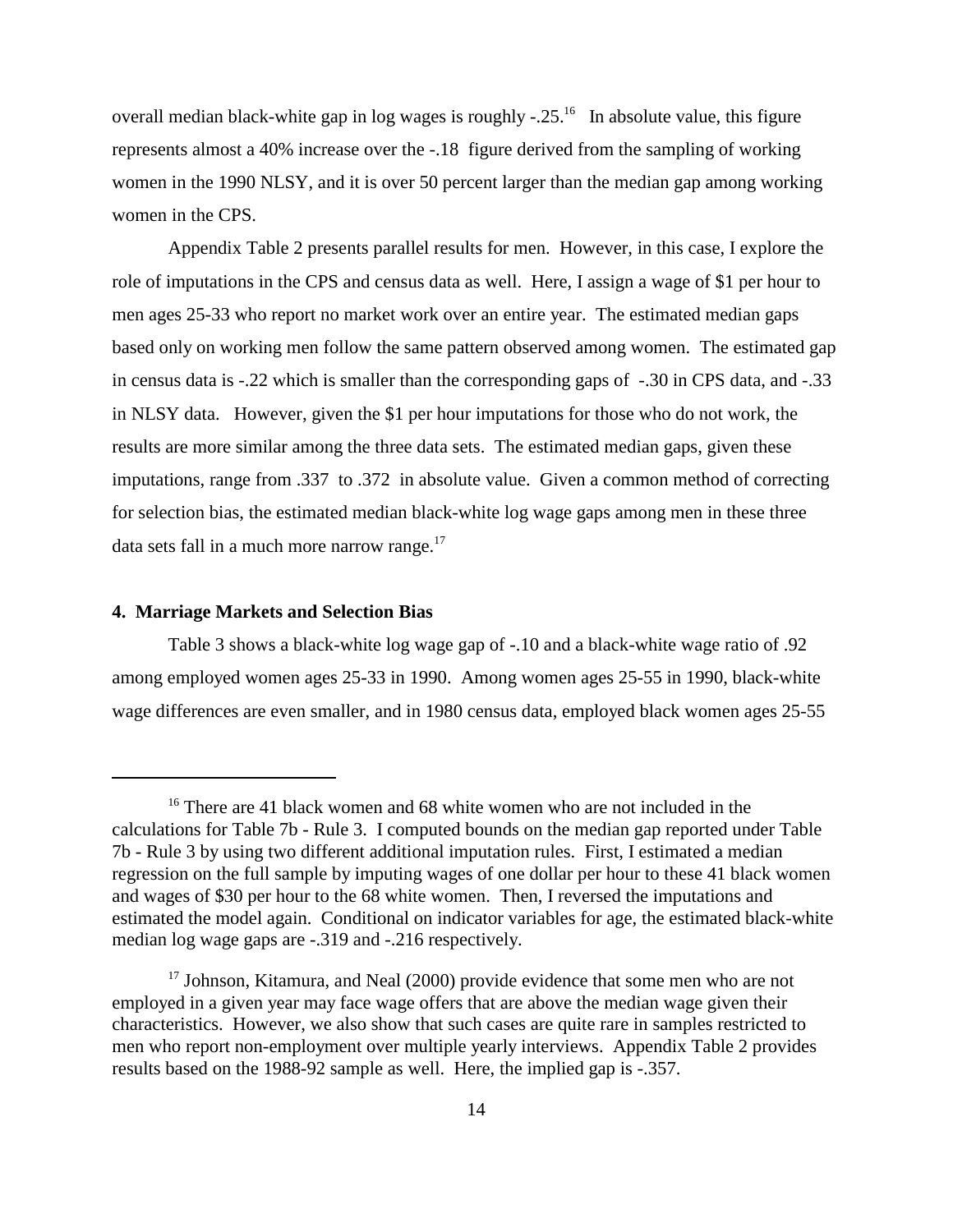actually report higher average wages than their white counterparts.<sup>18</sup> Much of the existing literature interprets these data as evidence that racial differences in labor market opportunities among women are small, especially among women of similar education levels. As a result, racial differences in marriage market prospects and related differences in family income are the focus of much work on economic inequality among black and white women. However, large blackwhite differences in marriage market prospects should generate black-white differences in patterns of selection into market work, and these differences may systematically yield measured black-white wage gaps that overstate the standing of black women relative to white women in terms of labor market opportunities. This point is easily demonstrated when one considers samples of black and white women who have the same labor force participation rates and do in fact face the same distributions of potential wages. In this setting, one should not expect employed black women to earn the same average wage as employed white women, but rather that employed black women will earn more than their white counterparts.

Consider a world with two populations of N women each. Every woman in population A (white) has a counterpart in population B (black) who possesses the exact same skill endowment.<sup>19</sup> Therefore, assuming no discrimination for the moment, the distribution of market wage offers for women in group A is identical to the distribution in group B. Further, women in both groups live in the same political jurisdiction and therefore face the same taxes and have access to the same transfer programs. Assume that regardless of race, each woman receives one offer of marriage from a potential mate. Even though black and white women enjoy the same

<sup>&</sup>lt;sup>18</sup> Among working women ages 25-55 in the 1990 census, the black-white wage ratio is .97. In the CPS, the comparable figure is over .91. As I note earlier, the small measured racial wage gaps among women in census data reflect more than just a sample selection bias problem. It appears that black women are more likely to under-report hours worked, leading to implausibly high average wages among black women who report working part-time. The same pattern is even more pronounced in the 1980 data.

 $19$  Signing the direction of the selection bias on estimated wage gaps requires a more complicated set of conditions when the two populations of interest face distributions of wage offers that are substantially different. However, the example presented here is an efficient tool for making key points about how differences in marriage market prospects affect differences in selection patterns.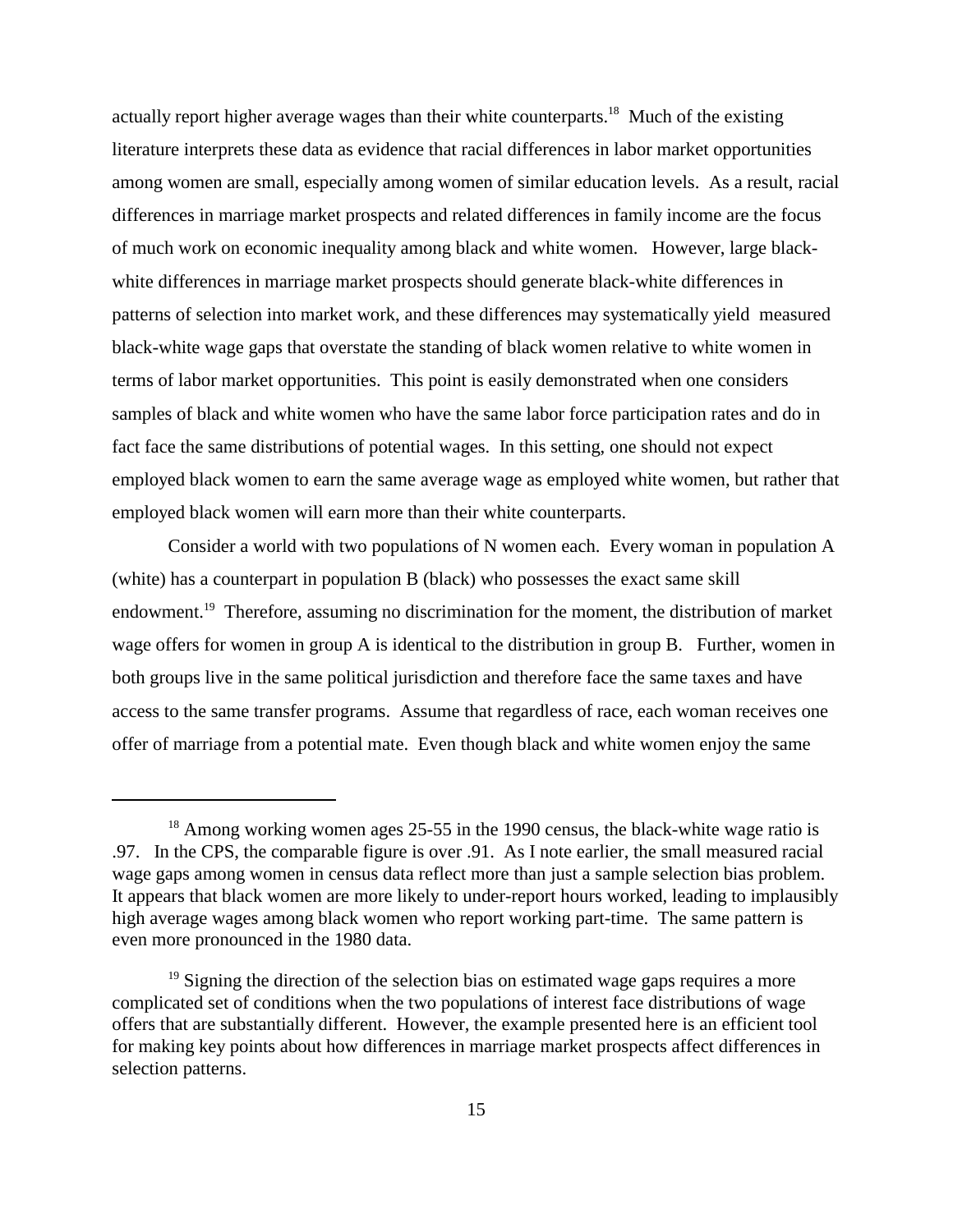opportunities outside marriage, assume that the marriage market for white women strictly dominates the marriage market for black women. In particular, assume that each white woman receives an offer of marriage from a man whose market wage exceeds the market wage of any man who is proposing to any black woman who shares the white woman's same skill endowment.

Now, consider a pair of women, one black and one white, who possess the same skill endowment. If both choose not to marry, they will make the same labor supply decisions because they have the same endowments and face the same constraints. Thus, among any black-white pair that make different labor supply decisions, we know that at least one of the women is married, and further, we know that either both women are married or only the white woman is married, since the white woman in each pair receives a marriage proposal from a man with higher market earning potential. Thus, if a white woman does not work outside the home and her black counterpart does, the white woman must be married, and if the pattern is reversed and a black woman works at home while her white counterpart works in the market, it is not only clear that the white woman must be married but also that the black woman must be single. If both women are married and possess the same skill endowment, and the black woman does not work, then the white woman, who shares a common potential wage and has a husband who commands a higher market wage, will not work either.<sup>20</sup> Thus, two potential sources of differential selection by race exist. There may be married white women who do not work even though equally skilled black women choose to work, and there may also be single black women who do not work even though equally skilled white women do. Appendix 3 demonstrates that, under common assumptions about household formation and time allocation within households, this group of single black women who work at home will, on average, enjoy lower wage offers than the afore mentioned group of married white women who work at home.<sup>21</sup> Given this result,

 $20$  This result is standard in models of household labor supply if leisure is a normal good and there are no strong complementarities between the home time of husbands and wives that offset the usual income and substitution effects.

 $21$  The result requires that preferences and technologies generate assortative mating in marriage markets and that the allocation of time to tasks among husbands and wives reflects patterns of comparative advantage.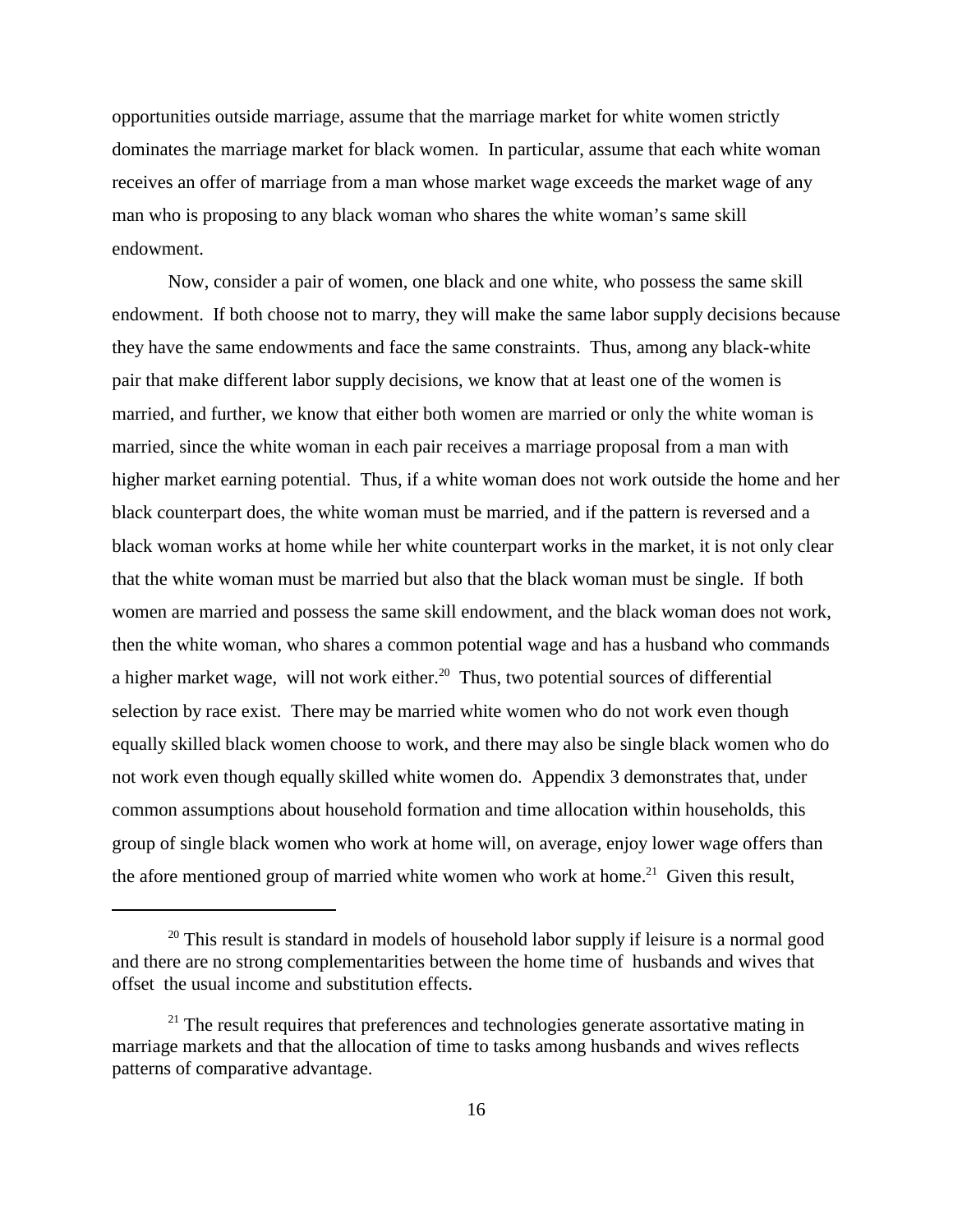similar labor force participation rates among black and white women are not a sign that selection bias is not a problem but rather a guarantee that black-white wage gaps among working women will not accurately reflect black-white gaps in potential wages. Recall that the distribution of black and white potential wages is the same in this example. Thus, if the same fraction of black and white women chose to work at home, but white women who remain at home enjoy better potential market wages than their black counterparts, measured black-white wage gaps will indicate a labor market advantage for black women even though none exists. This result holds given numerous possible patterns of marriage and labor supply decisions. Married white women who do not work may enjoy higher or lower potential wages than married white women who do, and the same is true among married black women. In addition, regardless of race or marital status there is no requirement that women who do not work have potential wages that are on average greater or less than the wages of working women.

 This example provides a potential explanation for the finding, within education or skill groups, that working black women earn significantly more per hour than their white counterparts.22 Consider a group of women who all share the same skills and professional background and assume that, within this group, the fractions working are the same. In the absence of discrimination, these two groups of women should face similar distributions of potential wages. But, if white women in the group enjoy better marriage prospects, the example above shows that working black women should receive higher wages than working white women. Black-white wages gaps among working women may suggest labor market advantages for black women relative to white women even when none exist. Further, one could easily construct examples, in which, racial differences in selection patterns mask the effects of discrimination.

This is not the only reason that it is particularly difficult to measure the effects of racial

 $22$  Census and CPS data from 1980 indicate that college-educated black women earn more than their white counterparts. Further, in regression models that include controls for education and cognitive skill, data from the High School and Beyond Survey of 1980 and the NLSY often indicate that working black women earn more than working white women. A recent report by the National Center for Education Statistics, Jacobson et al (2001), finds that among young adult women with similar prior academic achievement, black women from two NCES data sets actually earn from 85 cents to a dollar more per hour than their white counterparts.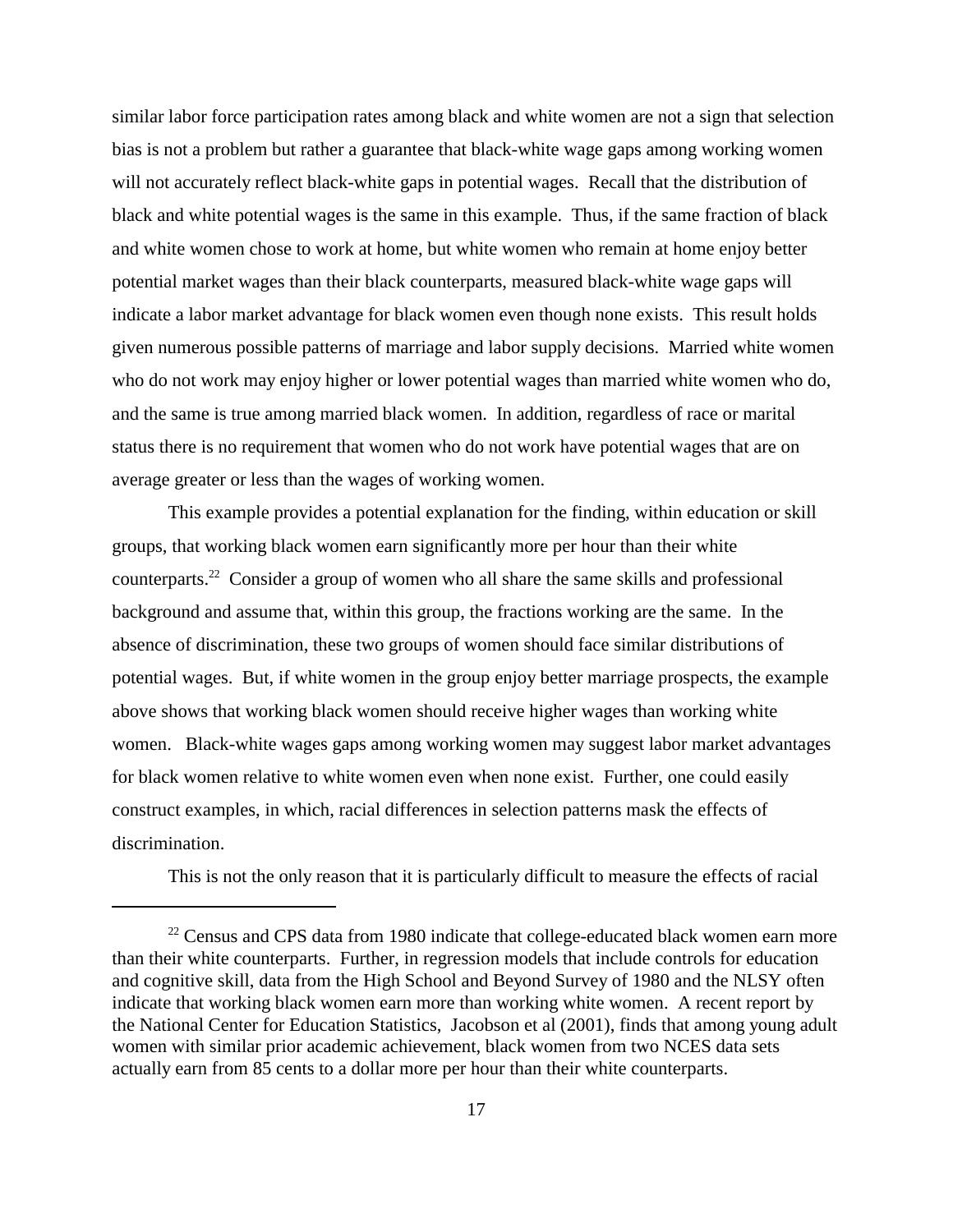discrimination among women. At all skill and education levels, black men work less than white men. If one assumes these differences and the resulting differences in wage growth are entirely due to employment discrimination, one can isolate the effects of market discrimination on wages at a given age by conditioning on a measure of skills that pre-dates market entry.<sup>23</sup> But, this line of reasoning is not helpful in the case of women. Among the well-educated and highly skilled, black women work more than white women. Further, it seems far fetched to assume that this differential reflects discrimination in favor of black women. It seems more likely that these differences reflect the fact that educated white women are more wealthy than their black counterparts because they enjoy better marriage market prospects.<sup>24</sup> In such a setting, one might observe black women earning higher wages than white women who share the same age, education level and AFQT scores, and this differential would not be evidence of preferential treatment for black women, but rather the result of more accumulated work experience per year of potential experience. Note that this problem persists even if a given data set provides complete information on the potential wages of all women at a given point in time.

This paper addresses a rather straightforward measurement question. Among adult women in a specific age range, how much do average potential wages differ by race? More work is required to decompose these racial gaps into meaningful components.

#### **5. Changes In The Gap Over Time**

 A large literature examines how differences between black and white men in employment rates may contaminate measures of black-white wage gaps among men. Much of this literature is concerned with adjusting measures of the change in the black-white wage gap over time for changes in patterns of selection into work by race. Similar issues may arise when studying changes in black-white wage inequality among women. Table 8 provides results from

 $^{23}$  Neal and Johnson (1996) focus on men in the NLSY and argue that racial wage gaps among men that began their adulthood with the same basic skill levels, as measured by AFQT scores, may be interpreted as upper bounds on the cumulative effects of labor market discrimination.

 $24$  Early work on female labor supply pointed to racial differences in marriage markets as a contributing factor to racial differences in women's labor supply. Cain (1966) is an example.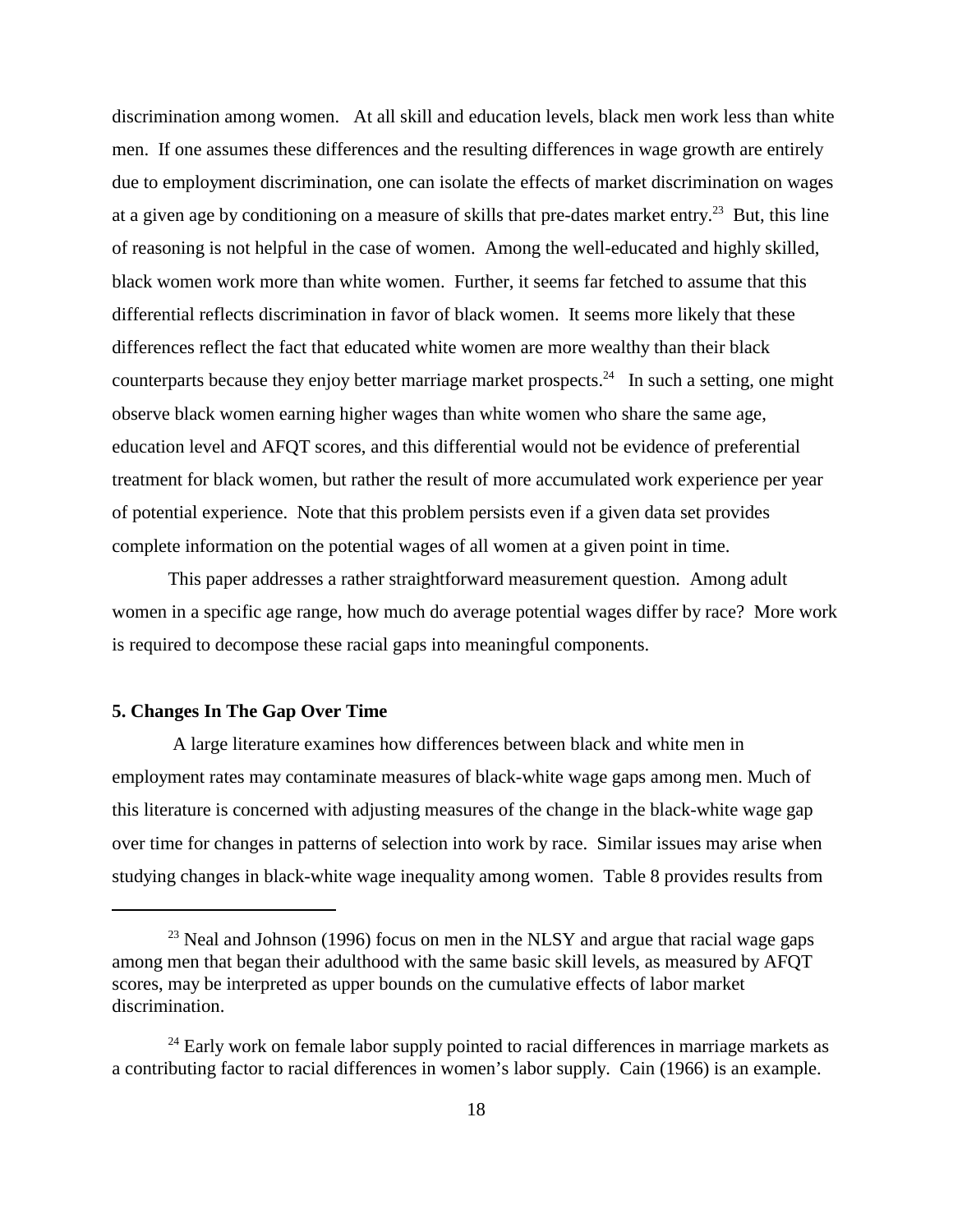the March 1999 CPS that parallel those in Table 3 for the March 1990 CPS. The black-white wage gap among working women actually increased slightly over the1990-99 period. Some might conclude based on these data that, during the 1990s, the labor market prospects of black women relative to white women held constant or declined slightly. However, there are also noteworthy differences between the 1990 and 1999 data on participation. In the March 1990 CPS, 71 percent of white women with no post-secondary schooling worked at some point during the past calendar year. The comparable figure among black women with no post-secondary schooling was only 64 percent. However, in 1999, the pattern is reversed. Black women with no college schooling now work more than their white counterparts by a margin of 71 to 67 percent. Further, the fraction of college-educated white women who work fell slightly over the 1990s while the opposite is true among college-educated black women.

The above analyses of the black-white wage gap among women in 1990 raises the possibility that a full analysis of changes in selection patterns over the past decade might reveal that black-white gaps in wage offers among women actually narrowed over the decade, even though wage data from working women indicate a small increase in the gap. While a full analysis of this topic is beyond the scope of this paper, it is clear that over the past five years welfare reforms and rising real wages among men may have affected the selection patterns of black and white women in different ways. $25$ 

#### **6. Conclusion**

My estimates of median black-white gaps in log potential wages among men and women in the NLSY imply that the black-white wage gap among women is more than two-thirds as large as the black-white wage gap among men. However, the standard in the existing literature is to adjust estimated black-white wage gaps among men for racial differences in selection and to

<sup>&</sup>lt;sup>25</sup> A recent Bureau of Labor Statistics Report, http://stats.bls.gov/newsrels.htm/famee.txt, indicates that, the number of married women with infant children who choose to stay home with young children increased each year from 1997 through 2000. The same report indicated that labor force participation among comparable unmarried mothers rose by 13 percentage points between 1994 and 1998 and has held steady for 1999 and 2000. The BLS report does not break these numbers out by race, but it is possible and even likely, that black and white women do not contribute equally to these changes. These are the types of changes in selection behavior that could directly impact measured wage black-white wage gaps among women.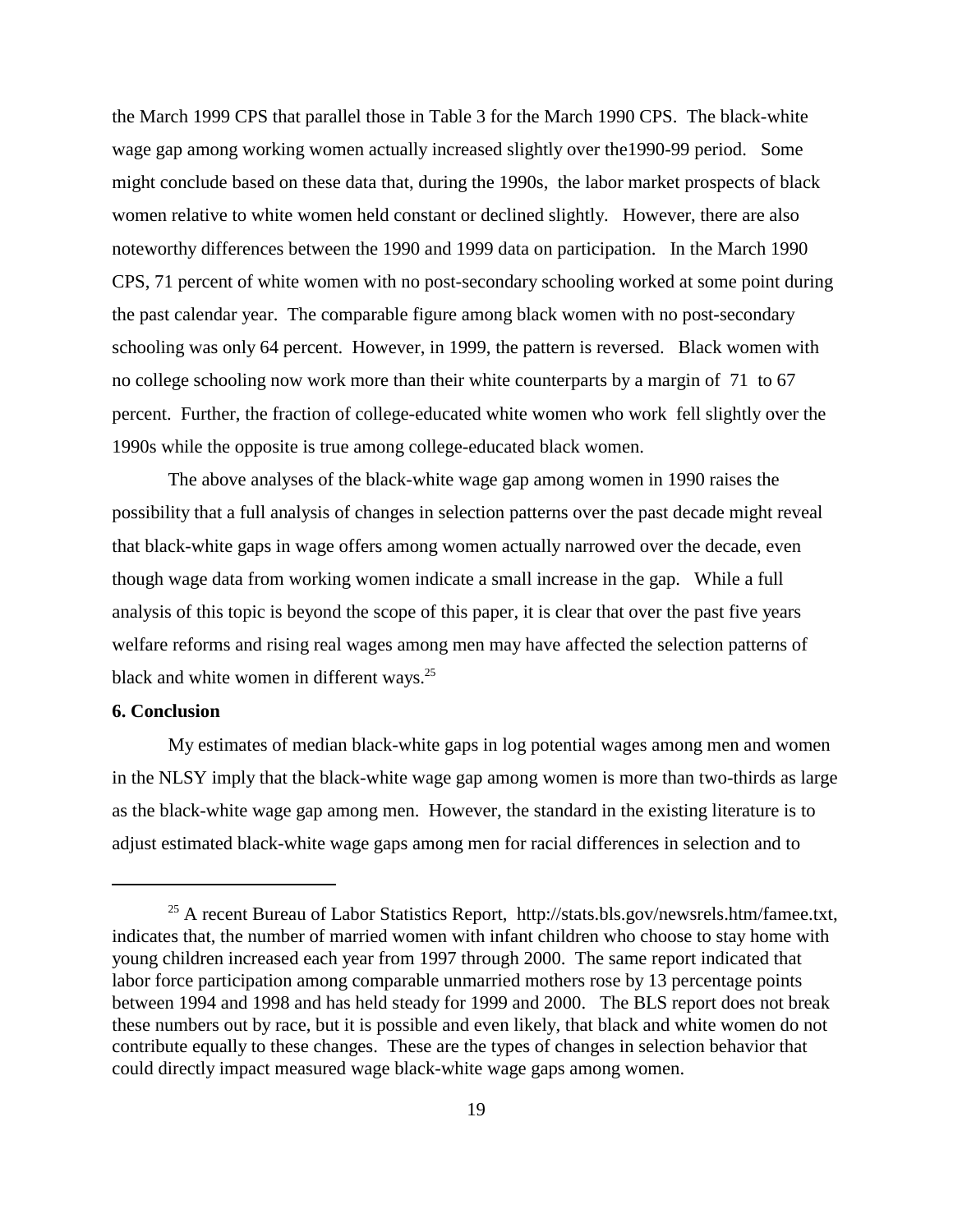ignore selection issues when estimating the same gaps among women. Depending on the specific data source, this practice would lead one to the very different conclusion that the black-white gap in log potential wages is at least twice as large and maybe three times as large among men as among women. Yet, such a conclusion raises an obvious question. How could black men reach adulthood and face racial wage gaps that are more than twice as large as those faced by the young women who grew up beside them in their families and neighborhoods? The NLSY data show that the black-white gap in years of school completed is only slightly larger among men than women, and the black-white AFQT score gap among women is over one standard deviation and quite close in magnitude to the gap observed among men. Based on these human capital measures, it is not easy to understand how the black-white gap in potential wages among men could be two or three times larger than the comparable gap among women.

Similar issues arise when considering measured black-white gaps in the 1980 Census. According to the United States Commission on Civil Rights, wage comparisons among black and white women within the South show that employed black women in the South earned 5.4 percent more than their white counterparts. How could this statistic be an accurate measure of overall black-white differences in potential wages in the South at that time? In 1980, adult black women in the South reported an average of one year less schooling than white women, and according to all evidence, most southern blacks had attended schools that were inferior to those attended by their white counterparts. 26 I contend that scholars must engage in a great deal of creative story telling to rationalize the belief that, in the South in 1980, black women enjoyed better labor market opportunities than white women.<sup>27</sup> Given the pending release of more data from the 2000 census, government agencies may soon report that the labor market opportunities of black

<sup>26</sup> See Chapter 4 of *The Economic Status of Black Women* by the United States Commission on Civil Rights (1990). Card and Krueger (1992) provide evidence on the relative quality of black schools for different birth cohorts.

 $27$ Census measures of black-white wage gaps among women in 1980 are contaminated by both measurement error and selection bias. See footnote 18. Nonetheless, black-white wage gaps among working women in 1980 were small. The 1980 March CPS data imply a blackwhite wage ratio over .92 among working women ages 25-55, and among all working women in this age range who have any post-secondary schooling, the black-white wage ratio is over .99.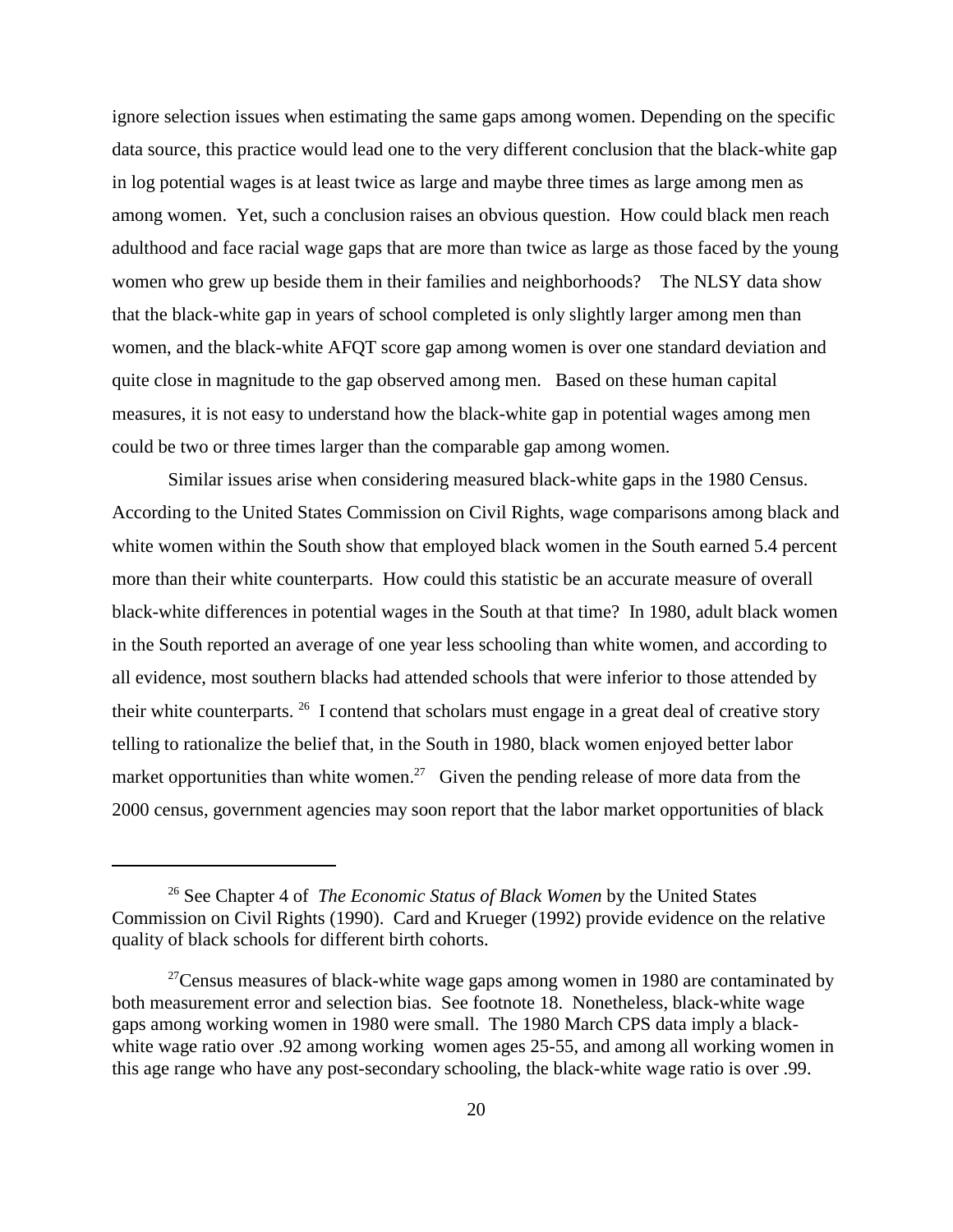women have declined relative to those of white women over the last two decades. Much work will be required to evaluate such a claim, but if it is made, one must seriously ask whether or not racial gaps in labor market opportunities among women were ever as small as they appeared to be some two decades ago.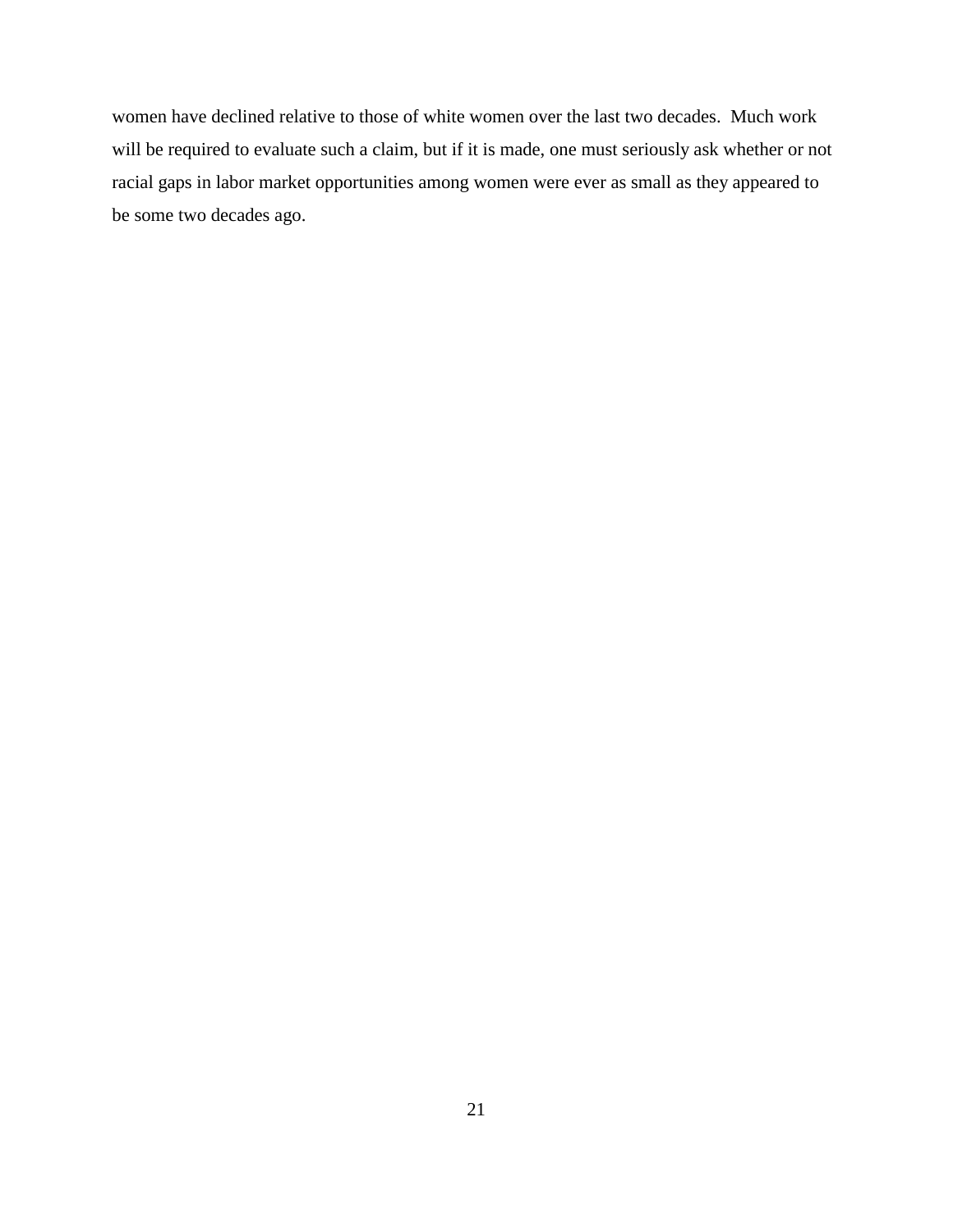|      | <b>Black</b>   |                      | White          |                             |  |  |
|------|----------------|----------------------|----------------|-----------------------------|--|--|
|      | In Labor Force | Worked Full-<br>Time | In Labor Force | <b>Worked Full-</b><br>Time |  |  |
| 1960 | 0.53           | 0.21                 | 0.39           | 0.19                        |  |  |
| 1970 | 0.58           | 0.27                 | 0.47           | 0.22                        |  |  |
| 1980 | 0.67           | 0.38                 | 0.61           | 0.32                        |  |  |
| 1990 | 0.73           | 0.46                 | 0.73           | 0.44                        |  |  |

**Table 1: Female Labor Force Participation by Race, 1960–1990**

Note: Sample includes women between 25 and 55 years of age. "In Labor Force" refers to status at the time of census interview. "Worked Full-time" refers to persons who worked at least 35 hours in the survey week and worked at least 48 weeks in the previous calendar year.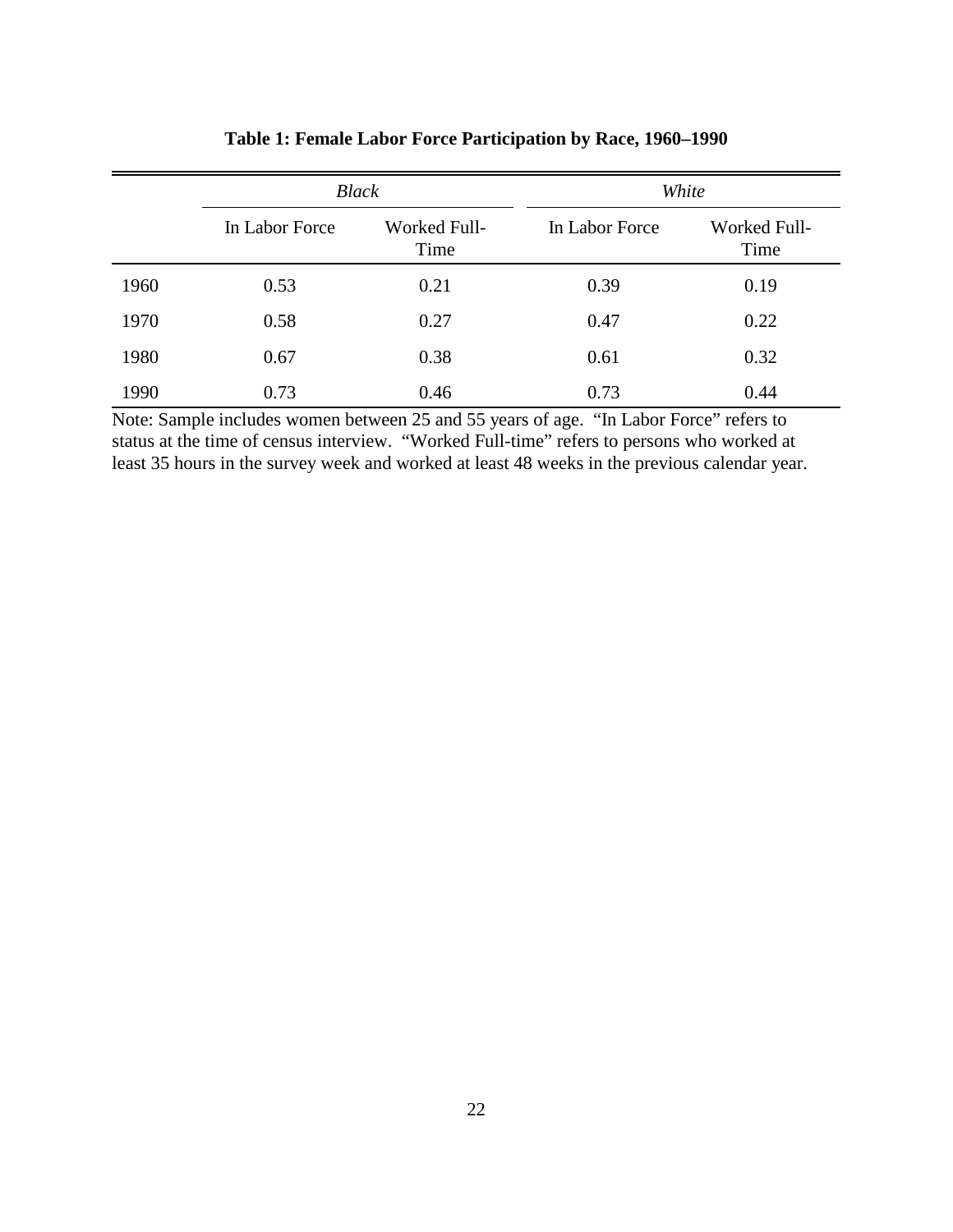|      |                             |               | <b>In Labor Force</b> |               | <b>Not in Labor Force</b>       |               |                      |               |  |
|------|-----------------------------|---------------|-----------------------|---------------|---------------------------------|---------------|----------------------|---------------|--|
|      | With Child                  |               | <b>Without Child</b>  |               | With Child                      |               | <b>Without Child</b> |               |  |
|      | <b>Married</b>              | <b>Single</b> | <b>Married</b>        | <b>Single</b> | <b>Married</b>                  | <b>Single</b> | <b>Married</b>       | <b>Single</b> |  |
| 1960 | 0.36                        | 0.18          | 0.22                  | 0.24          | 0.57                            | 0.14          | 0.19                 | 0.11          |  |
| 1970 | 0.43                        | 0.24          | 0.15                  | 0.18          | 0.50                            | 0.25          | 0.14                 | 0.11          |  |
| 1980 | 0.40                        | 0.32          | 0.10                  | 0.19          | 0.38                            | 0.36          | 0.10                 | 0.16          |  |
| 1990 | 0.32                        | 0.35          | 0.09                  | 0.24          | 0.28                            | 0.43          | 0.08                 | 0.22          |  |
|      | <b>Full-Time, Full-Year</b> |               |                       |               | <b>Not Full-Time, Full-Year</b> |               |                      |               |  |
|      | <b>With Child</b>           |               | <b>Without Child</b>  |               | <b>With Child</b>               |               | <b>Without Child</b> |               |  |
|      | <b>Married</b>              | <b>Single</b> | <b>Married</b>        | <b>Single</b> | <b>Married</b>                  | <b>Single</b> | <b>Married</b>       | <b>Single</b> |  |
| 1960 | 0.29                        | 0.19          | 0.22                  | 0.29          | 0.50                            | 0.15          | 0.20                 | 0.15          |  |
| 1970 | 0.39                        | 0.25          | 0.15                  | 0.21          | 0.49                            | 0.24          | 0.14                 | 0.13          |  |
| 1980 | 0.39                        | 0.31          | 0.10                  | 0.20          | 0.40                            | 0.35          | 0.09                 | 0.17          |  |
| 1990 | 0.32                        | 0.34          | 0.10                  | 0.25          | 0.30                            | 0.40          | 0.08                 | 0.22          |  |

## **Table 2a: Family Structure for Female Black Labor Force Participants and Non-Participants, 1960–1990**

**Table 2b: Family Structure for Female White Labor Force Participants and Non-Participants, 1960–1990**

|      |                |               | In Labor Force       |               | <b>Not in Labor Force</b> |               |                      |               |  |
|------|----------------|---------------|----------------------|---------------|---------------------------|---------------|----------------------|---------------|--|
|      | With Child     |               | <b>Without Child</b> |               | With Child                |               | <b>Without Child</b> |               |  |
|      | <b>Married</b> | <b>Single</b> | <b>Married</b>       | <b>Single</b> | <b>Married</b>            | <b>Single</b> | <b>Married</b>       | <b>Single</b> |  |
| 1960 | 0.48           | 0.08          | 0.23                 | 0.21          | 0.78                      | 0.03          | 0.16                 | 0.04          |  |
| 1970 | 0.54           | 0.10          | 0.21                 | 0.16          | 0.77                      | 0.04          | 0.15                 | 0.04          |  |
| 1980 | 0.51           | 0.12          | 0.19                 | 0.18          | 0.72                      | 0.06          | 0.16                 | 0.06          |  |
| 1990 | 0.47           | 0.12          | 0.20                 | 0.21          | 0.65                      | 0.09          | 0.17                 | 0.10          |  |

|      |                   |               | <b>Full-Time, Full-Year</b> |                      | <b>Not Full-Time, Full-Year</b> |               |                |                      |  |
|------|-------------------|---------------|-----------------------------|----------------------|---------------------------------|---------------|----------------|----------------------|--|
|      | <b>With Child</b> |               |                             | <b>Without Child</b> |                                 | With Child    |                | <b>Without Child</b> |  |
|      | <b>Married</b>    | <b>Single</b> | <b>Married</b>              | <b>Single</b>        | <b>Married</b>                  | <b>Single</b> | <b>Married</b> | <b>Single</b>        |  |
| 1960 | 0.36              | 0.09          | 0.26                        | 0.28                 | 0.73                            | 0.04          | 0.17           | 0.06                 |  |
| 1970 | 0.43              | 0.11          | 0.24                        | 0.22                 | 0.73                            | 0.05          | 0.16           | 0.06                 |  |
| 1980 | 0.41              | 0.13          | 0.23                        | 0.23                 | 0.68                            | 0.08          | 0.16           | 0.09                 |  |
| 1990 | 0.39              | 0.13          | 0.22                        | 0.26                 | 0.61                            | 0.10          | 0.17           | 0.12                 |  |

See notes to Table 1 for sample description.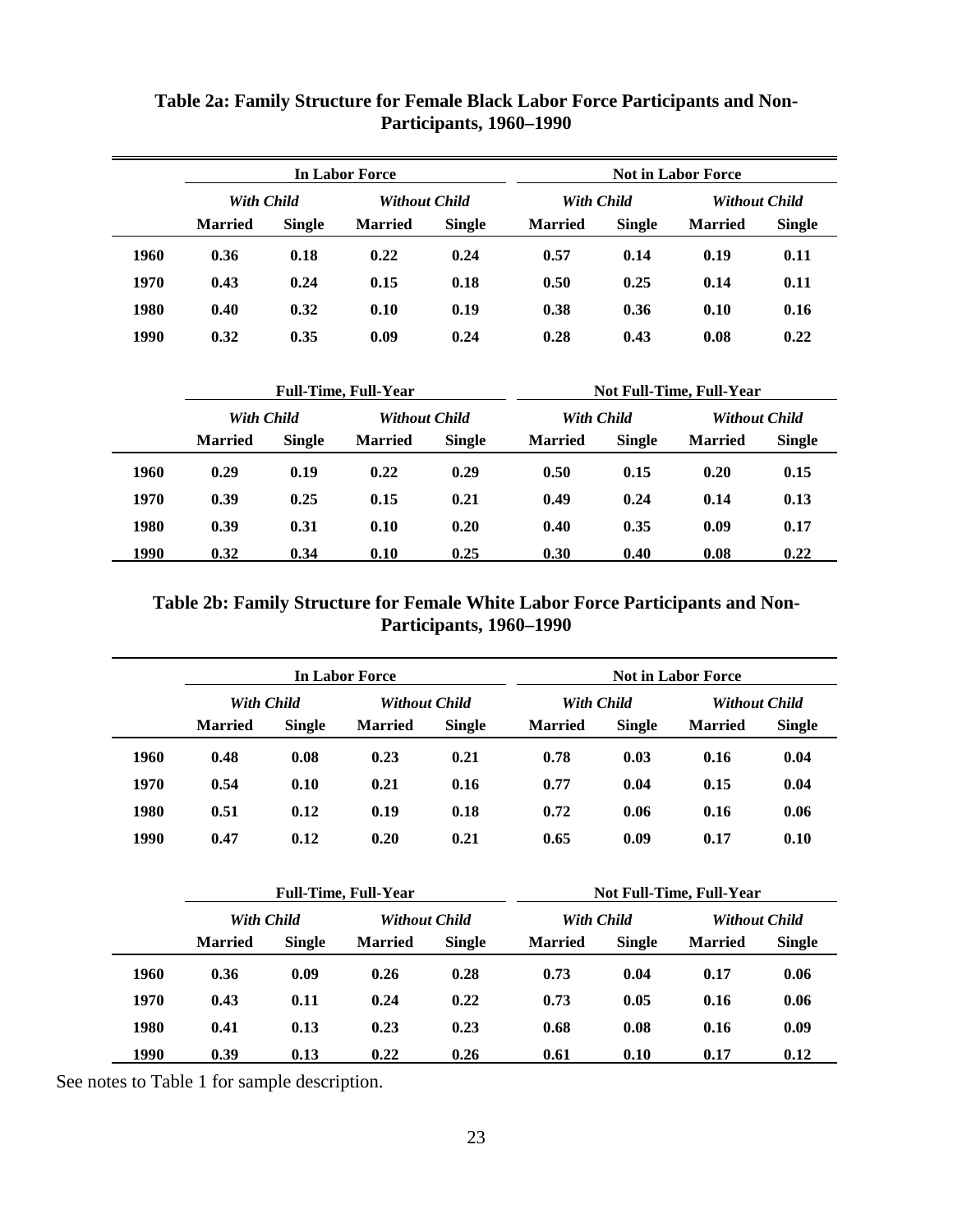**Table 3 1990 Labor Force Statistics from Census, March CPS, and NLSY: Women Ages 25-33**

|                     | Panel A: Fraction Who Worked in Past Calendar Year: 1990 Census    |                        |                  |                   |
|---------------------|--------------------------------------------------------------------|------------------------|------------------|-------------------|
|                     |                                                                    | <b>Education Level</b> |                  |                   |
|                     | <b>High School or Less</b>                                         | <b>Some College</b>    | College +        | <b>All Levels</b> |
| <b>Black</b><br>[N] | .57<br>[8,346]                                                     | .83<br>[6,005]         | .94<br>[2,336]   | .71<br>[16, 687]  |
| White<br>[N]        | .67<br>[51, 674]                                                   | .82<br>[39, 721]       | .90<br>[29, 148] | .78<br>[120, 543] |
|                     | Panel B: Fraction Who Worked in Past Calendar Year: 1990 March CPS |                        |                  |                   |
|                     |                                                                    | <b>Education Level</b> |                  |                   |
|                     | <b>High School or Less</b>                                         | <b>Some College</b>    | College +        | <b>All Levels</b> |
| <b>Black</b><br>[N] | .64<br>$[770]$                                                     | .86<br>[318]           | .95<br>[160]     | .74<br>[1, 248]   |
| White<br>[N]        | .71<br>[5, 120]                                                    | .81<br>[2,098]         | .90<br>[2,189]   | .78<br>[9,407]    |
|                     | Panel C: Fraction Who Worked since last Interview: 1990 NLSY       |                        |                  |                   |
|                     |                                                                    | <b>Education Level</b> |                  |                   |
|                     | <b>High School or Less</b>                                         | <b>Some College</b>    | College +        | <b>All Levels</b> |
| <b>Black</b><br>[N] | .71<br>[755]                                                       | .88<br>[383]           | .96<br>[146]     | .79<br>[1,284]    |
| White<br>[N]        | .78<br>[1217]                                                      | .87<br>[509]           | .91<br>[525]     | .83<br>[2,251]    |

All three samples include women who report that they are not working as well as women who report information on earnings and labor supply required to compute an hourly wage. Employed women with missing earnings or labor supply data as well as women whose implied hourly wage is less than 1 dollar or more 100 dollars per hour are excluded.The CPS means are weighted using the March Supplemental Weight.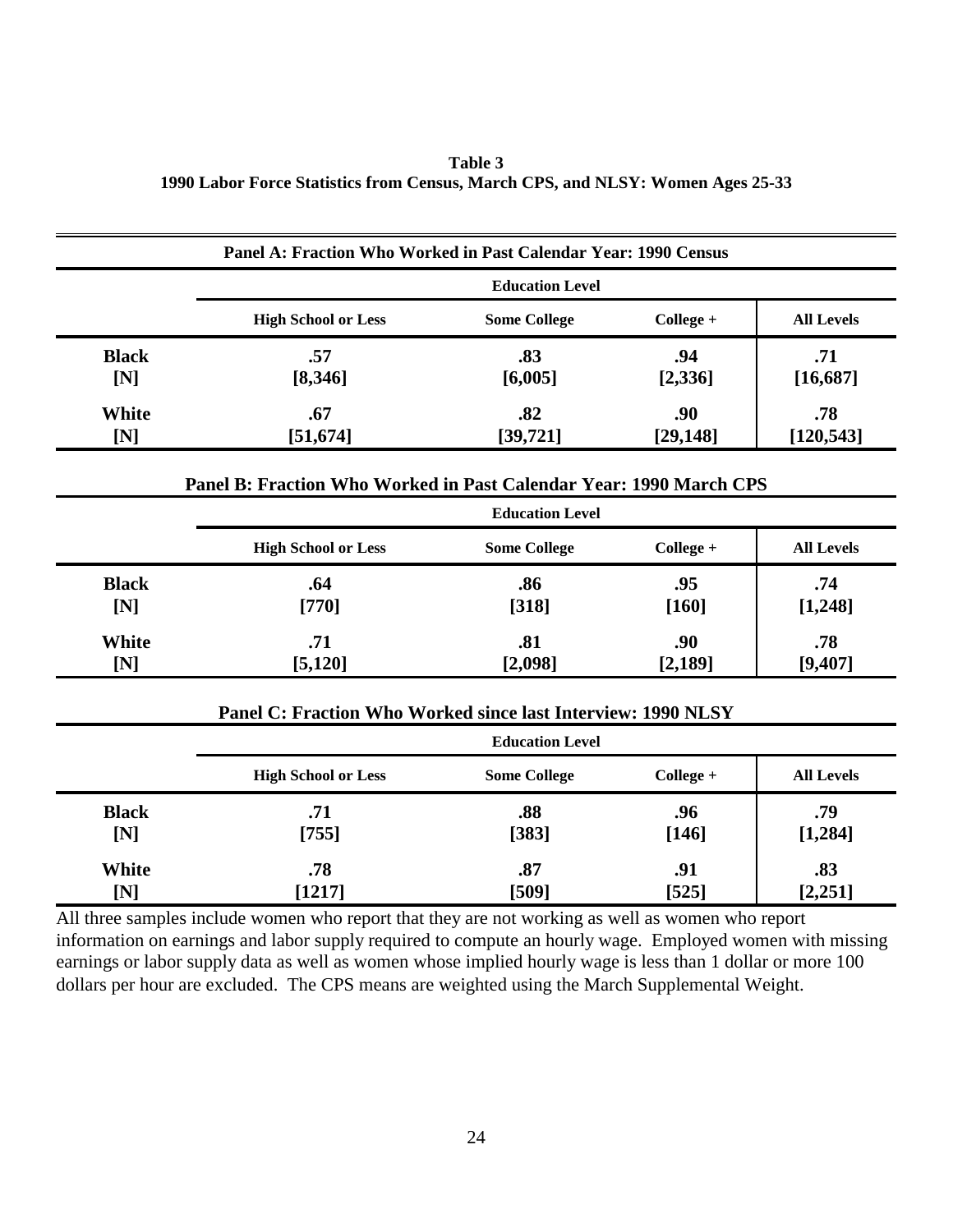## **Table 3 continued**

|                  | <b>High School or Less</b> |          |        | <b>Some College</b> |        | $Collect +$ |        | <b>All Levels</b> |  |
|------------------|----------------------------|----------|--------|---------------------|--------|-------------|--------|-------------------|--|
|                  | wage                       | log wage | wage   | log wage            | wage   | log<br>wage | wage   | log<br>wage       |  |
| <b>Black</b>     | 7.25                       | 1.79     | 8.85   | 2.03                | 11.90  | 2.36        | 8.78   | 2.00              |  |
| (Std. Dev.)      | (6.26)                     | (.59)    | (5.95) | (.53)               | (6.20) | (.49)       | (6.34) | (.59)             |  |
| White            | 7.49                       | 1.86     | 9.32   | 2.10                | 12.69  | 2.42        | 9.59   | 2.10              |  |
| (Std. Dev.)      | (5.37)                     | (.54)    | (5.57) | (.52)               | (6.87) | (.51)       | (6.25) | (.57)             |  |
| <b>Ratio/Gap</b> | .97                        | $-.07$   | .95    | $-.07$              | .94    | $-0.06$     | .92    | $-.10$            |  |

## **Panel D: Average Wages by Race and Education level - 1990 Census**

## **Panel E: Average Wages by Race and Education level - 1990 March CPS**

|                  | <b>High School or Less</b> |          | <b>Some College</b> |          | $Collect +$ |             | <b>All Levels</b> |             |
|------------------|----------------------------|----------|---------------------|----------|-------------|-------------|-------------------|-------------|
|                  | wage                       | log wage | wage                | log wage | wage        | log<br>wage | wage              | log<br>wage |
| <b>Black</b>     | 6.51                       | 1.73     | 8.14                | 1.97     | 11.99       | 2.32        | 7.90              | 1.90        |
| (Std. Dev.)      | (4.10)                     | (.54)    | (5.42)              | (.51)    | (9.44)      | (.56)       | (6.01)            | (.58)       |
| White            | 7.29                       | 1.84     | 9.30                | 2.08     | 12.27       | 2.38        | 9.16              | 2.05        |
| (Std. Dev.)      | (4.42)                     | (.54)    | (6.08)              | (.56)    | (6.53)      | (.52)       | (5.88)            | (.59)       |
| <b>Ratio/Gap</b> | .89                        | $-.11$   | .88                 | $-.11$   | .98         | $-.06$      | .86               | $-15$       |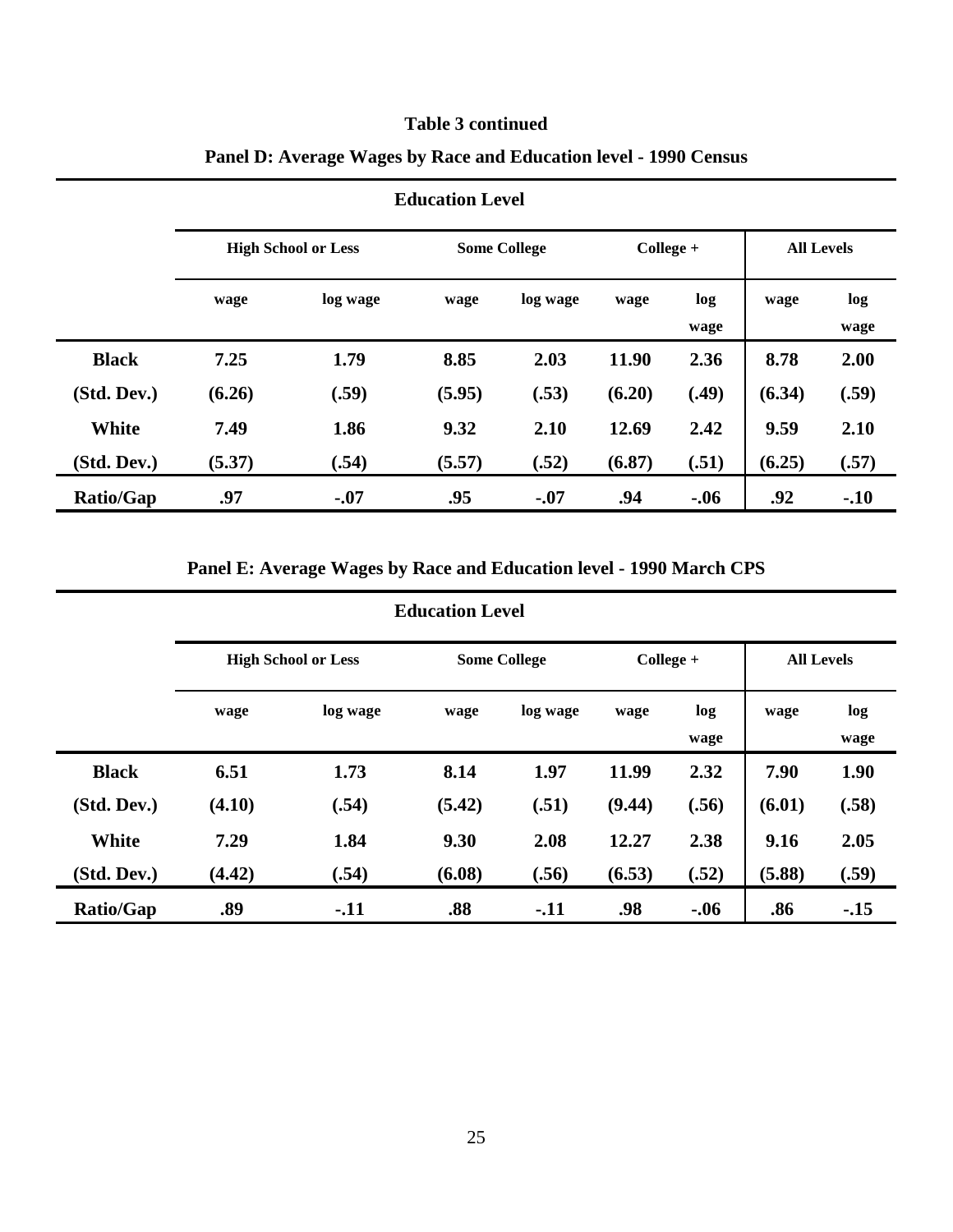#### **Table 3 continued**

| <b>Education Level</b> |                            |          |                     |          |             |             |                   |             |  |  |
|------------------------|----------------------------|----------|---------------------|----------|-------------|-------------|-------------------|-------------|--|--|
|                        | <b>High School or Less</b> |          | <b>Some College</b> |          | $Collect +$ |             | <b>All Levels</b> |             |  |  |
|                        | wage                       | log wage | wage                | log wage | wage        | log<br>wage | wage              | log<br>wage |  |  |
| <b>Black</b>           | 6.34                       | 1.74     | 8.05                | 2.00     | 10.81       | 2.31        | 7.53              | 1.91        |  |  |
| (Std. Dev.)            | (3.27)                     | (.46)    | (3.44)              | (.43)    | (4.07)      | (.38)       | (3.77)            | (.48)       |  |  |
| <b>White</b>           | 7.42                       | 1.88     | 9.48                | 2.14     | 12.33       | 2.41        | 9.17              | 2.08        |  |  |
| (Std. Dev.)            | (3.79)                     | (.51)    | (4.57)              | (.49)    | (5.77)      | (.48)       | (4.99)            | (.54)       |  |  |
| <b>Ratio/Gap</b>       | .85                        | $-14$    | .85                 | $-.14$   | .88         | $-.10$      | .82               | $-17$       |  |  |

## **Panel F: Average Wages by Race and Education level - 1990 NLSY**

The numbers in parentheses are the standard deviation of wages or log wages in particular samples. The sample sizes are easily derived from the information in Tables 3A-3C. All black-white differences in cell means for a given column, in any of the Tables 3D-3F, are statistically significant. See Appendix 1 for details concerning the construction of key variables. The CPS means are weighted using the March Supplemental Weight.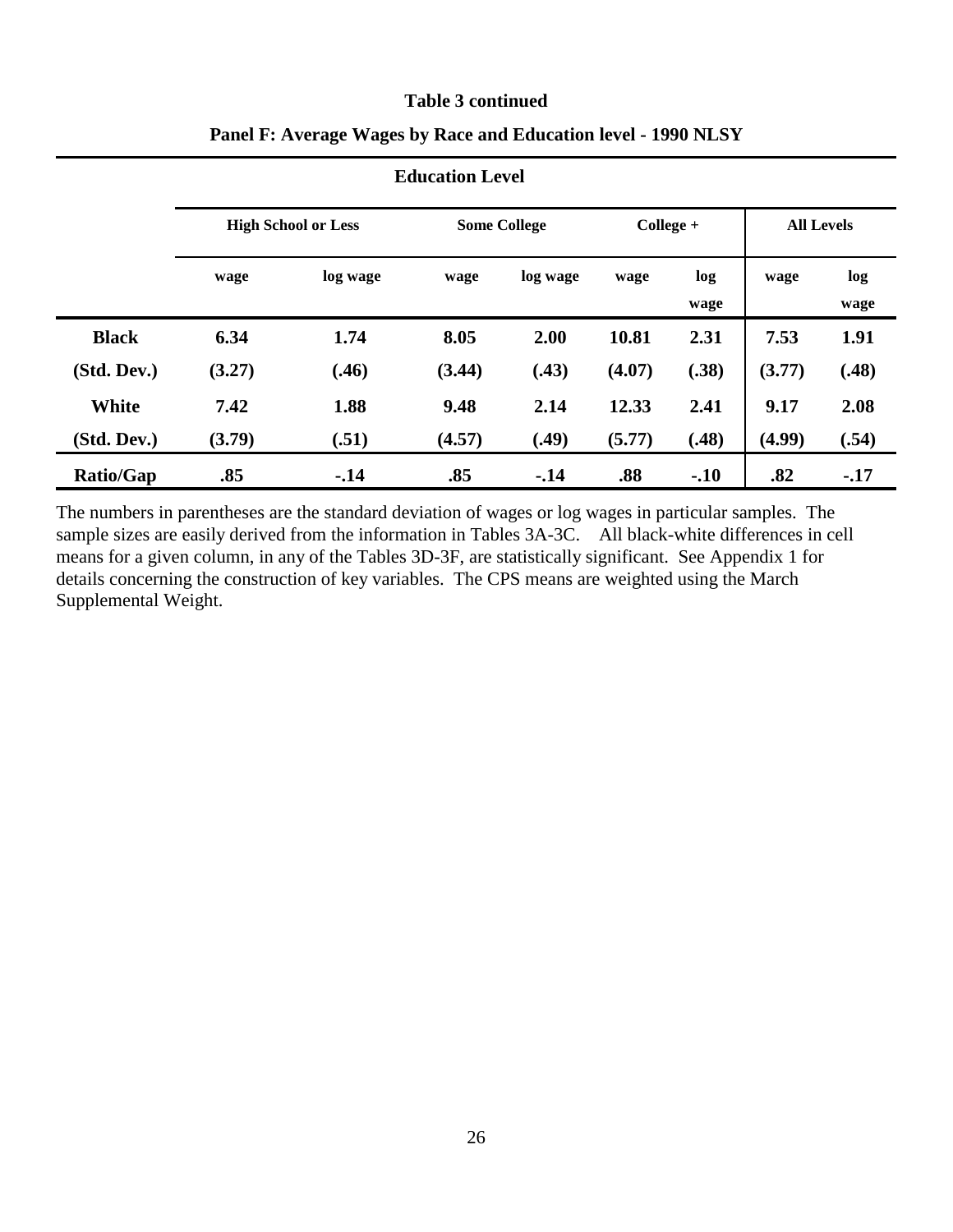# **Table 4 Results Based on NLSY Data for Years 1988-92 Women Born 1957-64**

|              | Panel A: Fraction Who Worked During 1988-92 Period |                     |             |                   |  |  |  |  |  |  |
|--------------|----------------------------------------------------|---------------------|-------------|-------------------|--|--|--|--|--|--|
|              | <b>Education Level</b>                             |                     |             |                   |  |  |  |  |  |  |
|              | <b>High School or Less</b>                         | <b>Some College</b> | $Collect +$ | <b>All Levels</b> |  |  |  |  |  |  |
| <b>Black</b> | .84                                                | .97                 |             | .90               |  |  |  |  |  |  |
| [N]          | $[772]$                                            | $[397]$             | [152]       | [1321]            |  |  |  |  |  |  |
| White        | .91                                                | .96                 | .97         | .94               |  |  |  |  |  |  |
| [N]          | $[1268]$                                           | [534]               | $[547]$     | [2349]            |  |  |  |  |  |  |

## **Panel B: Average Wages by Race and Education level - 1988-92**

#### **Education Level High School or Less Some College + College + All Levels wage log wage wage log wage wage log wage wage log wage Black (Std. Dev.) 5.99 (2.53) 1.72 (.38) 8.10 (3.55) 2.01 (.41) 10.57 (4.54) 2.27 (.43) 7.26 (3.57) 1.88 (.44) White (Std. Dev.) 7.09 (3.33) 1.86 (.45) 9.36 (4.07) 2.14 (.44) 12.17 (5.10) 2.41 (.43) 8.84 (4.51) 2.06 (.50) Ratio/Gap .84 -.14 .87 -.13 .87 -.14 .82 -.18**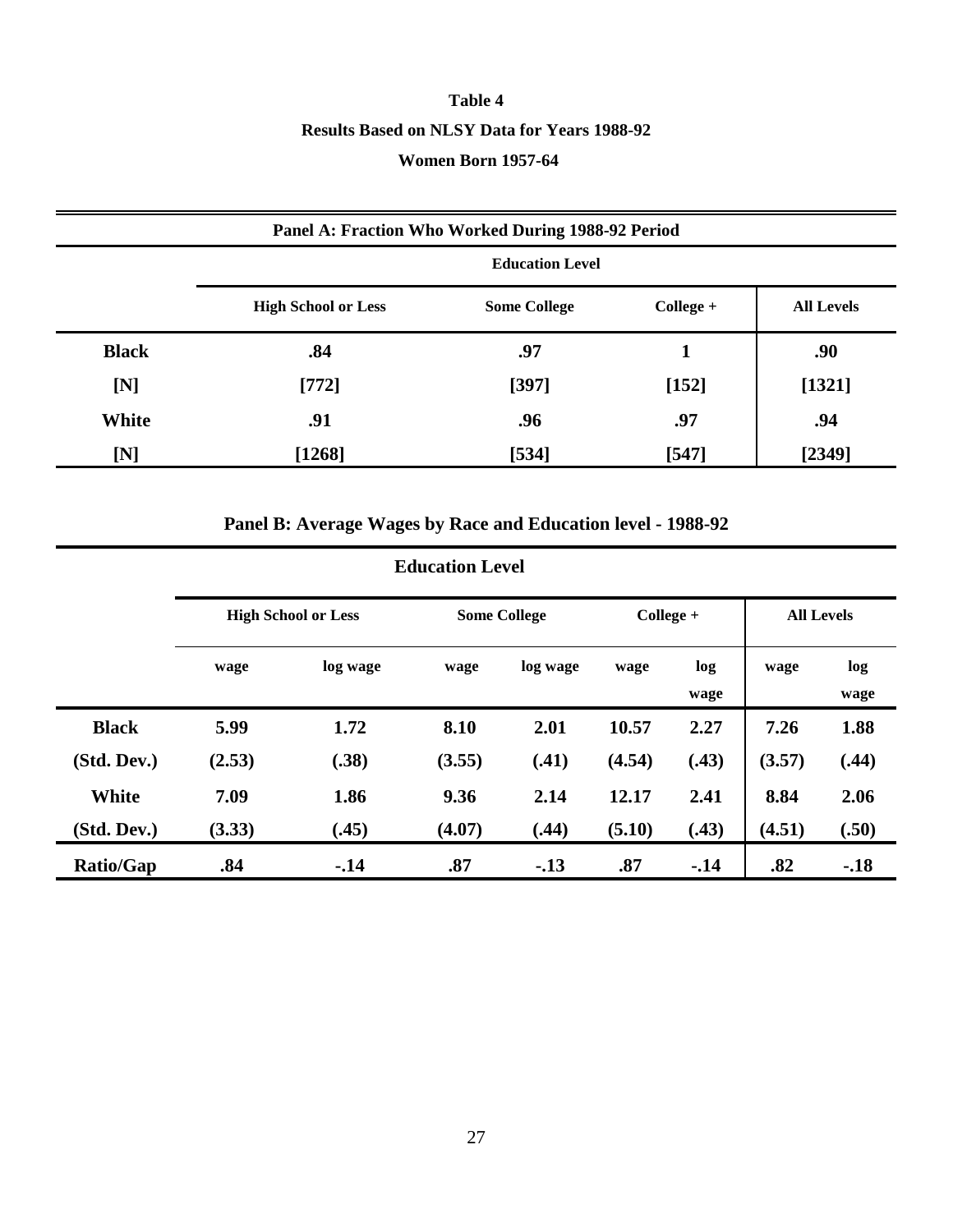#### **Table 4 continued**

|              | <b>Education Level</b>     |                     |             |                   |  |  |  |  |  |  |
|--------------|----------------------------|---------------------|-------------|-------------------|--|--|--|--|--|--|
|              | <b>High School or Less</b> | <b>Some College</b> | $Collect +$ | <b>All Levels</b> |  |  |  |  |  |  |
|              | log wage                   | log wage            | log wage    | log wage          |  |  |  |  |  |  |
| <b>Black</b> | 1.70                       | 2.01                | 2.27        | 1.86              |  |  |  |  |  |  |
| (Std. Dev.)  | (.13)                      | (.09)               | (.06)       | (.23)             |  |  |  |  |  |  |
| White        | 1.86                       | 2.14                | 2.41        | 2.05              |  |  |  |  |  |  |
| (Std. Dev.)  | (.10)                      | (.10)               | (.08)       | (.25)             |  |  |  |  |  |  |
| Ratio/Gap    | $-.16$                     | $-.13$              | $-14$       | $-.19$            |  |  |  |  |  |  |

## **Panel C: Predicted Log Wages by Race and Education level - 1988-92**

The samples sizes for Table 4A are slightly larger than those for Table 3A. There are 1321 black women and 2349 white women in Table 4A. The 1988-92 NLSY data include all individuals who report valid wage data or a clear report of non-employment during the 1988-92 period. There are employed persons in 1990 who are not included in the Table 3 analyses because they have missing or invalid wage data, and some of these persons either report valid wages or report non-employment in other years between 1998-92.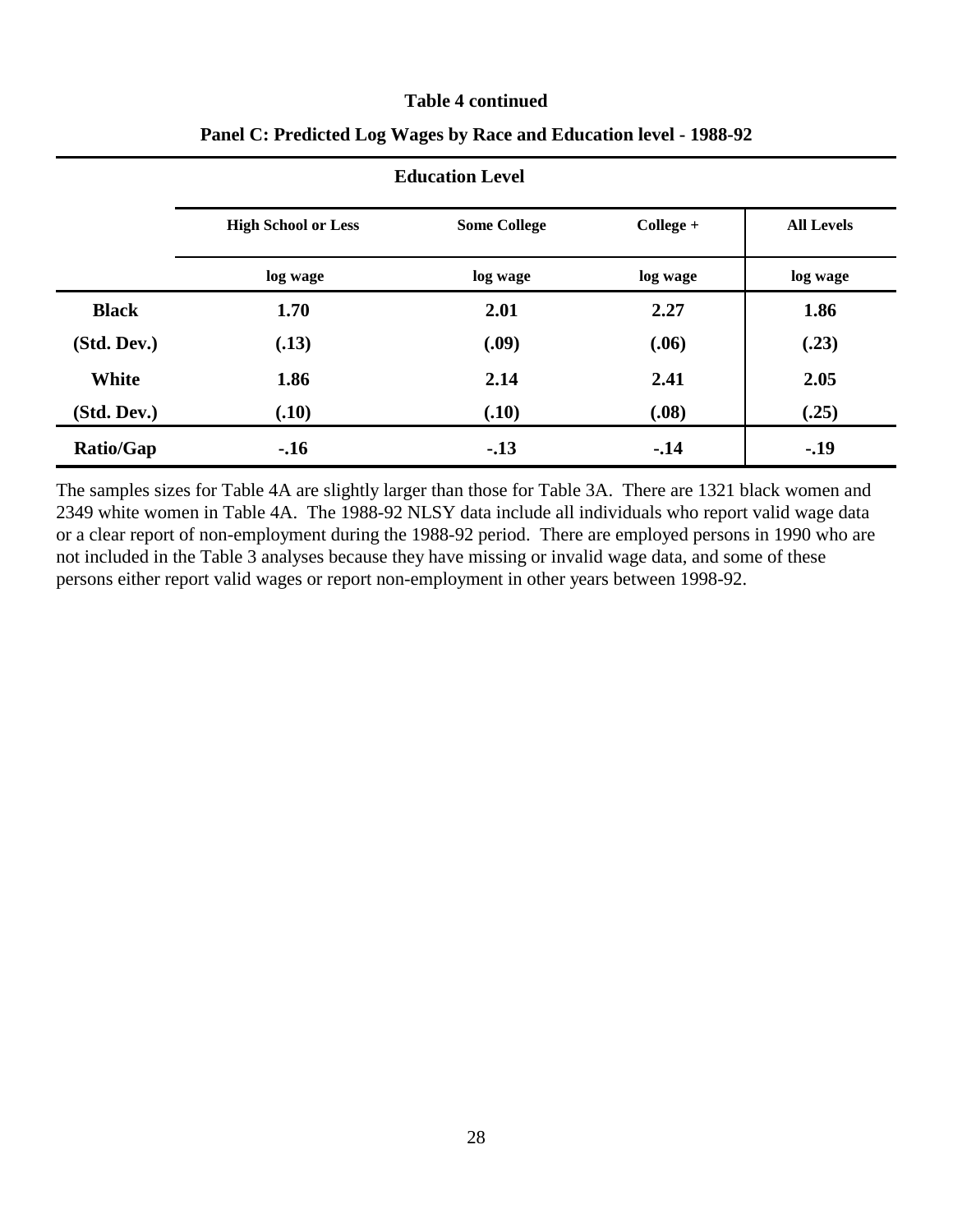|                                     | <b>Years</b><br><sub>of</sub><br>Govt.<br>Aid | <b>Years of</b><br><b>Spousal</b><br><b>Income</b> | <b>Fraction</b><br>with 5<br><b>Years of</b><br>Aid | <b>Fraction with 5</b><br><b>Years of Spousal</b><br><b>Income</b> | <b>Years</b><br><b>of</b><br><b>School</b> | <b>Number of</b><br>Obs. |
|-------------------------------------|-----------------------------------------------|----------------------------------------------------|-----------------------------------------------------|--------------------------------------------------------------------|--------------------------------------------|--------------------------|
| <b>Black Women</b>                  |                                               |                                                    |                                                     |                                                                    |                                            |                          |
| <b>1990 Participants</b>            | 1.03<br>(1.69)                                | 1.48<br>(1.95)                                     | 0.10                                                | 0.15                                                               | 13.1<br>(1.9)                              | 1009                     |
| 1990 Non-<br><b>Participants</b>    | 3.88<br>(1.81)                                | 0.64<br>(1.53)                                     | 0.64                                                | 0.07                                                               | 11.5<br>(1.9)                              | 275                      |
| 1988-92<br><b>Participants</b>      | 1.33<br>(1.90)                                | 1.40<br>(1.94)                                     | 0.15                                                | 0.15                                                               | 13.0<br>(1.9)                              | 1187                     |
| 1988-92 Non-<br><b>Participants</b> | 4.28<br>(1.53)                                | 0.38<br>(1.17)                                     | 0.78                                                | 0.04                                                               | 11.0<br>(1.9)                              | 134                      |
| <b>White Women</b>                  |                                               |                                                    |                                                     |                                                                    |                                            |                          |
| <b>1990 Participants</b>            | 0.30<br>(.94)                                 | 2.89<br>(2.11)                                     | 0.01                                                | 0.40                                                               | 13.4<br>(2.3)                              | 1869                     |
| 1990 Non-<br><b>Participants</b>    | 1.22<br>(1.93)                                | 3.37<br>(2.00)                                     | 0.16                                                | 0.51                                                               | 12.3<br>(2.3)                              | 382                      |
| 1988-92<br>Participants             | 0.39<br>(1.09)                                | 2.94<br>(2.09)                                     | 0.02                                                | 0.41                                                               | 13.3<br>(2.3)                              | 2204                     |
| 1988-92 Non-<br><b>Participants</b> | 1.56<br>(2.18)                                | 3.14<br>(2.20)                                     | 0.26                                                | 0.51                                                               | 12.1<br>(2.4)                              | 145                      |

## **Table 5: Sources of Income and Education–NLSY, 1988-1992 (Standard Deviations in Parentheses)**

Participants in 1990 are respondents who report a valid wage for the current or most recent job. 1988-92 participants must report a valid wage for this variable in at least one of the survey years between 1988 and 1992. Non-participants for the 1988-92 period report that they have not worked since their last interview in each of their interviews between 1988-92. Women who receive income from AFDC, SSI, or Food Stamps make up the recipients of government aid category.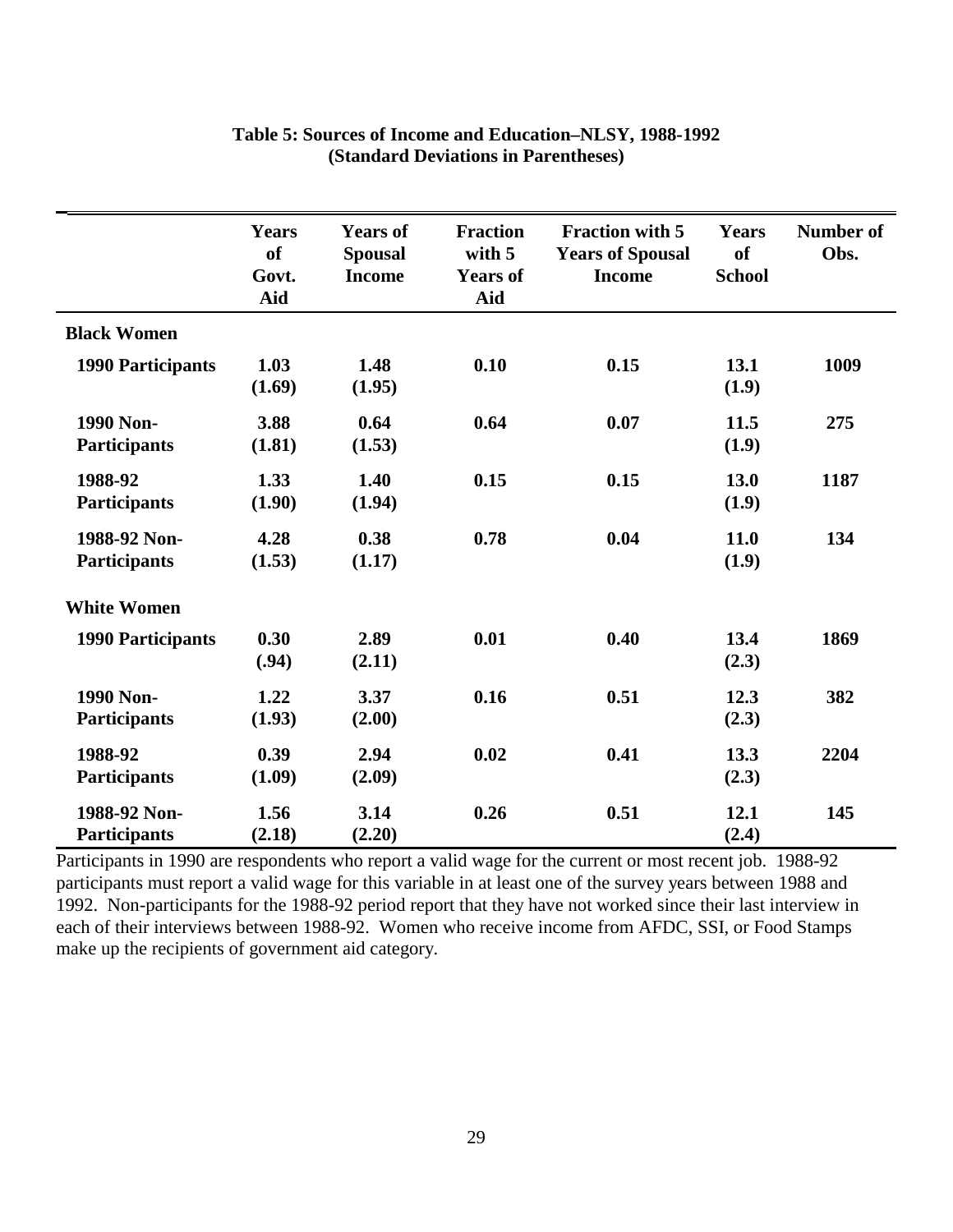#### **Table 6 :**

**Average Wages and Log Wages Given Imputations for Long-Term Welfare Recipients:**

|                |                                | <b>Average Wages</b> |             |                          |             |                           |             |                          |  |  |  |  |
|----------------|--------------------------------|----------------------|-------------|--------------------------|-------------|---------------------------|-------------|--------------------------|--|--|--|--|
|                | $W_{\text{impute}}$ (see note) |                      |             | $W_{\text{impute}}^*$ .9 |             | $W_{\text{impute}}^*$ .75 |             | $W_{\text{impute}}^*$ .5 |  |  |  |  |
|                | $E \leq 12$                    | <b>Total</b>         | $E \leq 12$ | <b>Total</b>             | $E \leq 12$ | <b>Total</b>              | $E \leq 12$ | <b>Total</b>             |  |  |  |  |
| <b>Black</b>   | 5.80                           | 7.06                 | 5.75        | 7.03                     | 5.67        | 6.98                      | 5.53        | 6.90                     |  |  |  |  |
| (Std. Dev.)    | (2.42)                         | (3.51)               | (2.46)      | (3.54)                   | (2.52)      | (3.58)                    | (2.67)      | (3.67)                   |  |  |  |  |
| <b>White</b>   | 7.04                           | 8.80                 | 7.03        | 8.79                     | 7.01        | 8.78                      | 6.99        | 8.77                     |  |  |  |  |
| (Std. Dev.)    | (3.31)                         | (4.50)               | (3.32)      | (4.51)                   | (3.34)      | (4.52)                    | (3.37)      | (4.53)                   |  |  |  |  |
| <b>Implied</b> | 0.82                           | 0.80                 | 0.82        | 0.80                     | 0.81        | 0.79                      | 0.79        | 0.79                     |  |  |  |  |
| Ratio          |                                |                      |             |                          |             |                           |             |                          |  |  |  |  |

**Wimpute = Avg. Wage for Welfare Recipients Who Worked in Only One Year (1988-1992)** 

| <b>Average Log Wages</b> |  |  |
|--------------------------|--|--|
|--------------------------|--|--|

|                | $W_{\text{impute}}$ (see note) |              | $W_{\text{impute}}^*$ .9 |              | $W_{\text{impute}}^*$ .75 |              | $W_{\text{impute}}^*$ .5 |              |  |
|----------------|--------------------------------|--------------|--------------------------|--------------|---------------------------|--------------|--------------------------|--------------|--|
|                | $E \le 12$                     | <b>Total</b> | $E \le 12$               | <b>Total</b> | $E \le 12$                | <b>Total</b> | $E \le 12$               | <b>Total</b> |  |
| <b>Black</b>   | 1.690                          | 1.854        | 1.677                    | 1.846        | 1.655                     | 1.834        | 1.605                    | 1.805        |  |
| (Std. Dev.)    | (.361)                         | (.438)       | (.369)                   | (.445)       | (.390)                    | (.460)       | (.462)                   | (.508)       |  |
| White          | 1.853                          | 2.054        | 1.851                    | 2.052        | 1.847                     | 2.050        | 1.838                    | 2.045        |  |
| (Std. Dev.)    | (.448)                         | (.498)       | (.450)                   | (.500)       | (.454)                    | (.503)       | (.469)                   | (.512)       |  |
| <b>Implied</b> | $-0.16$                        | $-0.20$      | $-0.17$                  | $-0.21$      | $-0.19$                   | $-0.22$      | $-0.23$                  | $-0.24$      |  |
| Gap            |                                |              |                          |              |                           |              |                          |              |  |

The samples include 1278 black women and 2230 white women. The table presents descriptive statistics based on a sample that includes imputed wages for women who (i) did not work between 1988 and 1992 (ii) did not receive support from a spouse during this period (iii) reported no post-secondary schooling and (iv) received government aid in each year from 1988-92. The imputations are based on average wages observed among groups of women who are similar on all these dimensions except that they did work and report a valid wage in one and only one of the survey years 1988-92. These averages are computed separately for black and white women. In 1990 dollars, this imputed wage,  $W_{\text{impute}}$ , equals \$4.71 among white women and \$4.50 among black women. Samples that include these imputed wages provide wage observations for .95 of the white sample and .97 of the black sample.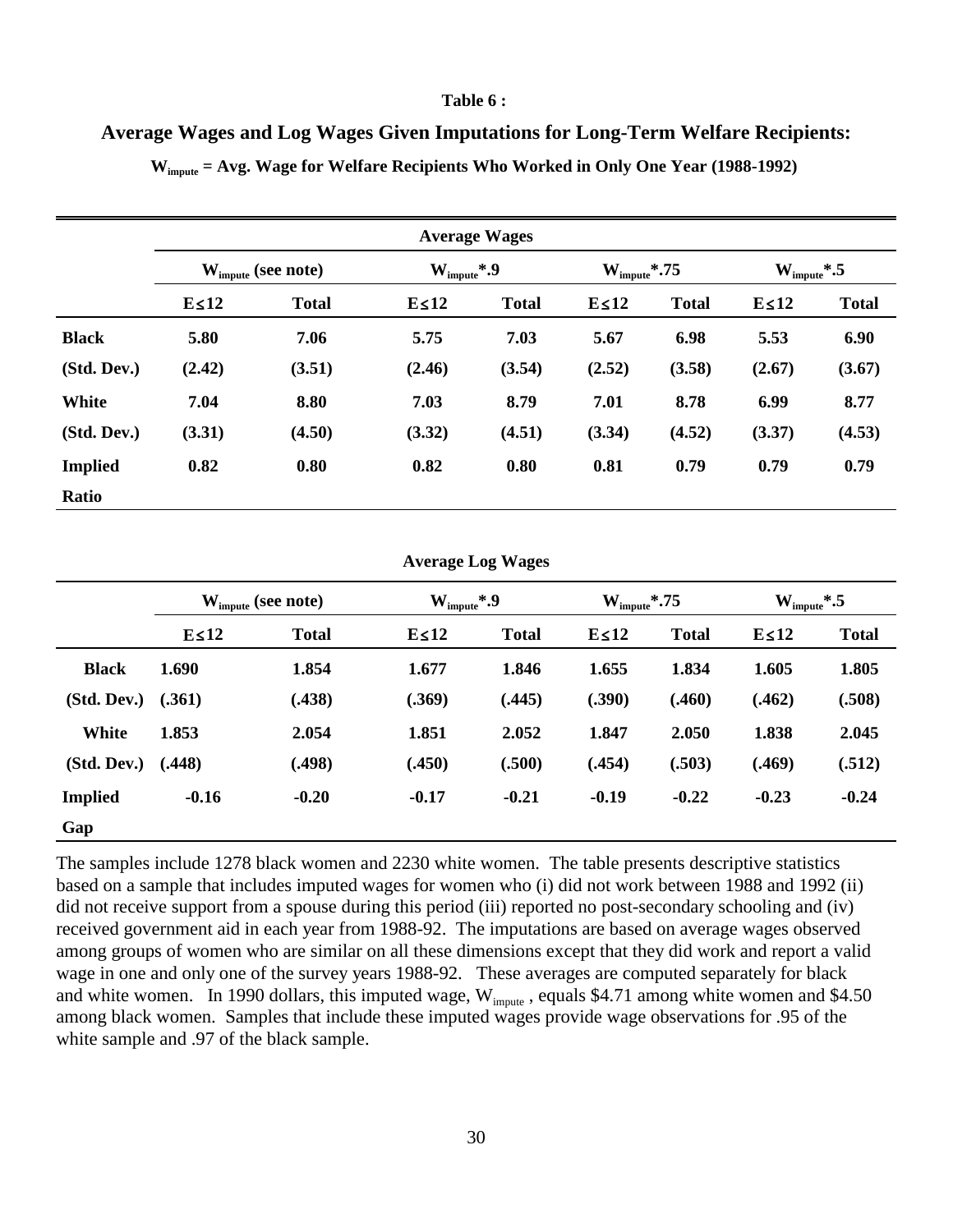|                  | Census 1990      |                  | <b>CPS 1990</b>  |                  |                    | <b>NLSY 1990</b>   | <b>NLSY 1988-1992</b> |                  |  |
|------------------|------------------|------------------|------------------|------------------|--------------------|--------------------|-----------------------|------------------|--|
| <b>Black</b>     | $-.11$<br>(.006) | $-.07$<br>(.005) | $-.16$<br>(.024) | $-.14$<br>(.022) | $-0.18$<br>(0.024) | $-0.15$<br>(0.022) | $-.21$<br>(.019)      | $-.16$<br>(.022) |  |
| <b>Schooling</b> | ٠                | .13<br>(.001)    | $\blacksquare$   | .12<br>(.004)    |                    | 0.11<br>(0.007)    | $\blacksquare$        | .12<br>(.006)    |  |
| N                | 105,485          | 105,485          | 8,175            | 8,175            | 2,878              | 2,878              | 3,391                 | 3,391            |  |

## **Table 7a Median Regression Results for Women**

**Table 7b Median Regression Results with Imputations**

|                  |                   | <b>Rule 1</b>    |                   | <b>Rule 2</b>    | <b>Rule 3</b>     |                   |  |
|------------------|-------------------|------------------|-------------------|------------------|-------------------|-------------------|--|
| <b>Black</b>     | $-.248$<br>(.028) | $-188$<br>(.021) | $-.249$<br>(.026) | $-188$<br>(.022) | $-.260$<br>(.026) | $-.196$<br>(.024) |  |
| <b>Schooling</b> | $\blacksquare$    | .129<br>(.006)   | ٠                 | .132<br>(.006)   | ٠                 | .131<br>(.007)    |  |
| N                | 3,508             | 3,508            | 3,539             | 3,539            | 3,561             | 3,561             |  |

Specification A includes indicator variables for age. Specification B includes indicator variables for potential experience levels and years of school completed. The CPS analyses are weighted using the March Supplemental Weight.

- Rule 1 Impute a wage of one dollar for all long term aid recipients with no post secondary schooling and no spousal support who do not report market work over the 1988-92 inter9views..
- Rule 2 Rule 1 plus impute \$30 per hour for all white women with at least a high school education and spousal support averaging over \$45,000 per year. Also, impute \$30 per hour for black women who have at least a high school education and average spousal support of \$30,000 dollars per year.
- Rule 3 Rule 2 except lower the spousal support cutoffs to \$32,000 for white women and \$21,000 for black women.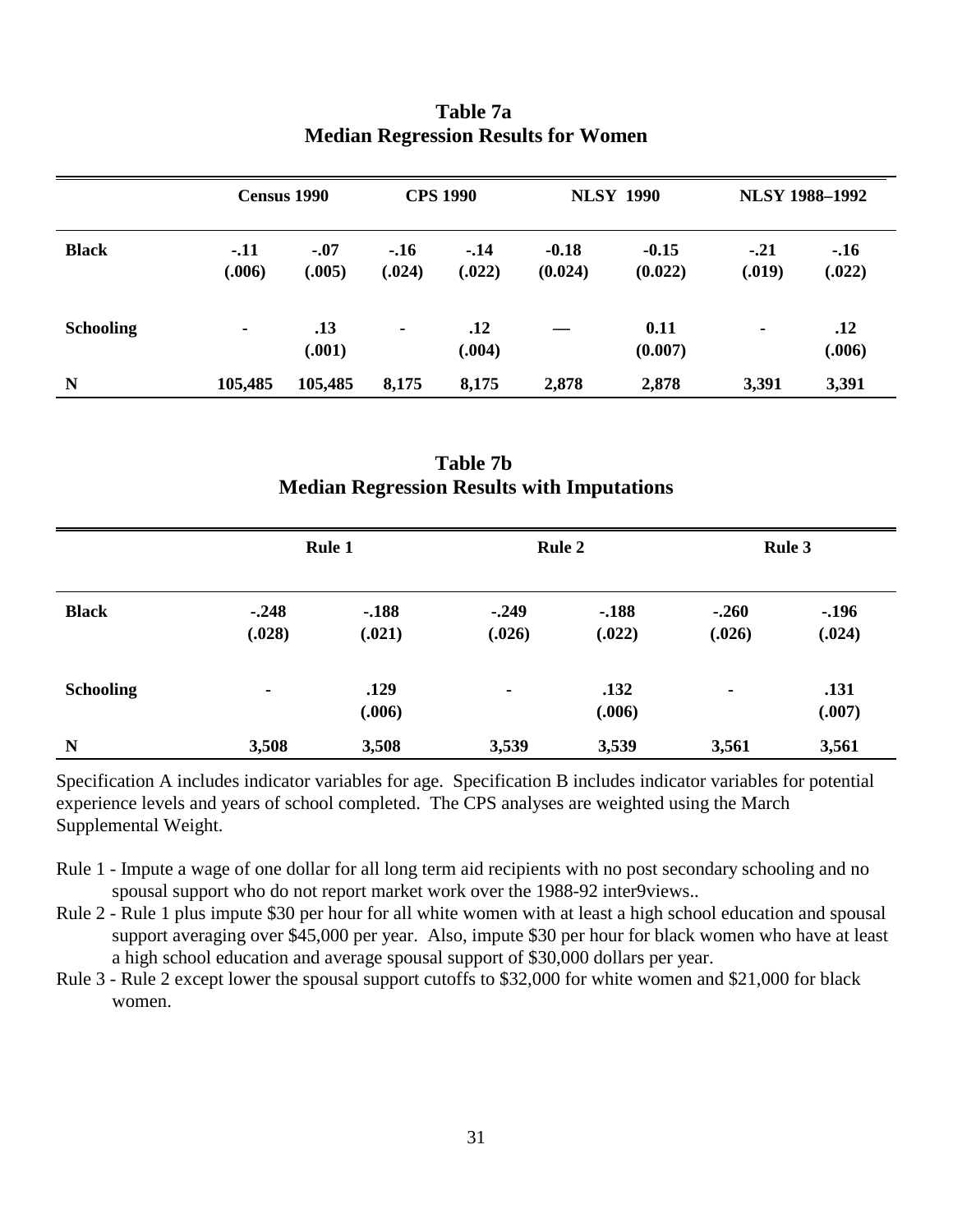#### **Table 8**

## **Results for Women in March 1999 CPS**

|              | Panel A: Fraction Who Worked in Past Calendar Year: 1999 March CPS |                        |             |                   |  |  |  |  |  |  |  |
|--------------|--------------------------------------------------------------------|------------------------|-------------|-------------------|--|--|--|--|--|--|--|
|              |                                                                    | <b>Education Level</b> |             |                   |  |  |  |  |  |  |  |
|              | <b>High School or Less</b>                                         | <b>Some College</b>    | $Collect +$ | <b>All Levels</b> |  |  |  |  |  |  |  |
| <b>Black</b> | .71                                                                | .86                    | .95         | .81               |  |  |  |  |  |  |  |
| [N]          | [339]                                                              | $[262]$                | [133]       | $[734]$           |  |  |  |  |  |  |  |
| White        | .67                                                                | .81                    | .88         | .78               |  |  |  |  |  |  |  |
| [N]          | [2315]                                                             | [1637]                 | $[1688]$    | [5640]            |  |  |  |  |  |  |  |

## **Panel B: Average Wages by Race and Education level - 1999 March CPS**

| <b>Education Level</b> |        |                            |        |                     |        |             |                   |             |  |  |  |  |
|------------------------|--------|----------------------------|--------|---------------------|--------|-------------|-------------------|-------------|--|--|--|--|
|                        |        | <b>High School or Less</b> |        | <b>Some College</b> |        | College +   | <b>All Levels</b> |             |  |  |  |  |
|                        | wage   | log wage                   | wage   | log wage            | wage   | log<br>wage | wage              | log<br>wage |  |  |  |  |
| <b>Black</b>           | 8.23   | 1.94                       | 10.32  | 2.23                | 14.81  | 2.60        | 10.41             | 2.19        |  |  |  |  |
| (Std. Dev.)            | (6.20) | (.54)                      | (4.88) | (.48)               | (6.38) | (.45)       | (6.22)            | (.56)       |  |  |  |  |
| <b>White</b>           | 9.39   | 2.09                       | 11.34  | 2.31                | 16.35  | 2.67        | 12.49             | 2.36        |  |  |  |  |
| (Std. Dev.)            | (6.04) | (.54)                      | (6.14) | (.49)               | (9.07) | (.51)       | (7.90)            | (.57)       |  |  |  |  |
| <b>Ratio/Gap</b>       | .88    | $-15$                      | .91    | $-.08$              | .91    | $-.07$      | .83               | $-17$       |  |  |  |  |

These tables present results that parallel those in Tables 3B and 3E. The means are weighted using the March Supplemental Weight.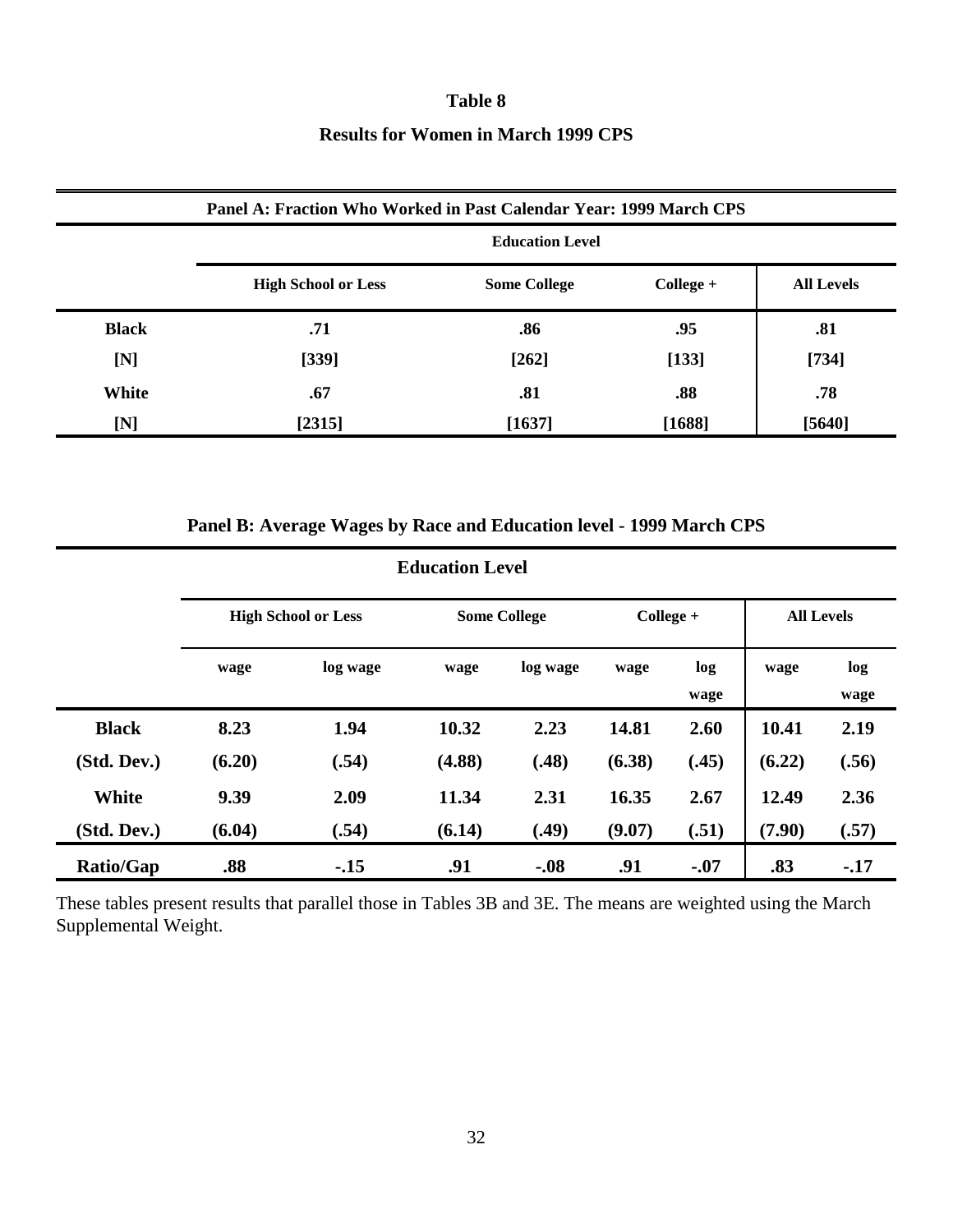#### APPENDIX 1

I construct race variables for NLSY data that parallel the race definitions in census data. The black indicator is straightforward. However, the white indicator requires information from two variables. The NLSY respondents, as part of questions about all family members in the respondent's household, provide information about race and ethnicity. The white sample used in this paper includes persons who report being white but do not report being of Asian ancestry.

The hourly wage variables for the NLSY come from the created variables "Hourly Rate of Pay at Current or Most Recent Job." These variables are created from answers to questions concerning earnings, time units for pay, and labor supply. In both the Census and CPS, I create an hourly wage variable. I divide total wage income for 1989 by an estimate of total hours worked based on answers to questions about weeks worked and usual hours worked per week. In all three data sets, I eliminate individuals who report information that implies hourly wage rates below \$1 per hour or above \$100 per hour. In the NLSY data, I use the CPI-U to transform all wage observations to 1990 dollars.

In the NLSY, the education variables reflect a combination of information. I use data from the created variable "High Grade Completed as of May 1" as well as information on degrees received. I assign twelve years of schooling to persons with only eleven years of schooling completed who also complete their GED. I also assign 16 years of school completed to persons who report a college degree with only 15 years of schooling, and I assign fifteen years of schooling to those who report 16 years but do not report a college degree. I implement these changes to create an education variable that will more closely resemble the 1990 Census education variable, which is based on degrees rather than simply years attended. In the Census data, I eliminate a small sample of cases where the respondent reports no schooling at all. This response is not credible given the age of the sample in 1990, and the persons in this group do not report average wages and weeks worked that are consistent with having no schooling at all.

The aid receipt variables in Table 5 come from monthly histories that describe AFDC, SSI, and Food Stamp income. The spousal income measures come from a series of questions that document spousal income from various sources in the previous calendar year. I sum income from salary, military pay, and selfemployment income to get total spousal income support.

All of the analyses involving CPS data employ the March Supplemental weight. The NLSY and Census analyses are unweighted. The results from the CPS and Census samples differ slightly from those in a previous version of the paper, NBER working paper 9133. The changes reflect efforts to more closely harmonize the use of allocation flags and the coding of education variables among data sets. Copies of the programs are available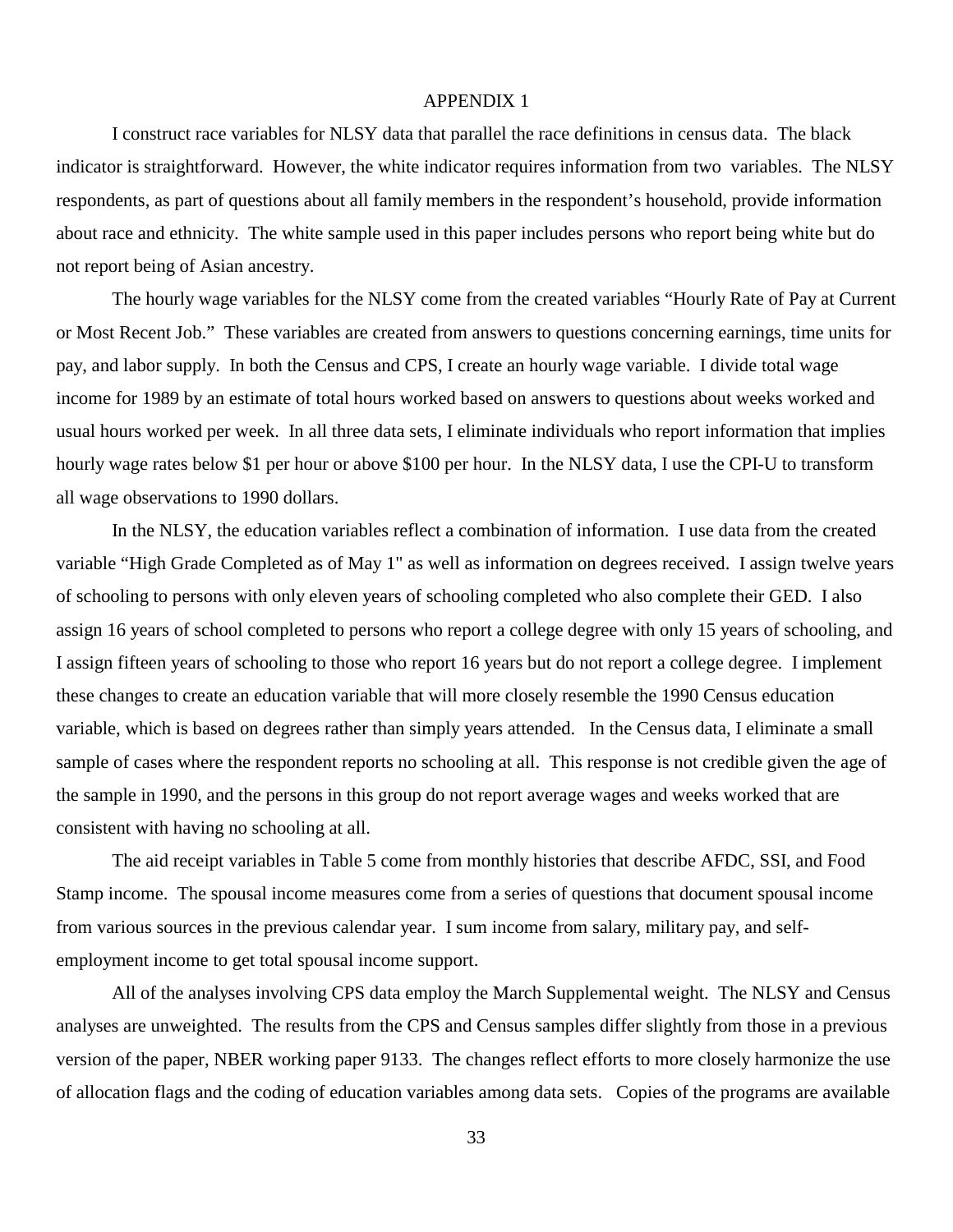upon request.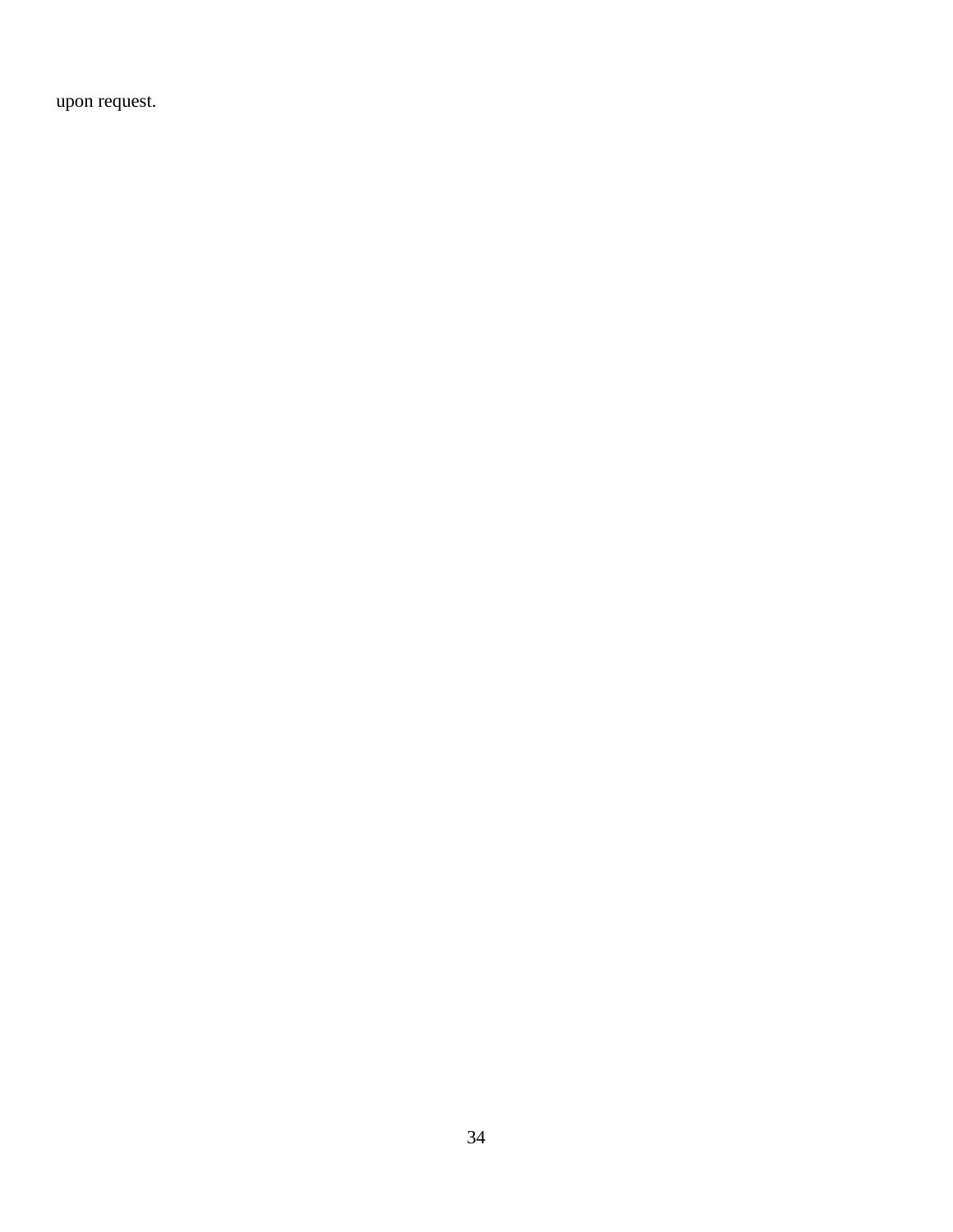| Appendix 2 |  |
|------------|--|
|            |  |

|                  |                            |          |                            |                  | ESUMated Median Diack-Willie Log Wage Oaps for Men |            |              |                    |              |             |                               |                    |              |           |              |               |
|------------------|----------------------------|----------|----------------------------|------------------|----------------------------------------------------|------------|--------------|--------------------|--------------|-------------|-------------------------------|--------------------|--------------|-----------|--------------|---------------|
|                  | Census                     |          |                            |                  |                                                    | <b>CPS</b> |              |                    |              | <b>NLSY</b> |                               |                    |              |           |              |               |
|                  |                            |          | 1990 w/                    |                  |                                                    | 1990 $w/$  |              |                    |              |             | 1990 w/                       |                    |              | 1988-1992 |              | $1988 - 92 w$ |
|                  | 1990<br><b>Imputations</b> |          | 1990<br><b>Imputations</b> |                  |                                                    | 1990       |              | <b>Imputations</b> |              |             |                               | <b>Imputations</b> |              |           |              |               |
|                  | $\mathbf{A}$               | $\bf{B}$ | $\mathbf{A}$               | $\bf{B}$         | $\mathbf{A}$                                       | $\bf{B}$   | $\mathbf{A}$ | $\bf{B}$           | $\mathbf{A}$ | $\bf{B}$    | $\mathbf{A}$                  | $\bf{B}$           | $\mathbf{A}$ | $\bf{B}$  | $\mathbf{A}$ | $\bf{B}$      |
| <b>Black</b>     | $-.223$                    | $-.186$  | $-.337$                    | $-.287$          | $-.297$                                            | $-.234$    | $-.368$      | $-.307$            | $-.329$      | $-.281$     | $-.372$                       | $-317$             | $-0.346$     | $-.294$   | $-0.357$     | $-.316$       |
| <b>Schooling</b> |                            | .11      |                            | .12              | $\blacksquare$                                     | .10        | ٠            | .11                |              | .11         | $\overbrace{\phantom{aaaaa}}$ | .12                |              | .10       |              | .10           |
| ${\bf N}$        |                            | 120,326  |                            | 128,108<br>8,885 |                                                    | 9,345      |              |                    | 3,048        |             | 3,234<br>3,341                |                    | 3,421        |           |              |               |
| <b>Fraction</b>  |                            |          |                            |                  |                                                    |            |              |                    |              |             |                               |                    |              |           |              |               |
| <b>Valid</b>     |                            |          |                            |                  |                                                    |            |              |                    |              |             |                               |                    |              |           |              |               |
| <b>Black</b>     |                            | .82      |                            | 1                | .89                                                |            |              | $\mathbf{1}$       |              | .89         |                               | $\mathbf{1}$       |              | .96       |              | 1             |
| White            | .95                        |          |                            | 1                | .96<br>$\mathbf{1}$                                |            |              | .97<br>1           |              | .99         |                               | $\mathbf{r}$       |              |           |              |               |

# Estimated Median Black-White Log Wage Gaps for Men

All men who did not work in the entire calendar year are assigned wages of \$1 per hour in the imputations. Specification A includes indicator variables for age. Specification B includes indicator variables for potential experience levels and years of school completed. The CPS analyses are weighted using the March Supplemental Weight.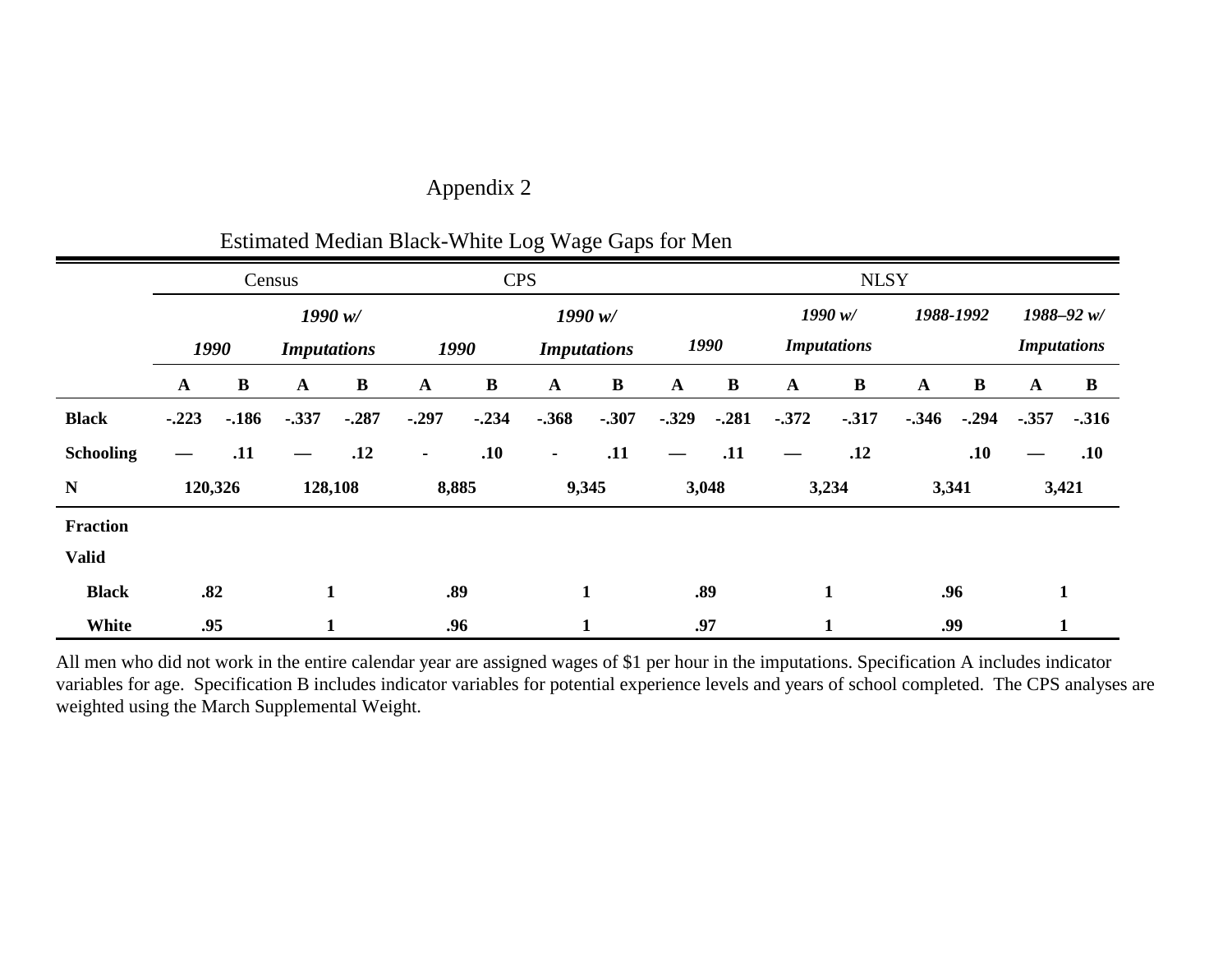#### APPENDIX 3 - MARRIAGE MARKETS AND SELECTION PATTERNS

Consider two marriage markets, A and B. Each market contains N men and N women. Let  $w_{ii}$  = the potential market wage for the ith woman in group j, where i = 1,2, .. N, and  $j = a,b$ . Women in each group are ordered by their potential market wage. Thus,

$$
w_{ij} > w_{i-1j}
$$
  $\forall$  i = 1, 2...N, j = a, b.

The distribution of wages among women is the same in the two groups, i.e.

$$
w_{ia} = w_{ib} \qquad \forall i = 1, 2...N.
$$

Each woman receives a marriage proposal from one and only one man in her group, and potential mates are assortatively matched within each group. However, marriage market prospects for women in group A strictly dominate those for women in group B. Thus, defining  $e_{ii}$  as the market wage of the man who proposes to the ith woman in group j,

$$
e_{ia} > e_{ib} \qquad \forall \quad i = 1, 2...N.
$$

Women calculate the indirect utility of marriage by solving for the allocations of leisure and consumption that they would enjoy in marriage to their potential spouse. They compare this indirect utility with the maximum utility available either through participation in a government assistance program or through living alone with no external source of support. Women maximize utility by choosing the best available combination of family structure and time allocation. To focus on the role of wages, assume that no woman or man in either market possesses non-earned income. All income other than labor market income comes through government programs. These programs may condition aid on realized earnings, but the government is not able to condition taxes or transfers aid on skill endowments or potential market wages. Further, assume that all persons of a given gender are equally productive in home production regardless of group membership. Given these assumptions consider any specification of preferences, household production technologies, and

government programs such that the following four conditions hold:

$$
\frac{\partial^2 \text{ TS}_i}{\partial \text{w}_i \partial \text{e}_i} > 0
$$

Here, I suppress group subscripts, and I use  $TS_i$  to denote the total realized surplus in marriage between the ith woman and ith man in a marriage market. I assume that utility for both parties can be expressed in units of some numeraire good. Total Surplus (TS) is the difference between two sums: the sum of the each partner's utility level within marriage and the sum of the utility levels associated with each partner's outside option. A-1 guarantees that the surplus in marriage exhibits increasing returns to scale with respect to the skill endowments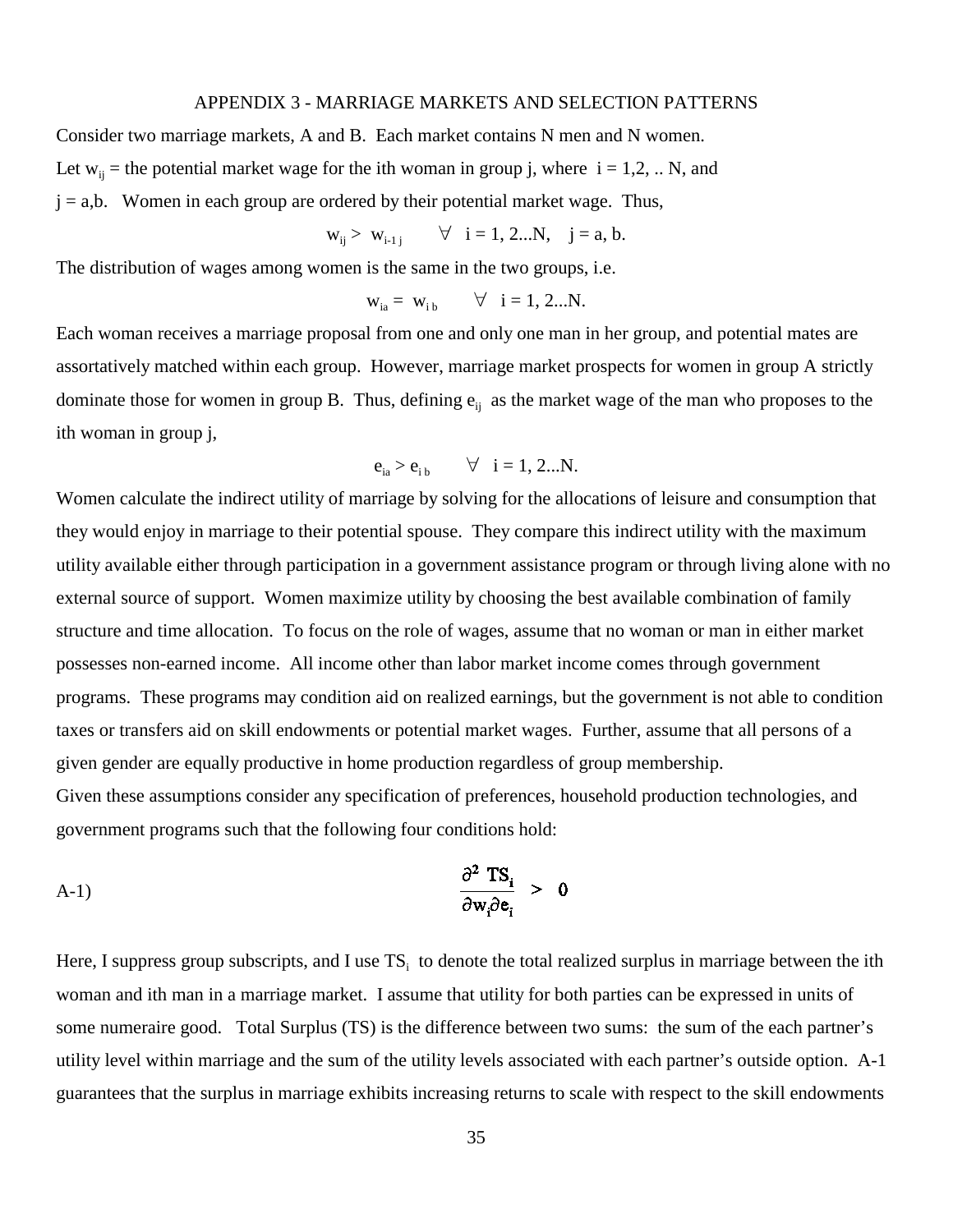of the partners. This is a standard property of household models that involve collective consumption and efficient bargaining with marriage.

A-2) Bargaining within marriage is regular, i.e. if a change in endowments or technology causes the total surplus in a marriage to rise (fall), then the individual utilities of both partners will rise (fall).

A-3) If the ith woman in a given market is married, holding constant her potential wage  $w_i$ , the amount of time she spends in market work is a non-increasing function of her husband's potential wage  $e_i$ <sup>28</sup>

A-4) Among single women in a given marriage market, women who participate in market work have higher potential wages than single women who do not participate in the market.

Now define the following indicator variables:

 $D_{ij} = 1$  if the ith woman in group j works in the market.

 $D_{i i} = 0$  otherwise

 $M_{i,j} = 1$  if the ith woman in group j is married.

 $M_{ii} = 0$  otherwise

**Proposition**: Assume that there are group differences in the patterns of selection into work among women, i.e. for some i,  $(D_{ia} = 0$ ,  $D_{ib} = 1)$  and for some i',  $(D_{i'a} = 1$ ,  $D_{i'b} = 0$ . Given such differences, the average potential wage among women in group A who do not work will exceed the corresponding average in group B.

**Proof:** For any i, there are eight possible combinations of  $(D_{i_1}, M_{i_2}, D_{i_3}, M_{i_4})$  such that  $D_{i_1} \neq D_{i_1}$ . These combinations are the potential sources of selection differences between groups A and B at skill level i. Note that of these eight combinations, only three could arise as equilibrium outcomes given the conditions stated above. These three are

$$
(D_{i a} = 1, M_{i a} = 1, D_{i b} = 0, M_{i b} = 0)
$$

$$
P-2) \t\t (D_{i a} = 0, M_{i a} = 1, D_{i b} = 1, M_{i b} = 0)
$$

P-3) 
$$
(D_{i a} = 0, M_{i a} = 1, D_{i b} = 1, M_{i b} = 1)
$$

To see that only these three remain, note that any combination involving  $(M<sub>i a</sub> = 0, M<sub>i b</sub> = 0)$  must have  $(D<sub>i a</sub> = D<sub>i</sub>$  $_{\rm h}$ ) since single women of the same rank face the same market wage offer and the same menu of government

 $28$  This result should hold if leisure is a normal good and there are no strong complementarities between husband and wife's leisure time or between their time allocations to home production.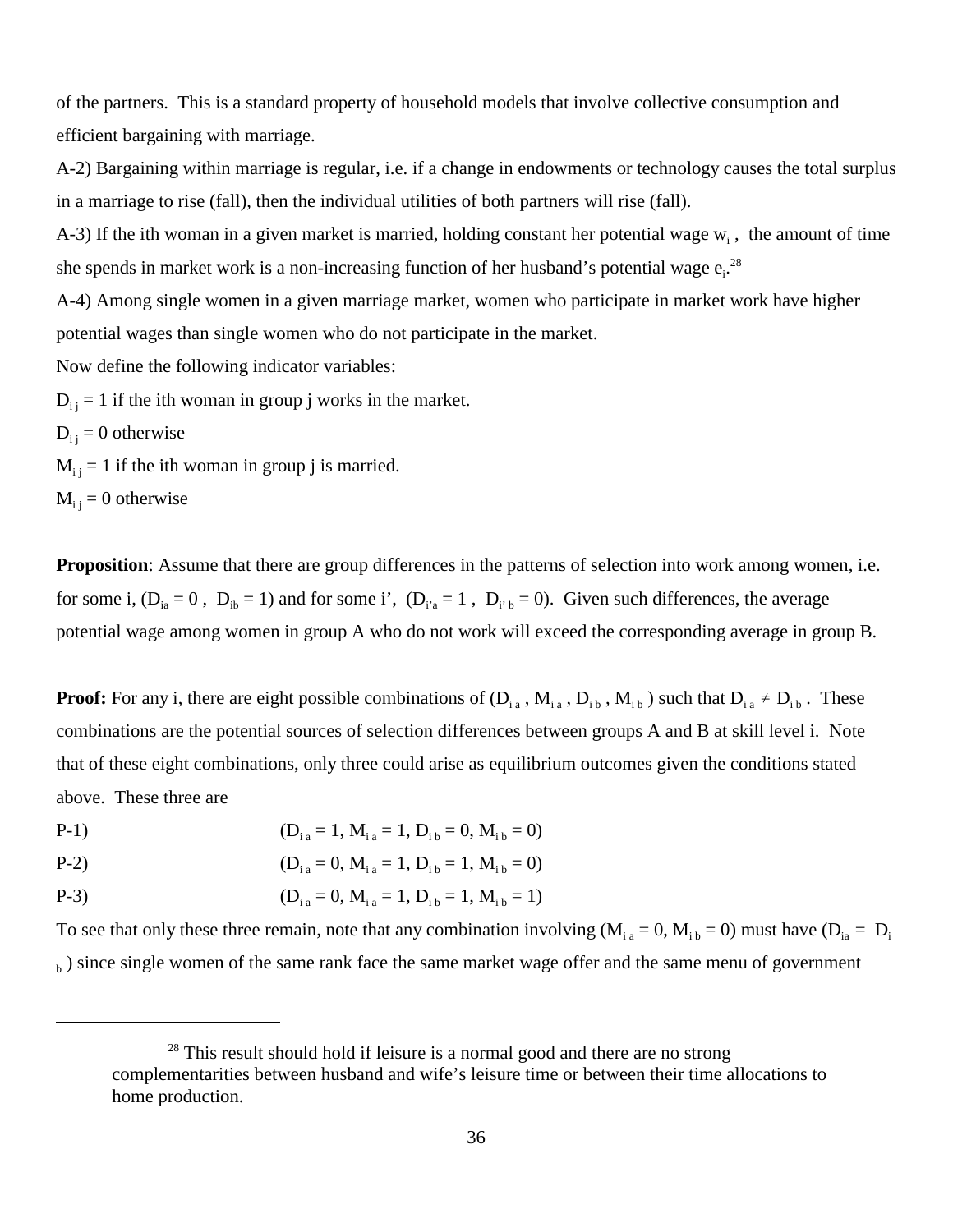programs. Further, there can be no outcomes such that  $(M<sub>i a</sub> = 0, M<sub>i b</sub> = 1)$  because the marriage market for women in A dominates the marriage market for women in group B. Finally, the combination  $(D_{i} = 1, M_{i} = 1,$  $D_{i b} = 0$ ,  $M_{i b} = 1$ ) is not possible because condition (A-3) requires that an increase in the husband's market wage cannot increase the wife's labor supply in the market.

Given the remaining three sources of differential selection described in P-1 through P-3, the wage offer for a pair of women described by P-1 must be less than the wage offer for women who satisfy P-2 since the group B women described in these pairs are both single, and only the one in P-2 participates in market work. See A-4 above. Further, the women in pair P-3 must enjoy a greater potential wage than the women in P-2, since the group B woman in P-3 is married, and group B woman in P-2 is not. Note that A-1 and A-2 together imply that all single persons have lower market wage offers than all married persons.

Thus, the group B women described in P-1 have lower potential wages than the group A women in P-2 and P-3.